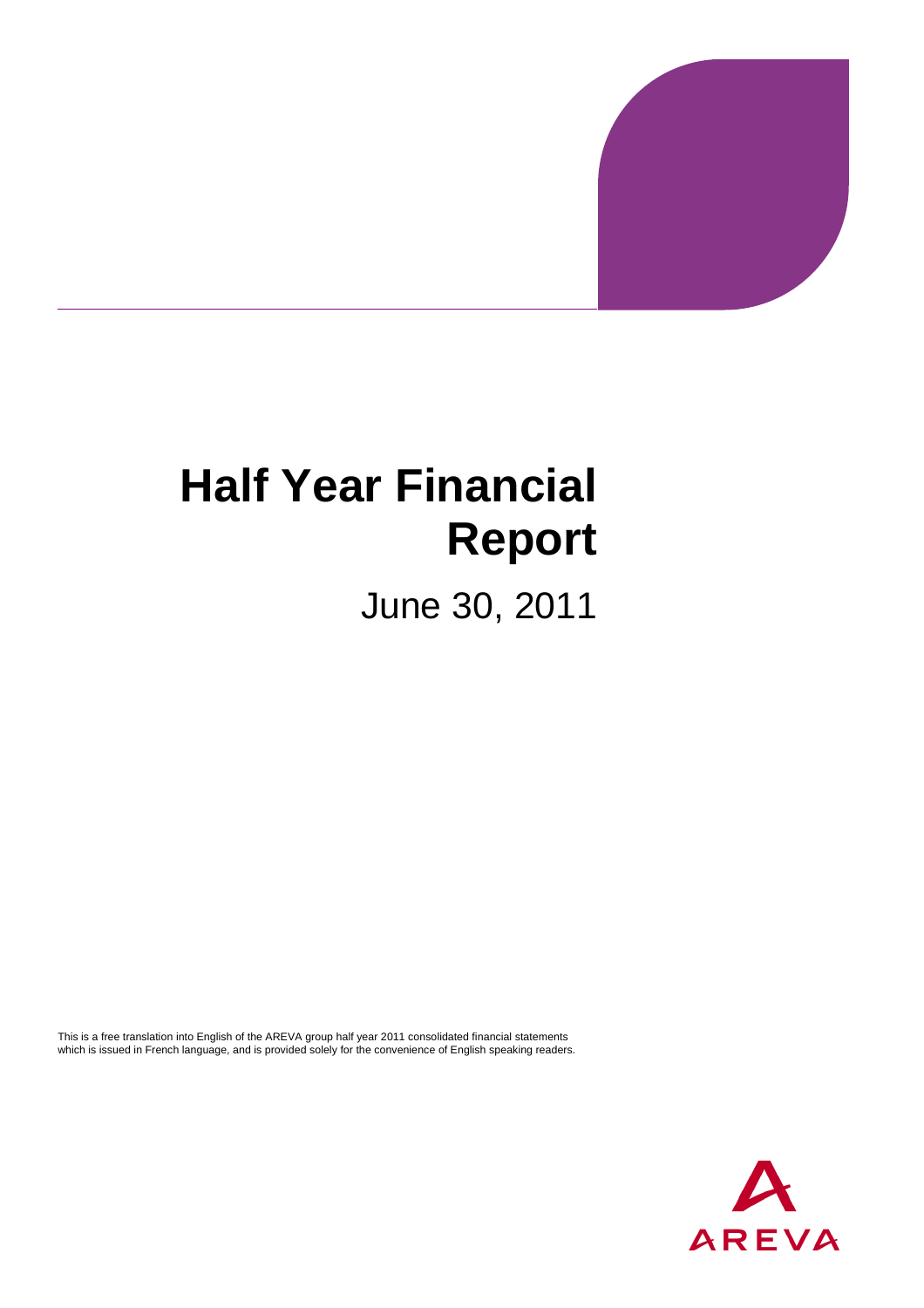# **General comments**

This financial report contains statements on the objectives, prospects and growth areas for the AREVA group. This information is not meant as a presentation of past performance data and should not be interpreted as a guarantee that events or data set forth herein are assured or that objectives will be met. The statements of prospects in this financial report also address known and unknown risks, uncertainties and other factors that may, if they happen, have the effect that future income, performance and achievements of the AREVA group might be significantly different from the objectives set and put forward. Those factors may include, in particular, changes in international, economic or market conditions, as well as risk factors presented in section 2.1. AREVA has no obligation to update the information on prospects contained in this document, subject to the ongoing disclosure obligations applicable to companies whose stock is admitted to trading on regulated markets.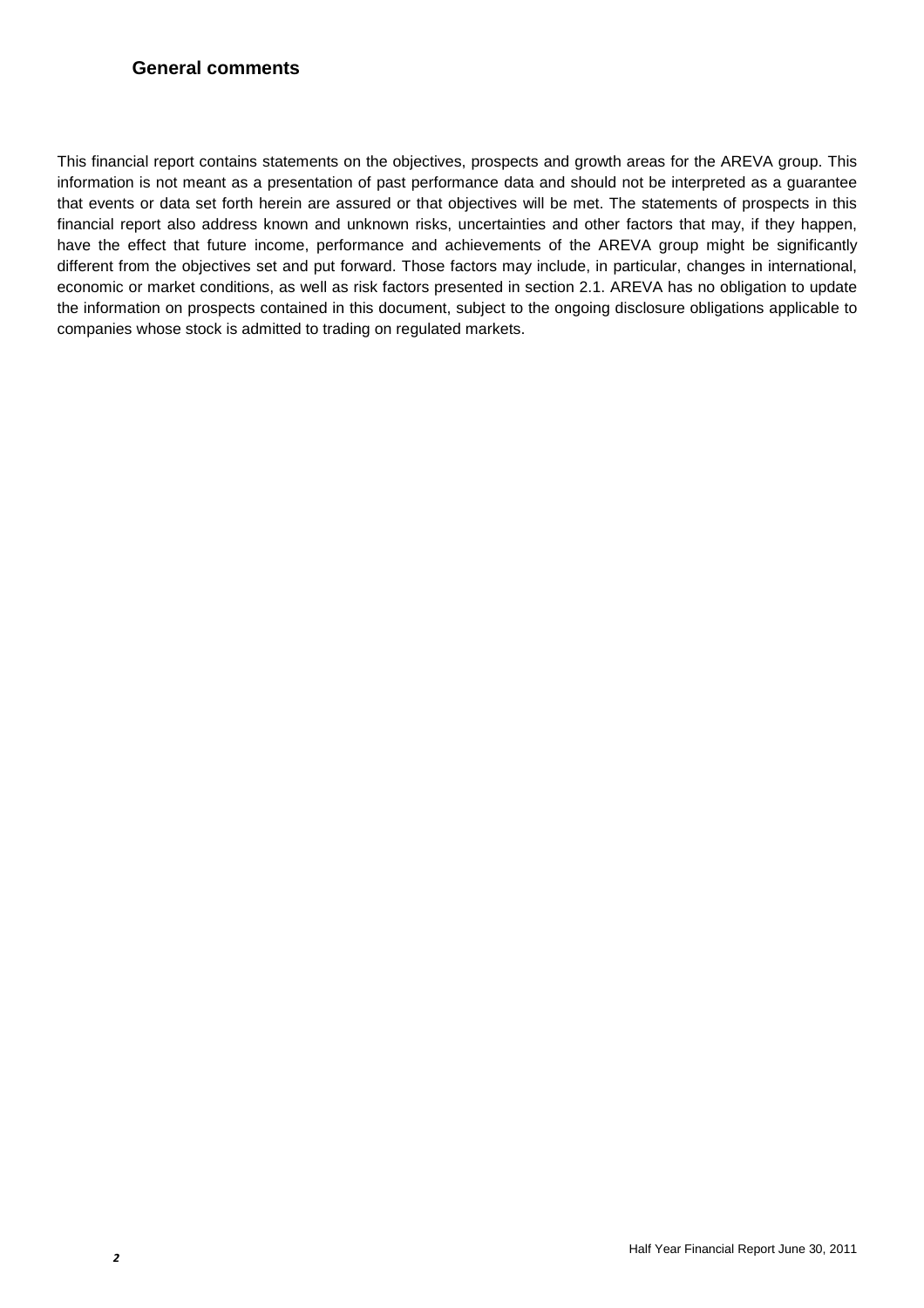# **CONTENTS**

| 1              |  |
|----------------|--|
| 1.1            |  |
| 1.2            |  |
| $\overline{2}$ |  |
| 2.1            |  |
| 2.1.1          |  |
| 2.1.2          |  |
| 2.1.3          |  |
| 2.2            |  |
| 2.2.1          |  |
| 2.2.2          |  |
| 2.3            |  |
| 2.4            |  |
| 2.5            |  |
| 2.5.1          |  |
| 2.5.2          |  |
| 2.5.3          |  |
| 2.5.4          |  |
| 2.5.5          |  |
| 2.5.6          |  |
| 2.5.7          |  |
| 2.5.8          |  |
| 2.5.9          |  |
| 2.5.10         |  |
| 2.5.11         |  |
| 2.5.12         |  |
| 2.6            |  |
| 2.6.1          |  |
| 2.6.2          |  |
| 2.6.3          |  |
| 2.6.4          |  |
| 2.6.5          |  |
| $2.7^{\circ}$  |  |
| 2.7.1          |  |
| 2.7.2          |  |
| 2.7.3          |  |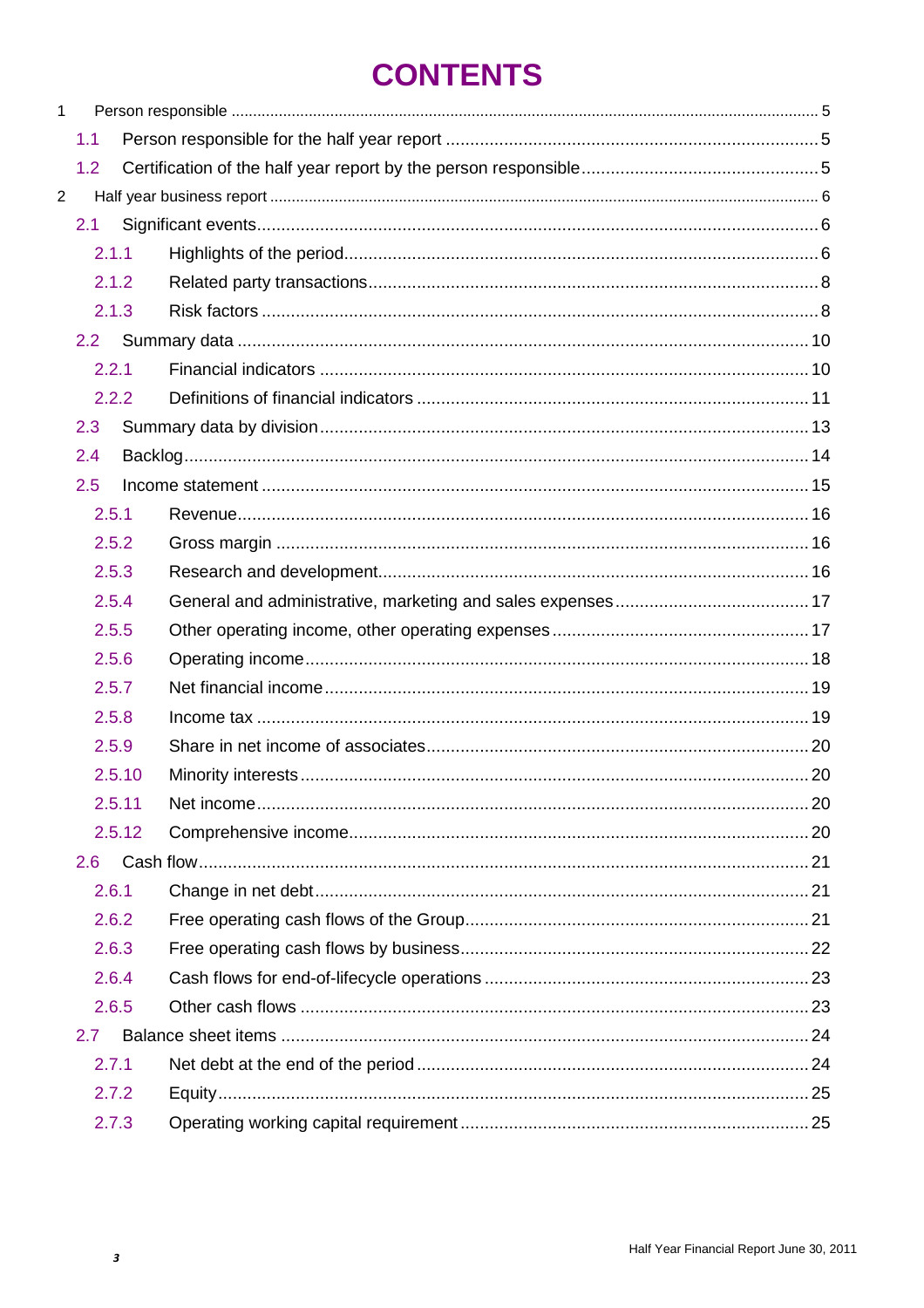|                | 2.7.4 |                                                                                                         |  |
|----------------|-------|---------------------------------------------------------------------------------------------------------|--|
|                | 2.7.5 |                                                                                                         |  |
|                | 2.7.6 |                                                                                                         |  |
|                | 2.8   |                                                                                                         |  |
|                | 2.8.1 |                                                                                                         |  |
|                | 2.8.2 |                                                                                                         |  |
|                | 2.8.3 |                                                                                                         |  |
|                | 2.8.4 |                                                                                                         |  |
|                | 2.8.5 |                                                                                                         |  |
|                | 2.9   |                                                                                                         |  |
|                |       |                                                                                                         |  |
| 3              |       | Statutory Auditors' report on the half-year financial information for the period ended June 30, 2011 33 |  |
| $\overline{4}$ |       |                                                                                                         |  |
|                |       |                                                                                                         |  |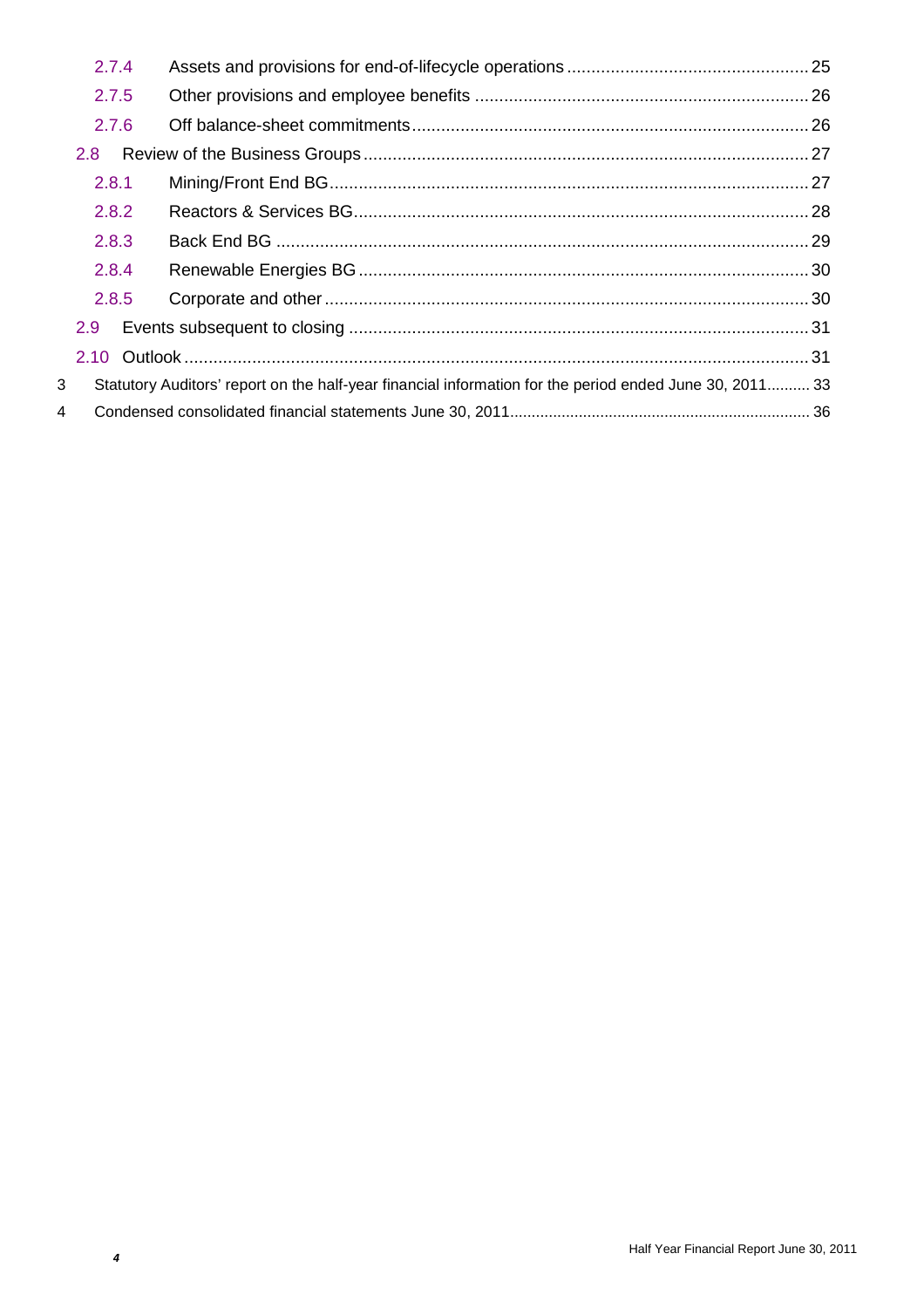# **1 Person responsible**

# **1.1 Person responsible for the half year report**

Mr. Luc Oursel, President and Chief Executive Officer of AREVA

# **1.2 Certification of the half year report by the person responsible**

"I certify, to the best of my knowledge, that the condensed financial statements for the first half of 2011 are prepared in accordance with applicable accounting standards and give a true and fair view of the net worth, financial position and income of the company and all the companies included in consolidation, and that the half year financial report herewith presents a fair view of the major events that occurred during the first six months of the fiscal year, of their effect on the financial statements and of the main transactions between related parties and gives a description of the main risks and main uncertainties for the remaining six months of the financial year.

Paris, July 27, 2011

Luc Oursel President and Chief Executive Officer of AREVA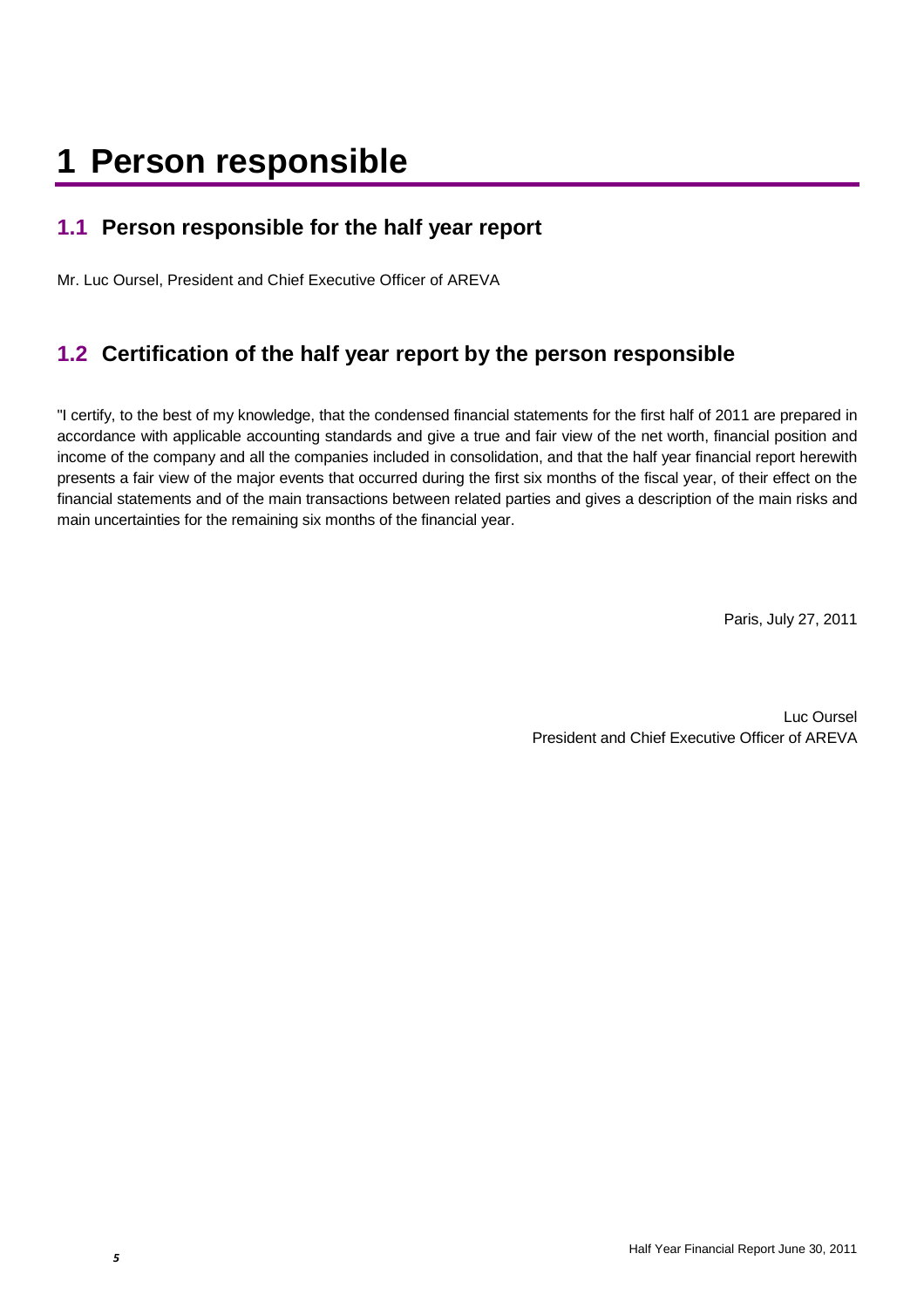# **2 Half year business report**

# **2.1 Significant events**

## **2.1.1 Highlights of the period**

The information provided in this section concerns the AREVA group as a whole. Highlights concerning commercial operations are presented in the business review in section 2.8.

- On February 25, it was with great joy that the AREVA group welcomed the release of Françoise Larribe, spouse of our employee Daniel Larribe, along with Jean-Claude Rakotorilalao and Alex Awando, both employees of the VINCI subsidiary SATOM. They had been abducted on September 16, 2010 in northern Niger by Al Qaeda in the Islamic Maghreb. All our thoughts are now turned towards Daniel and the three employees of the Vinci group who are still in captivity, and all of us are hoping for the same happy outcome in the shortest possible time.
- The first half of 2011 was marked by the nuclear accident that occurred on March 11, 2011 at Fukushima and by the decision made in Germany to withdraw from nuclear power. Following the Fukushima accident, the nuclear facilities in the majority of countries that operate them are undergoing or will undergo stress tests, whose outcome will determine the necessary conditions for their continued operation. In addition, in the second quarter of 2011, many countries confirmed their intention of pursuing or launching nuclear power programs (India, China, South Africa, United Kingdom, Finland, Czech Republic, Poland, etc.). As of the date of the financial statements for the first half of 2011, cancelled orders totaled 0.2 billion euros. The Japanese and German orders in backlog at June 30, 2011 in nuclear operations represented 17.5% of the total backlog, whiwh stands at 43.1 billion euros. Among these orders, 0.7 billion euros present a risk of cancellation or renegotiation. Concerning the market environment and price trends in comparison with their pre-Fukushima levels, key long-term prices remained relatively stable, while spot prices continued to be characterized by substantial volatility.

**Concerning business strategy and capital expenditures** 

### **Group**

- AREVA carried out a capital increase reserved for investment certificate holders in the amount of 35 million euros. The subscription began on January 3, 2011 and closed on January 14. This transaction followed a capital increase reserved for the Kuwait Investment Authority (KIA) and the French State, which occurred on December 28, 2010. With these two transactions, the group raised a combined total of 935 million euros. Subsequently, AREVA and the CEA initiated a procedure with the Autorité des marchés financiers (AMF, the French stock market authority) to convert the investment certificates and non-voting preferred shares into common shares. The public offer to exchange investment certificates for ordinary shares resulted in the conversion of all AREVA capital securities into common shares. These shares were admitted for training on the regulated NYSE Euronext market in Paris.
- At the meeting of February 21, 2011 requested by the President of France, the Conseil de politique nucléaire (CPN, the French nuclear policy council) made a series of decisions regarding the organization and coordination of the French nuclear industry. The CPN asked the various parties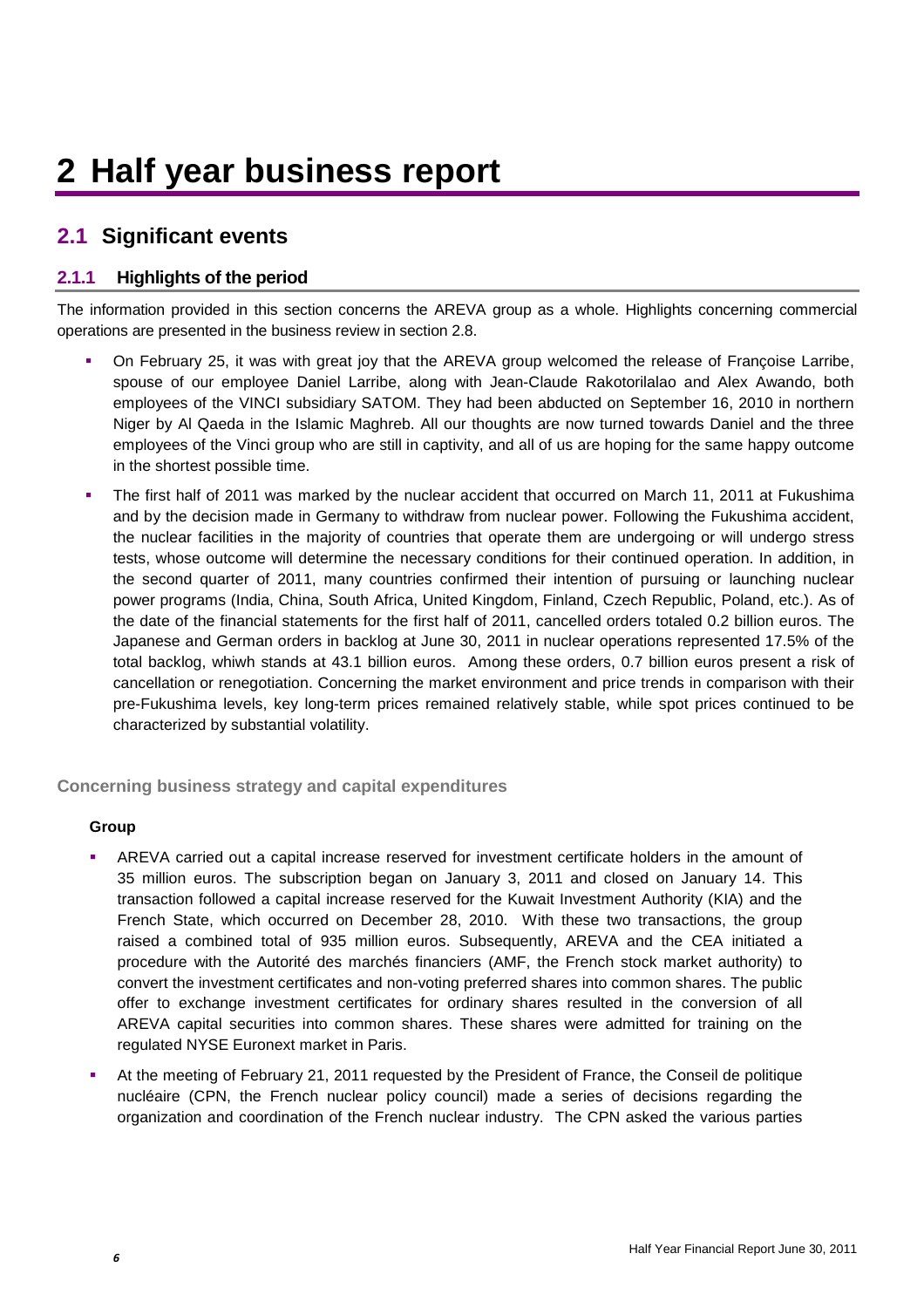concerned (AREVA, CEA, EDF and GDF-Suez) to provide all necessary support for the implementation of these decisions in a concerted manner.

- In connection with Siemens' withdrawal from the share capital of AREVA NP, the independent expert commissioned by AREVA and Siemens submitted his report in which the 34% interest in AREVA NP held by Siemens' is valued at 1.620 billion euros as of the first quarter of 2009. AREVA settled this amount in the days that followed. In addition, the court of arbitration confirmed that Siemens' behavior was at fault, requiring the latter to pay 648 million euros in penalties to AREVA. This amount corresponds to the full amount of the penalty provided in the event of a violation of the provisions of the shareholders' agreement signed by AREVA and Siemens in 2011, or 40% of the value of the interest held by Siemens in AREVA NP.
- AREVA and the South African Nuclear Energy Corporation (Necsa) signed an agreement to strengthen the cooperation initiated in 2008 to develop South Africa's nuclear industry.
- AREVA's indirect interest of 10.9% in the share capital of STMicroelectronics was sold to the Fonds stratégique d'investissement (FSI, the strategic investment fund) for a total of 695 million euros.
- AREVA and Bulgarian Energy Holding signed a memorandum of understanding concerning the development of clean energy projects based on the group's technologies. As a longstanding partner of Bulgaria, AREVA plans to increase its contribution to the country's commercial nuclear power program and to provide support for the development of local renewable energy sources, including wind and biomass.
- On April 15, Standard & Poor's announced that it had maintained AREVA's BBB+ long-term credit rating with a stable outlook, thus lifting the negative credit watch that the rating agency had placed on AREVA on December 15, 2010.
- The Supervisory Board of AREVA, chaired by Jean-Cyril Spinetta, appointed Luc Oursel President and Chief Executive Officer. It also appointed Philippe Knoche, Sébastien de Montessus and Olivier Wantz members of the Executive Board. "The appointment of Mr. Luc Oursel and of the Executive Board is a continuation of the efforts deployed since AREVA's establishment," stated Jean-Cyril Spinetta.

### **Nuclear**

- On January 10, AREVA received the first uranium concentrates produced during the second mining phase of the Trekkopje deposit in Namibia.
- AREVA and Rhodia signed a cooperative agreement to develop mixed deposits of uranium and rare earths.
- ATMEA, a joint venture between AREVA and Mitsubishi Heavy Industries Ltd. (MHI), proposed to the Canadian Nuclear Safety Commission (CNSC) that the latter review the design of its ATMEA1™ reactor. This initiative is part of the proposed development of a Clean Energy Park by AREVA near the Point Lepreau nuclear power plant in New Brunswick.
- AREVA and CNPRI 1 announced the establishment of the Beijing-RIC joint venture (BRIC) based in Beijing, which specializes in the construction and maintenance of the reactor core instrumentation (RIC 2) for China's CPR 1000 nuclear power plants.

### **Renewable Energies**

In view of depressed natural gas prices and the uncertainty surrounding the US policy of support for renewable energies, AREVA and Duke Energy announced their decision to suspend their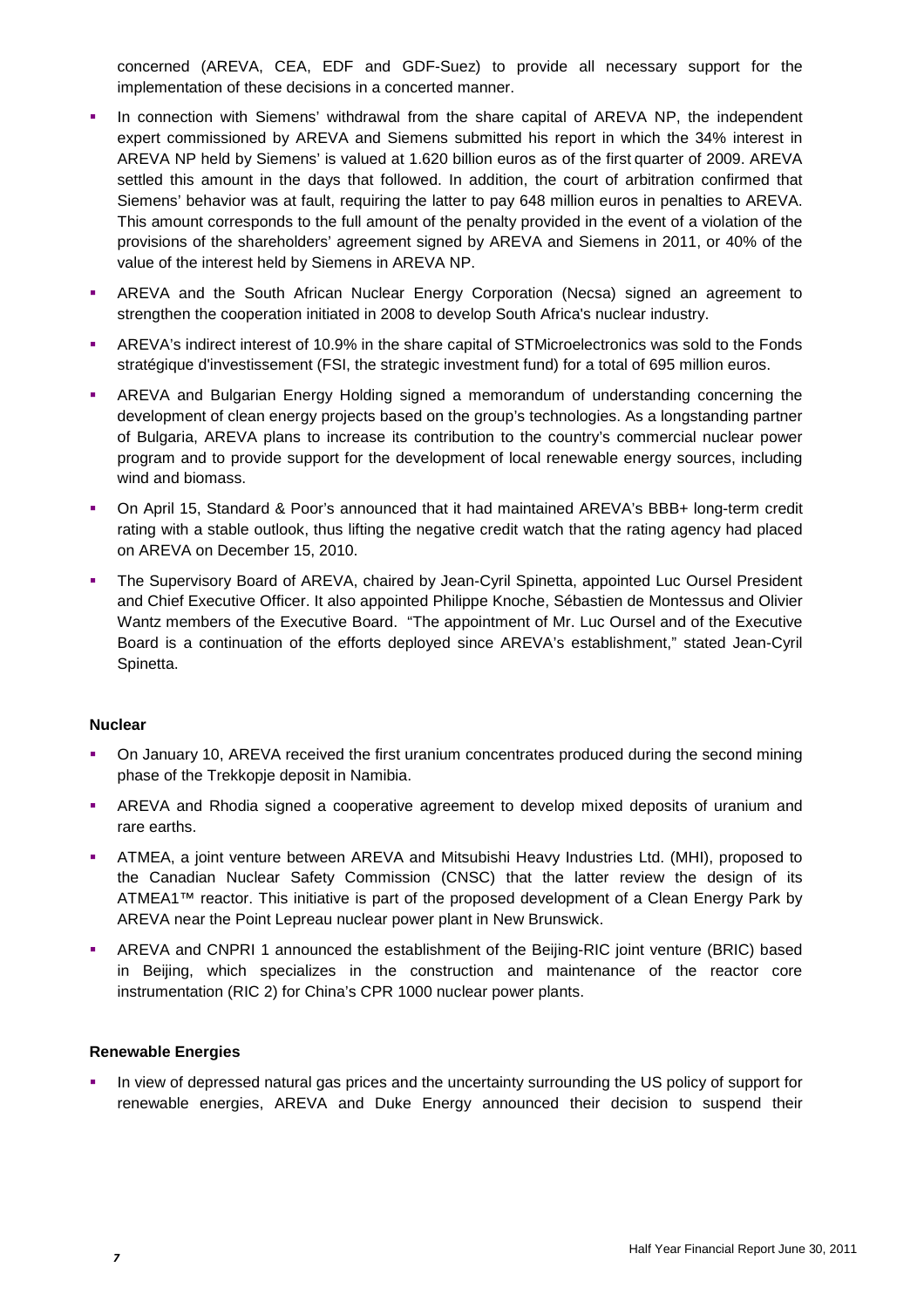investments in the ADAGE joint venture for the US biomass market.

- AREVA and Fresno Nuclear Energy Group LLC (FNEG) announced the signature of a contract for the first phase of development of a clean energy park near Fresno, California. This phase includes the construction of a concentrated solar power plant that will provide electricity to a water treatment plant which is part of a used water treatment complex. The contract concerns the project feasibility studies. It follows the signature of a letter of intent between AREVA and FNEG in April 2010. The letter of intent contemplated the launch of the project based on technologies developed by AREVA.
- GDF Suez, Vinci and AREVA signed a partnership agreement to establish a competitive, sustainable offshore wind industry that creates jobs. Together, this alliance will respond to the request for proposals announced by the French President in January 2011 to establish five wind farms off France's coasts; this is part of a larger program to develop 6,000 MW of offshore capacity by 2020. The agreement creates an industrial platform underpinned by three major players with complementary expertise in renewable energies and construction. It has the exclusivity for three offshore fields, in Dieppe-Le Tréport, Courseulles-sur-Mer and Fécamp, France.
- AREVA acquired the remaining 30% interest in AREVA Koblitz, making it a wholly-owned subsidiary of the group.
- Iberdrola Renewables and AREVA signed a memorandum of understanding for the joint development of offshore wind projects in France. This partnership is connected with the program announced by the French government which aims to create 6 gigawatts of installed power by 2020. The partners are focusing on two of the five offshore areas selected for the first phase of the request for proposals.

**In the industrial field (progress on projects, inaugurations)** 

- Following a request from Tepco, AREVA proposed a solution to treat the highly radioactive water of the damaged Fukushima nuclear power plant in Japan. The process was deployed on site in six weeks and has been operational since June 17. The facility was able to process close to 30,000 cubic meters of contaminated effluents, representing approximately 25% of the total volume.
- AREVA's construction of the Olkiluoto 3 EPR<sup>™</sup> power plant (OL3) in Finland met another important milestone with the successful installation of the four steam generators in the reactor building.

### **2.1.2 Related party transactions**

Details of the main transactions with related parties are given in note 14 to the consolidated financial statements in this half year report.

### **2.1.3 Risk factors**

The significant risks and uncertainties that the group faces are set out in Section 4, "Risk factors" of the 2010 Reference Document filed with the Autorité des Marchés Financiers on March 30, 2011 and available on latter's website (www.amf-france.org.) as well as on the company's website (www.areva.com). This description of the main risks remains valid as of the date of publication of this Report for the evaluation of major risks and uncertainties that could affect the group at the end of the current financial year. No significant risks or uncertainties are anticipated other than those set out in the Reference Document.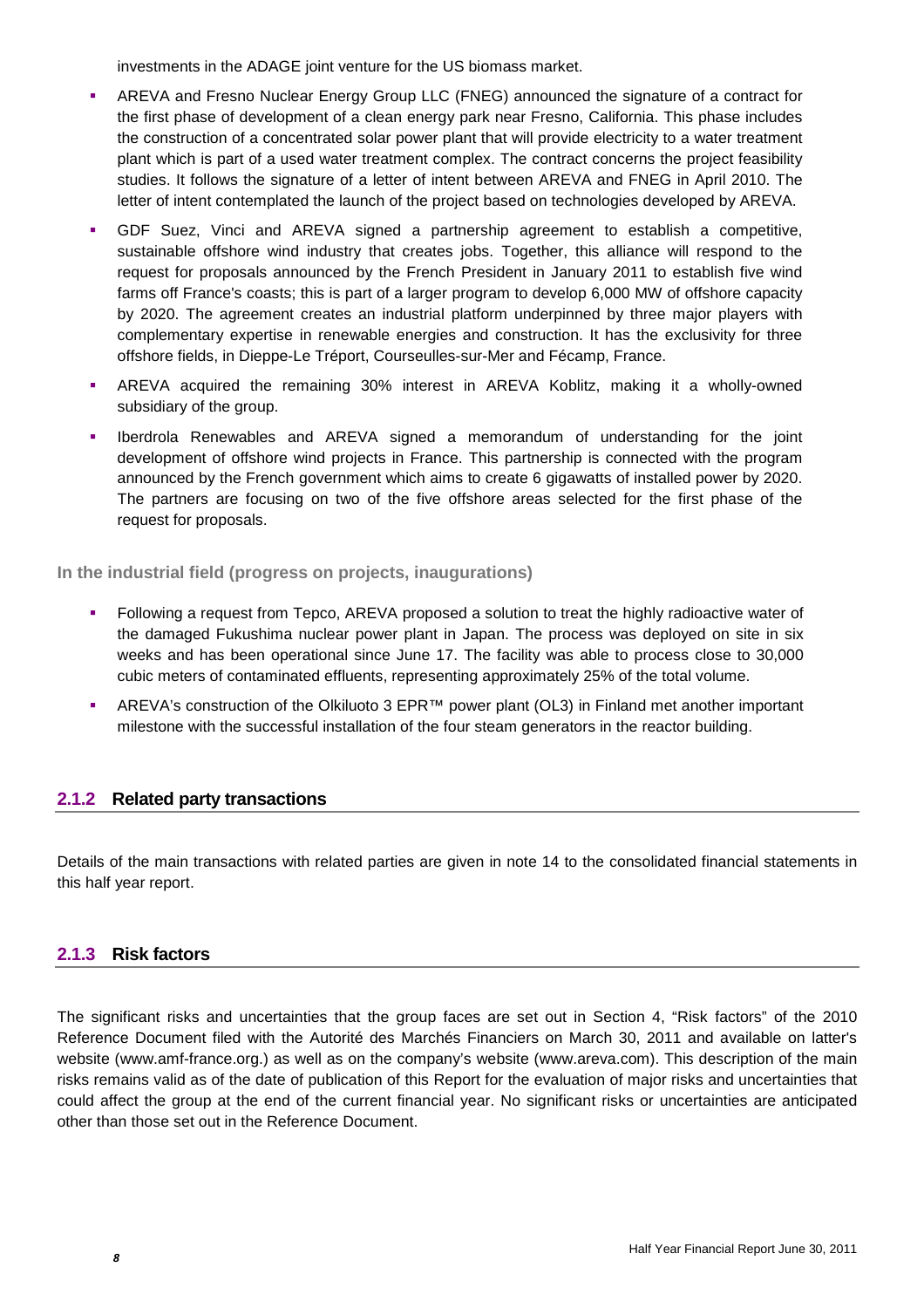The group was still analyzing the consequences of these events for AREVA over the medium- and long-term as at the date of the half-year financial statements. The consequences concern all operations in the nuclear cycle as well as renewable energies, and their assessment by the group, once completed, will be included in the strategic plan to be established during the second half of the year. These consequences will be taken into account in:

- **the establishment of business forecasts;**
- **the sizing of its industrial and commercial organization;**
- the evaluation of the recoverable value of property, plant and equipment and intangible assets at December 31, 2011.

They are thus likely to have an impact on the group's operations and performance.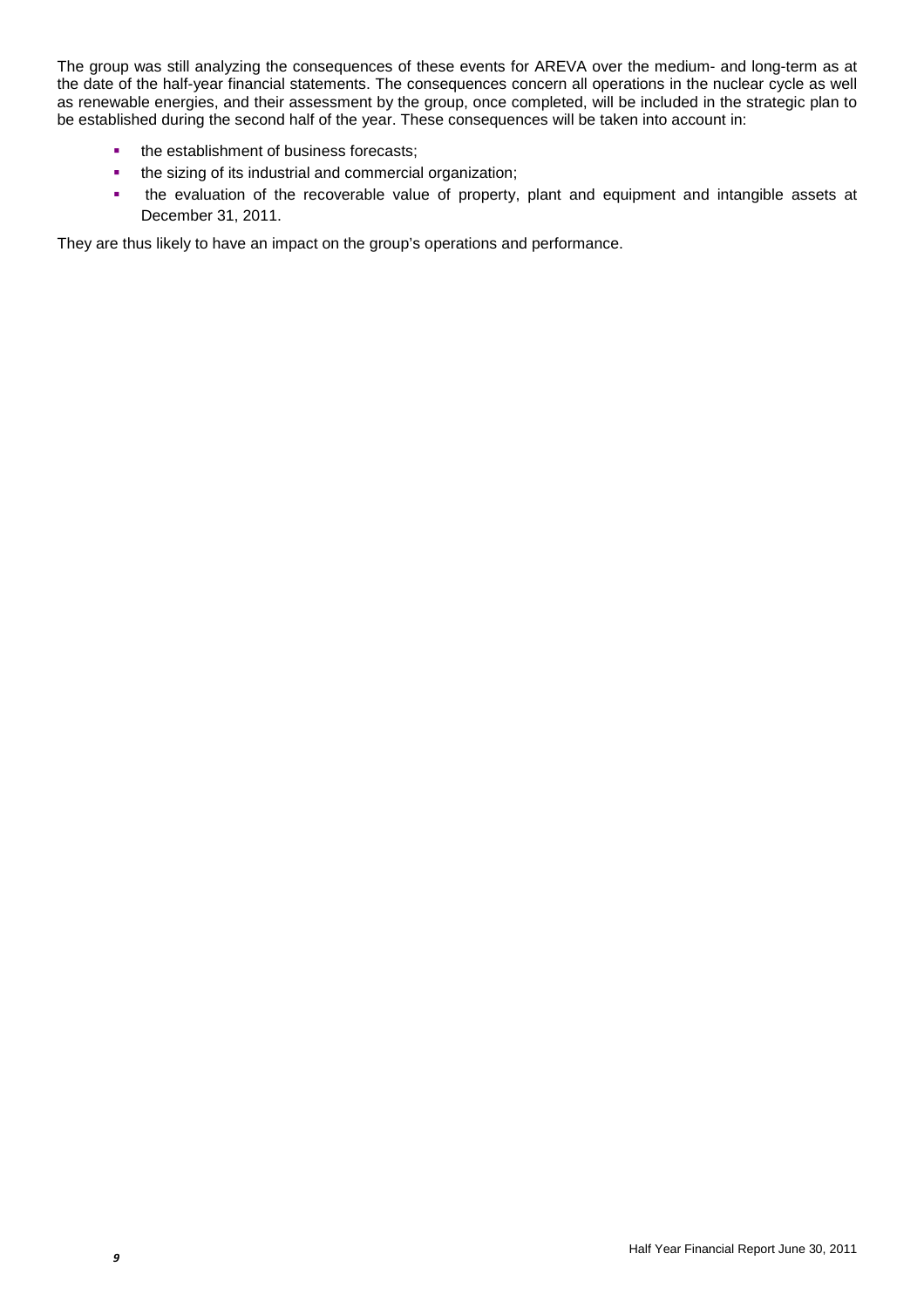# **2.2 Summary data**

# **2.2.1 Financial indicators**

| (in millions of euros)                                                         | H1 2011       | H1 2010              | <b>Change</b><br>2011/2010 |
|--------------------------------------------------------------------------------|---------------|----------------------|----------------------------|
| <b>Backlog</b>                                                                 | 43, 122       | 44,062               | $-2.1%$                    |
| Revenue                                                                        | 3,997         | 4,158                | $-3.9%$                    |
| Gross margin                                                                   | 692           | 390                  | $+77.4%$                   |
| Percentage of revenue                                                          | 17.3%         | 9.4%                 | $+7.9$ pts.                |
| Earnings before interest, taxes, depreciation and<br>amortization (EBITDA)     | 865           | 215                  | $+6650m$                   |
| Percentage of revenue                                                          | 21.6%         | 5.2%                 | $+16.4$ pts.               |
| Operating income                                                               | 710           | (485)                | +€ 1.195bn                 |
| Percentage of revenue                                                          | 17.8%         | $(11.7)\%$           | $+29.5$ pts.               |
| Net financial income                                                           | (178)         | (172)                | $-66m$                     |
| Net income attributable to owners of the parent                                | 351           | 843                  | -€492m                     |
| Percentage of revenue                                                          | 8.8%          | 20.3%                | $-11.5$ pts.               |
| Net operating Capex excluding acquisition of<br><b>AREVA NP shares</b>         | (842)         | (985)                | $+$ $€ 143m$               |
| Operating cash flow before tax and excluding<br>acquisition of AREVA NP shares | (271)         | (1,084)              | $+€813m$                   |
| Acquisition of AREVA NP shares                                                 | (1,679)       |                      | ns                         |
| Operating cash flow before tax                                                 | (1,950)       | (1,084)              | $-€866m$                   |
| Dividends paid                                                                 | (51)          | (302)                | $-6251m$                   |
|                                                                                |               |                      |                            |
| (in millions of euros)                                                         | June 30, 2011 | December 31,<br>2010 |                            |
| Net debt $(-)$ / Net cash $(+)$ at the end of the period                       | (2, 772)      | (3,672)              | $+€900m$                   |

It should be noted that Business Group revenues and contributions to consolidated income may vary significantly from one half year to the next in the nuclear businesses. Accordingly, half-year operating and financial results should not be viewed as a reliable indicator of annual trends.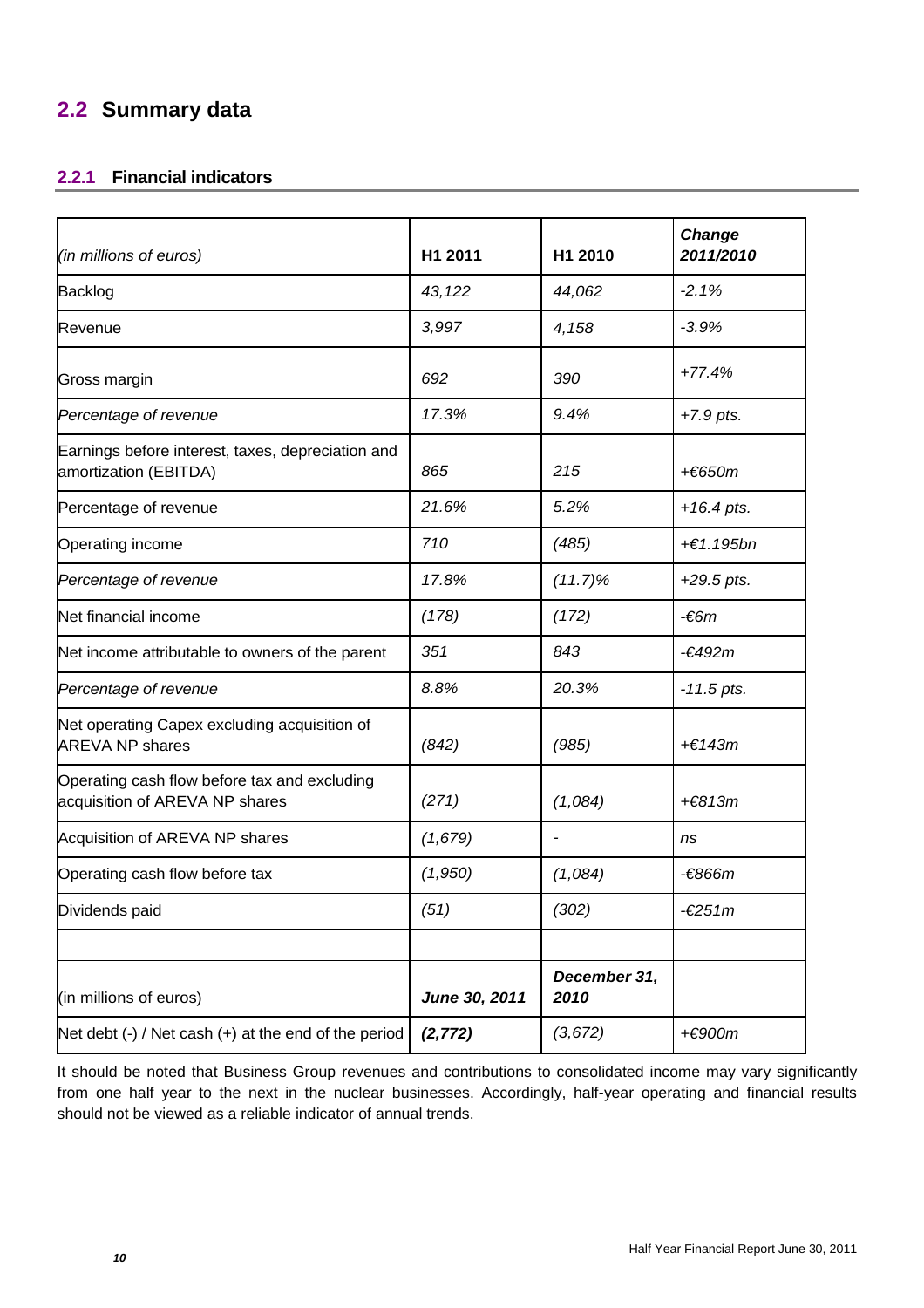### > Operating working capital requirement

Operating WCR represents all of the current assets and liabilities related directly to operations. It includes the following items:

- inventories and work-in-process;
- **trade accounts receivable and related accounts;**
- **non-interest-bearing advances;**
- other accounts receivable, accrued income and prepaid expenses;
- **Currency hedges on operating WCR;**
- less: trade accounts payable and related accounts, trade advances and prepayments received (excluding interest-bearing advances), other operating liabilities, accrued expenses, and deferred income.

Note: OWCR does not include non-operating receivables and payables such as income tax liabilities, amounts receivable on the sale of non-current assets, and liabilities in respect of the purchase of non-current assets.

### > Backlog

The backlog is valued based on economic conditions at the end of the period. It includes firm orders and excludes unconfirmed options. Orders in hedged foreign currencies are valued at the rate hedged. Non-hedged orders are valued at the rate in effect on the last day of the period. The backlog reported for long-term contracts recorded under the percentage of completion method and partially performed as of the reporting date is equal to the difference between (a) the projected sales revenue from the contract at completion and (b) the sales revenue already recognized for this particular contract. Accordingly, the backlog takes into account escalation and price revision assumptions used by the group to determine the projected revenue at completion.

### > Free operating cash flow

It represents the cash flow generated by operating activities before income tax. It is equal to the sum of the following items:

- EBITDA, excluding end-of-lifecycle operations;
- plus losses or minus gains on disposals of assets included in operating income;
- plus the decrease or minus the increase in operating working capital requirement between the beginning and the end of the period (excluding reclassifications, currency translation adjustments and changes in consolidation scope);
- minus acquisitions of property, plant & equipment and intangible assets, net of changes in accounts payable related to fixed assets;
- plus sales of property, plant & equipment and intangible assets included in operating income, net of changes in receivables on the sale of fixed assets;
- plus prepayments received from customers during the period on non-current assets;
- plus acquisitions (or disposals) of consolidated companies (excluding equity associates)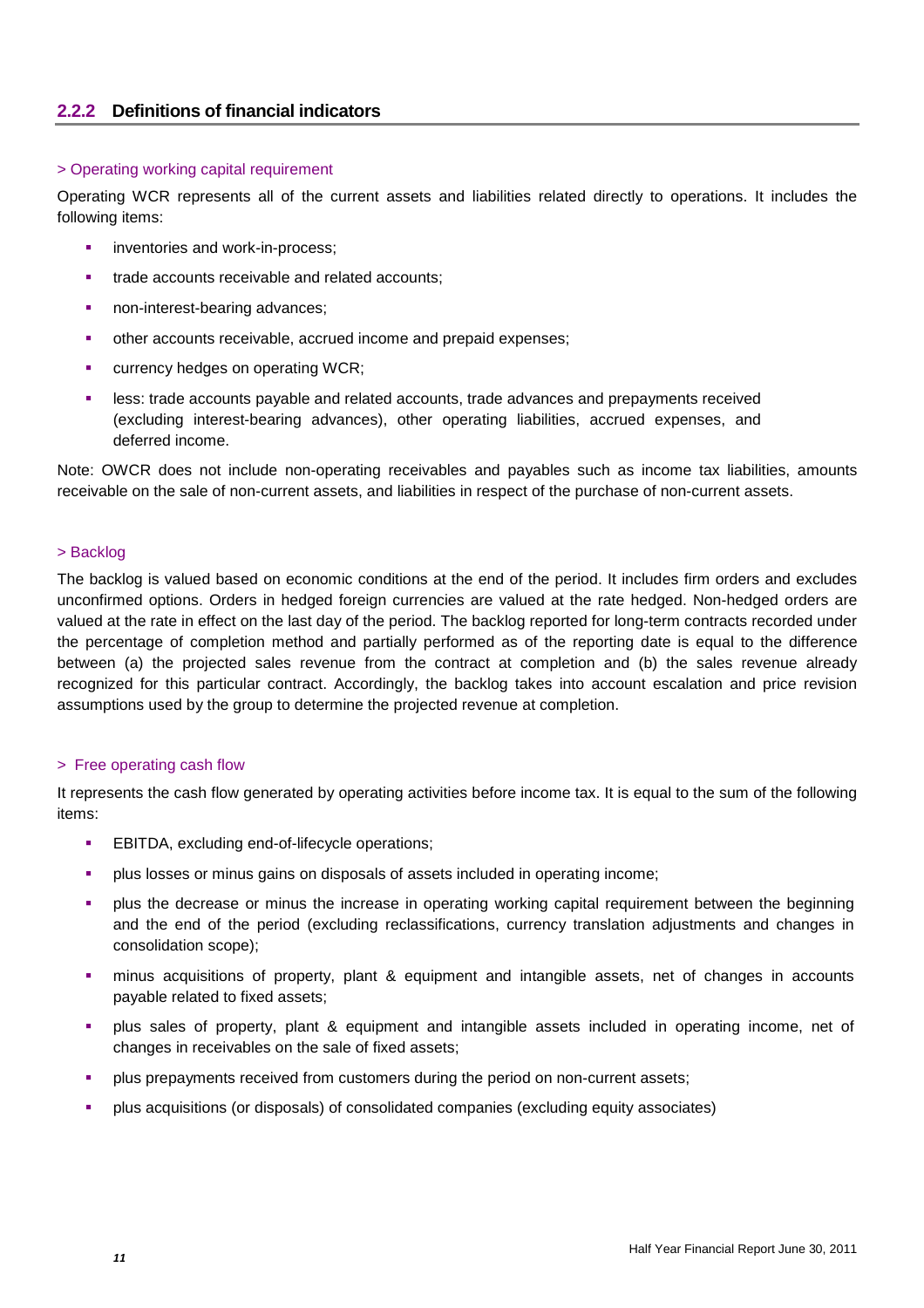### > Net debt

This heading includes current and non-current borrowings, which include interest-bearing advances received from customers and put options by minority shareholders, less cash and cash equivalents and other current financial assets. Shares classified as "available-for-sale securities" are now excluded from the net debt or (cash) position.

### > Earnings before income tax, depreciation and amortization (EBITDA)

EBITDA is equal to operating income plus net amortization, depreciation and operating provisions (except for provisions for impairment of working capital items). EBITDA is adjusted to exclude the costs of end-of-lifecycle operations for nuclear facilities (dismantling, waste retrieval and packaging) carried out during the year, as well as the full and final payments paid or to be paid to third parties for facility dismantling. It should be noted that the cash flows linked to end-of-lifecycle operations are presented separately.

### > Cash flows from end-of-lifecycle operations

This indicator encompasses all of the cash flows linked to end-of-lifecycle operations and to assets earmarked to cover those operations. It is equal to the sum of the following items:

- income from the portfolio of earmarked assets;
- **Cash from the sale of earmarked assets:**
- **numinus acquisitions of earmarked assets:**
- **numinus cash spent during the period on end-of-lifecycle operations;**
- **full and final payments received for facility dismantling;**
- **EXECT:** less full and final payments paid for facility dismantling

### > Comprehensive income attributable to owners of the parent

Comprehensive income is the change in equity over a period resulting from transactions and events other than the changes resulting from transactions with the shareholders.

Comprehensive income includes all of the components of "income" and "other comprehensive income items".

"Other comprehensive income items" include the following components:

- (a) profits and losses resulting from the conversion of the financial statements of a foreign business;
- (b) profits and losses relating to the revaluation of available-for-sale financial assets;
- (c) the effective share of profits and losses on cash flow hedging instruments.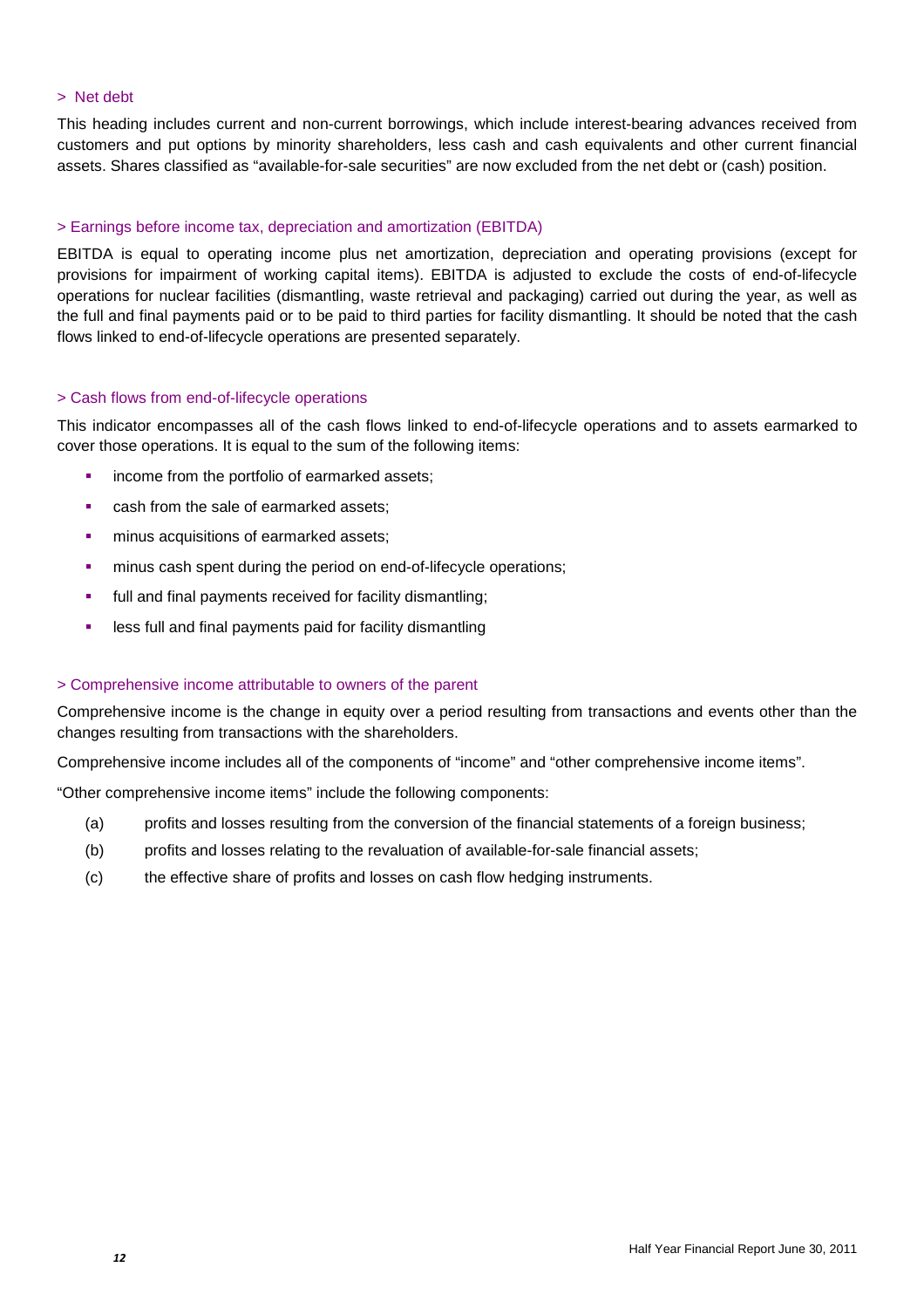# **2.3 Summary data by division**

A new organization for Nuclear and Renewables operations was established effective January 28, 2010. Accordingly, AREVA group segment reporting for the first half of 2011 presents data for the Mining/Front End, Reactors & Services, Back End and Renewable Energies Business Groups (excluding discontinued operations).

For all reporting periods, income items from discontinued operations are presented in the income statement under a separate heading, "Net income from discontinued operations".

| (in millions of euros)            | Mining/<br><b>Front</b><br>End | <b>Reactors</b><br>&<br><b>Services</b> | <b>Back</b><br><b>End</b> | Renewable<br><b>Energies</b> | Corporate<br>and other | <b>Total</b> |
|-----------------------------------|--------------------------------|-----------------------------------------|---------------------------|------------------------------|------------------------|--------------|
| Revenue                           | 1,429                          | 1,604                                   | 830                       | 59                           | 75                     | 3,997        |
| <b>EBITDA</b>                     | 251                            | (113)                                   | 228                       | (63)                         | 563                    | 865          |
| Percentage of revenue             | 17.6%                          | $(7.0)\%$                               | 27.5%                     | $(106.8)\%$                  | ns                     | 21.6%        |
| Operating income                  | 155                            | (79)                                    | 127                       | (50)                         | 558                    | 710          |
| Percentage of revenue             | 10.8%                          | (4.9)%                                  | 15.3%                     | $(84.7)\%$                   | ns                     | 17.8%        |
| Change in operating WCR           | 152                            | (174)                                   | (15)                      | (10)                         | (248)                  | (294)        |
| Net operating Capex               | (641)                          | (105)                                   | (61)                      | (20)                         | (1,696)                | (2,521)      |
| Operating cash flow before<br>tax | (236)                          | (392)                                   | 151                       | (93)                         | (1,380)                | (1,950)      |

### **First half 2011 (contributions to the group)**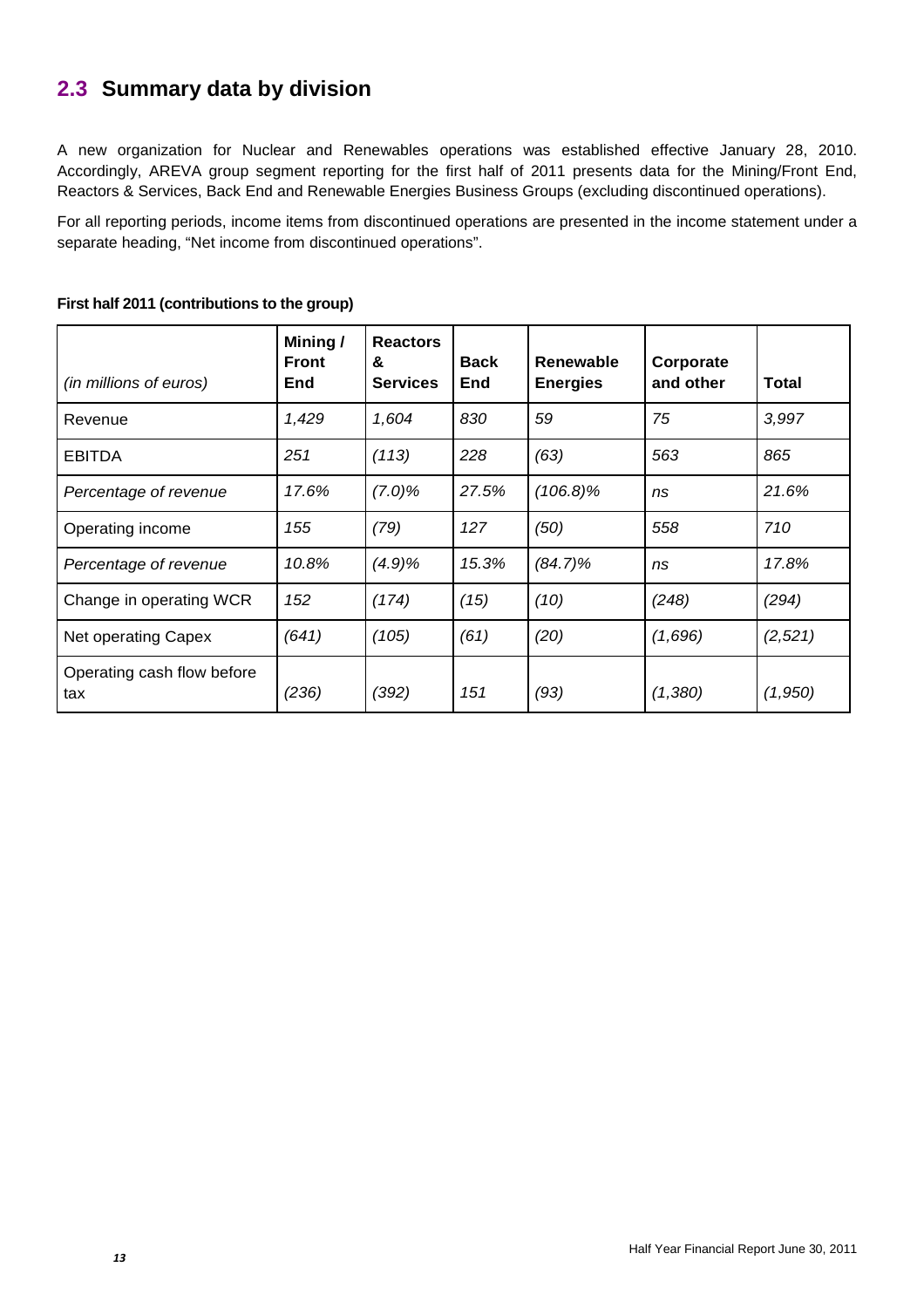### **First half 2010 (contributions to the group)**

| (in millions of euros)            | Mining/<br><b>Front</b><br>End | <b>Reactors</b><br>&<br><b>Services</b> | <b>Back</b><br><b>End</b> | Renewable<br><b>Energies</b> | Corporate<br>and other | Total      |
|-----------------------------------|--------------------------------|-----------------------------------------|---------------------------|------------------------------|------------------------|------------|
| Revenue                           | 1,593                          | 1,543                                   | 897                       | 47                           | 78                     | 4,158      |
| <b>EBITDA</b>                     | 310                            | (199)                                   | 267                       | (44)                         | (118)                  | 215        |
| Percentage of revenue             | 19.4%                          | $(12.9)\%$                              | 29.7%                     | $(93.3)\%$                   | $(152.2)\%$            | 5.2%       |
| Operating income                  | (133)                          | (391)                                   | 167                       | (59)                         | (69)                   | (485)      |
| Percentage of revenue             | $(8.3)\%$                      | $(25.3)\%$                              | 18.6%                     | $(127.0)\%$                  | $(88.5)\%$             | $(11.7)\%$ |
| Change in operating WCR           | 146                            | (108)                                   | (122)                     | (58)                         | (149)                  | (291)      |
| Net operating Capex               | (645)                          | (113)                                   | (41)                      | (170)                        | (16)                   | (985)      |
| Operating cash flow before<br>tax | (210)                          | (420)                                   | 102                       | (272)                        | (284)                  | (1,084)    |

# **2.4 Backlog**

The group's backlog at June 30, 2011 reached 43.1 billion euros, down 1.082 billion euros compared with December 31, 2010. Over the six-month period, all Business Groups' backlogs were stable, except for Mining/Front End BG's. The latter was affected by the first consequences of the Fukushima accident which result at the end of June 2011 in the cancellation of previously placed orders from Japanese and German customers in the amount of 191 million euros.

Thus, orders booked in the first six months of the year only partially offset the drawdown of backlog, considering in particular the delay on the signature of new contracts with certain power company customers.

It should be noted that the Japanese and German orders in backlog at June 30, 2011, in nuclear operations represented 17.5% of the total backlog. Among these orders, 0.7 billion euros present a risk of cancellation or renegotiation.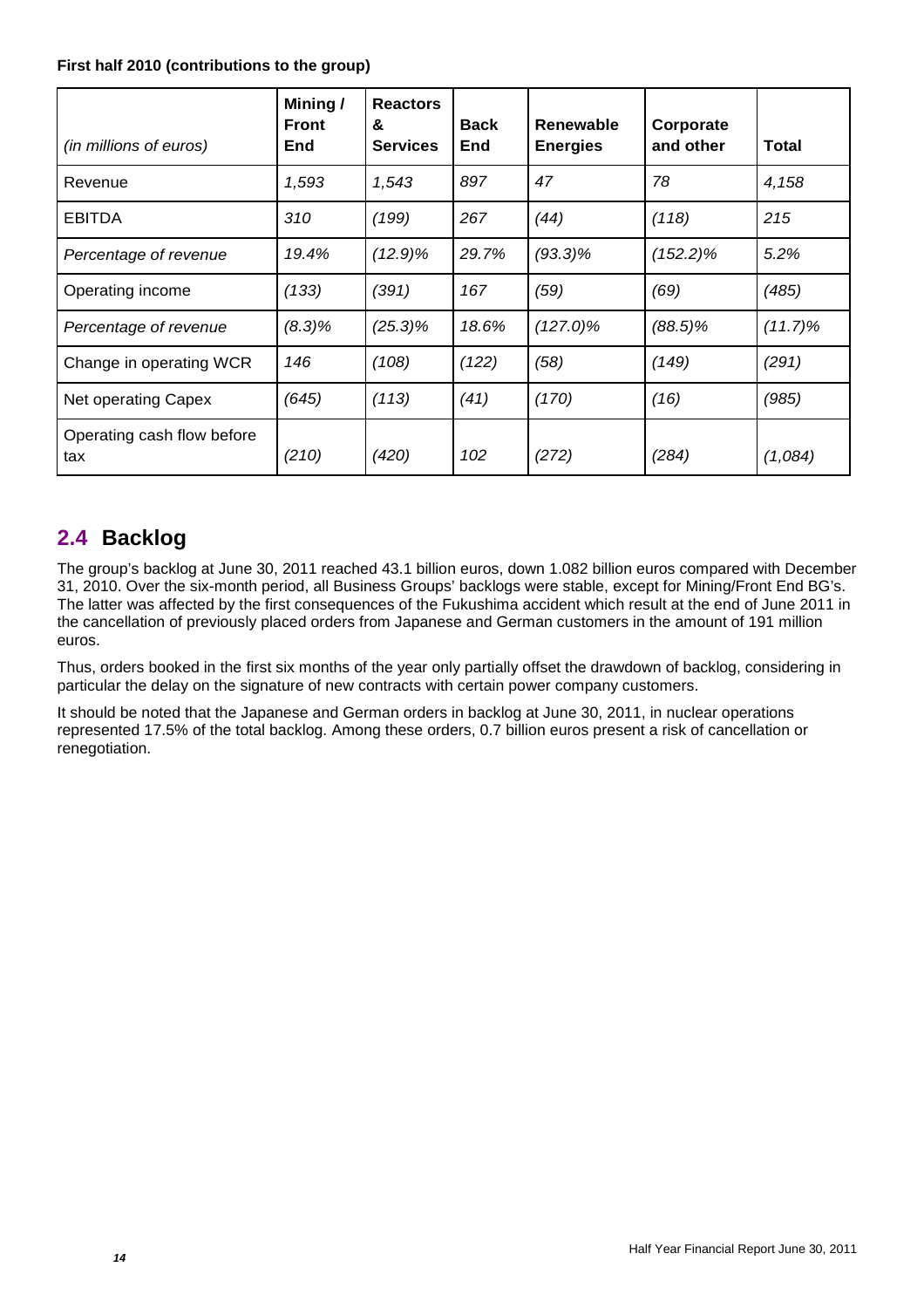# **2.5 Income statement**

| (in millions of euros)                                 | H1 2011 | H <sub>1</sub> 2010 | 2010    |
|--------------------------------------------------------|---------|---------------------|---------|
| <b>Revenue</b>                                         | 3,997   | 4,158               | 9,104   |
| Gross margin                                           | 692     | 390                 | 1 3 2 6 |
| Research and development expenses                      | (142)   | (162)               | (354)   |
| Marketing and sales expenses                           | (112)   | (145)               | (253)   |
| General and administrative expenses                    | (238)   | (284)               | (530)   |
| Other operating expenses                               | (156)   | (355)               | (714)   |
| Other operating income                                 | 667     | 71                  | 102     |
| <b>Operating income</b>                                | 710     | (485)               | (423)   |
| Net financial income                                   | (178)   | (172)               | (314)   |
| Income tax                                             | (188)   | 242                 | 334     |
| Share in net income of associates                      | 41      | 46                  | 153     |
| Net income from continuing operations                  | 386     | (369)               | (250)   |
| Net income from discontinued operations                | (6)     | 1,240               | 1,236   |
| Net income for the period                              | 380     | 871                 | 986     |
| Minority interests                                     | 29      | 29                  | 103     |
| Net income attributable to equity owners of the parent | 351     | 843                 | 883     |
| Comprehensive income                                   | 259     | 1,530               | 1,408   |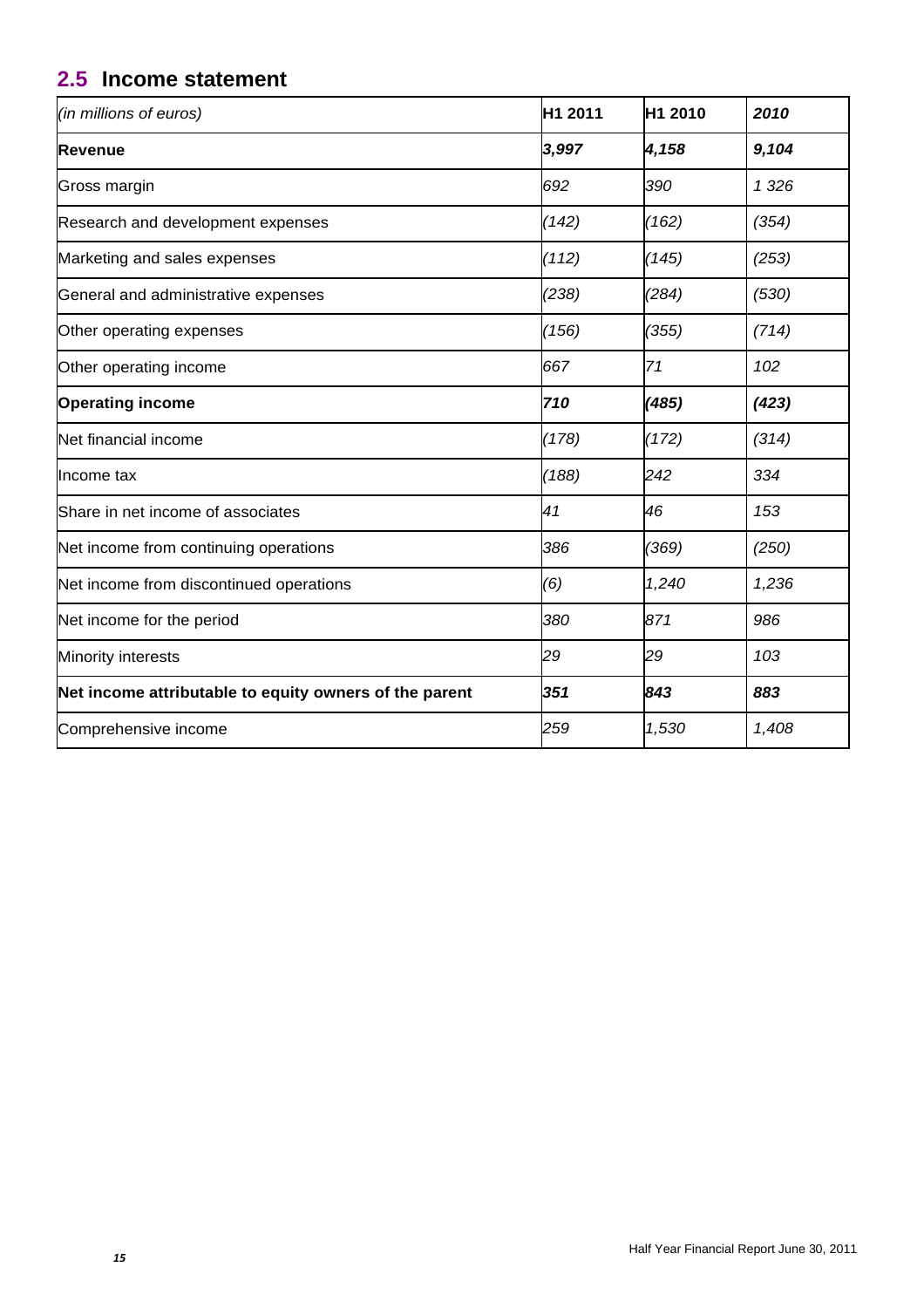| (in millions of euros)               | H1 2011 | H <sub>1</sub> 2010 | <b>Change</b><br>2011/2010 |
|--------------------------------------|---------|---------------------|----------------------------|
| Contribution to consolidated revenue | 3,997   | 4,158               | $-3.9%$                    |
| Mining/Front End BG                  | 1,429   | 1,593               | $-10.3%$                   |
| Reactors & Services BG               | 1,604   | 1,543               | $+4.0%$                    |
| <b>Back End BG</b>                   | 830     | 897                 | $-7.5%$                    |
| Renewable Energies BG                | 59      | 147                 | $+26.3%$                   |

The group had consolidated revenue of 3.997 billion euros in the first half of 2011, down 3.9% compared with the same period in 2010 (-1.6% like-for-like<sup>1</sup>). The decrease in revenue from the Mining/Front End BG (-10.3%, or -6.6% LFL<sup>1</sup>) and from the Back End BG (-7.5%, or -7.1% LFL<sup>1</sup>) was partially offset by increased business in the Reactors & Services BG and Renewal Energies BG, which reported growth of 4.0% (+6.0% LFL<sup>1</sup>) and 26.3% (+24.4% LFL<sup>1</sup>) respectively. Foreign exchange had a negative impact of 86 million euros, primarily in the Mining/Front End BG. Consolidation had a negative impact of 11 million euros over the period. Internationally, revenue was up 2.2% in the first half of 2011 compared with the first half of 2010, to 2.429 billion euros, and represents 61% of total revenue.

## **2.5.2 Gross margin**

| (in millions of euros) | H <sub>1</sub> 2011 | H <sub>1</sub> 2010 | <b>Change</b><br>2011/2010 |
|------------------------|---------------------|---------------------|----------------------------|
| Gross margin           | 692                 | 390                 | $+77.4%$                   |
| Percentage of revenue  | 17.3%               | 9.4%                | $+7.9$ pts.                |

The group's gross margin for the first half of 2011 was 692 million euros, or 17.3% of revenue, compared with 390 million euros in the first half of 2010, or 9.4% of revenue. This increase is primarily due to the improvement of the gross margin in the Reactors & Services BG.

### **2.5.3 Research and development**

The amounts committed to research and development are recorded on the balance sheet if they meet the criteria for capitalization under IAS 38, and are expensed if they do not.

In the income statement, research and development expenses appear below gross margin and represent noncapitalizable expenses incurred exclusively by the group; the expenses relating to programs funded wholly or partly by customers, together with projects carried out in partnership where AREVA has commercial rights of use of the

 $\overline{a}$ 

<sup>&</sup>lt;sup>1</sup> Like for like, i.e. at constant exchange rates and consolidation scope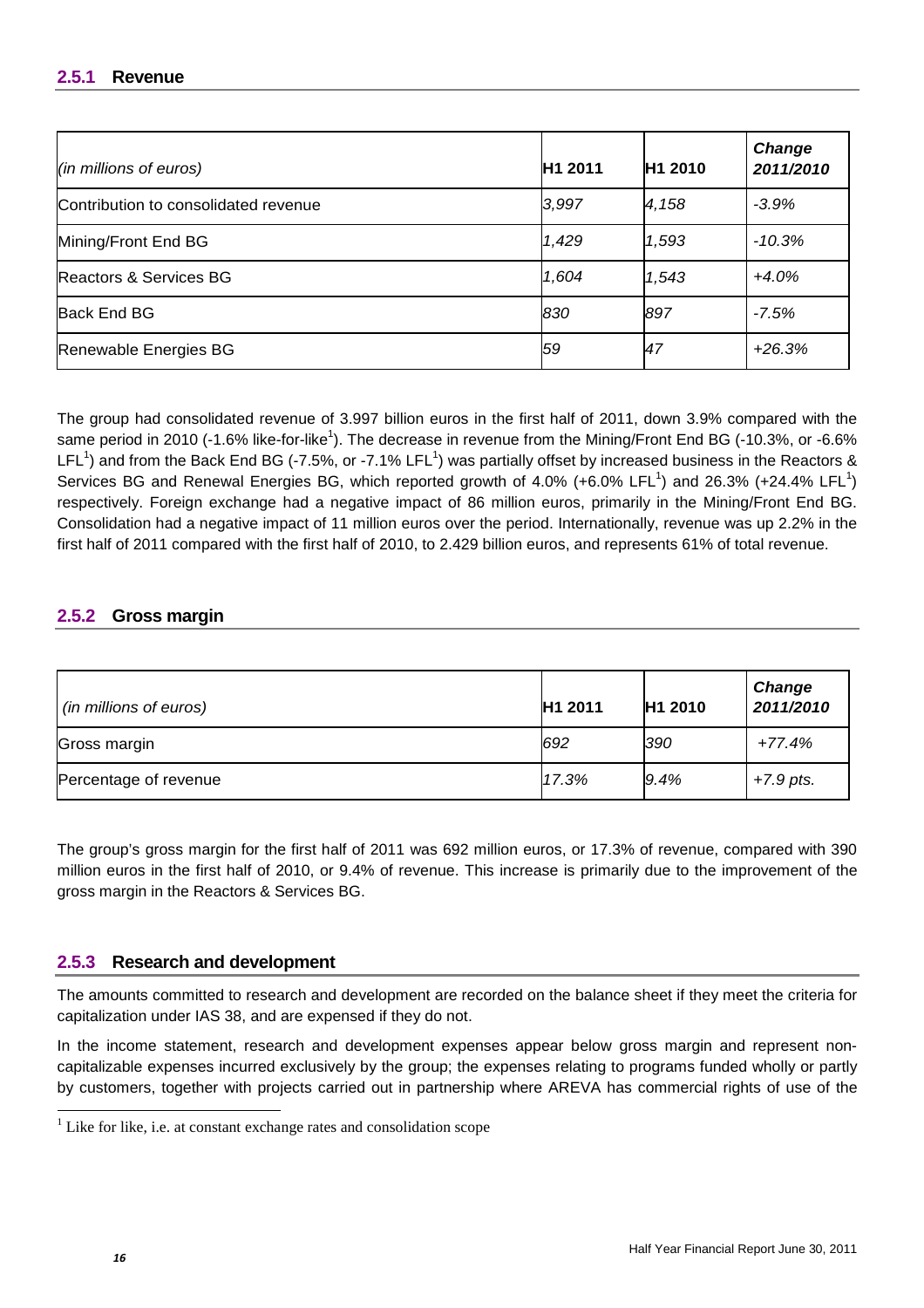results, are recognized in the cost of sales.

All research and development costs, whether capitalized or expensed during the period, constitute the total R&D expenditure.

|                                                        | H1 2011                 |               | H1 2010                 |               |  |
|--------------------------------------------------------|-------------------------|---------------|-------------------------|---------------|--|
| (in millions of euros)                                 | in millions of<br>euros | in % of sales | in millions of<br>euros | in % of sales |  |
| Income statement: Research and<br>development expenses | 142                     | 3.6%          | 162                     | 3.9%          |  |
| Other (including capitalized R&D)                      | 216                     | 5.4%          | 258                     | 6.2%          |  |
| Total research and development<br>expenditure          | 358                     | 9.0%          | 420                     | 10.1%         |  |

Taking into account all costs incurred for research and development, the total research and development expenditure was 358 million euros in the first half of 2011, i.e. 8.9% of revenue for the period, slightly down from 420 million euros in the first half of 2010, i.e. 10.1% of revenue.

### **2.5.4 General and administrative, marketing and sales expenses**

Marketing and sales expenses and general and administrative expenses totaled 350 million euros in the first half of 2011, or 8.7% of revenue, a decrease in relation to the first half of 2010 (10.3% of revenue), due to the success of the cost reduction program deployed throughout the group.

## **2.5.5 Other operating income, other operating expenses**

- Other operating expenses were 156 million euros, versus 355 million euros in the first half of 2010. At June 30, 2010, they primarily included impairment of assets in the Mining/Front End BG. In the first half of 2011, they corresponded to impairment of assets in the Reactors & Services BG.
- Other operating income totaled 667 million euros, versus 71 million euros in the first half of 2010, primarily due to the payment by Siemens of the 648-million euro penalty following the proceedings before the International Chamber of Commerce.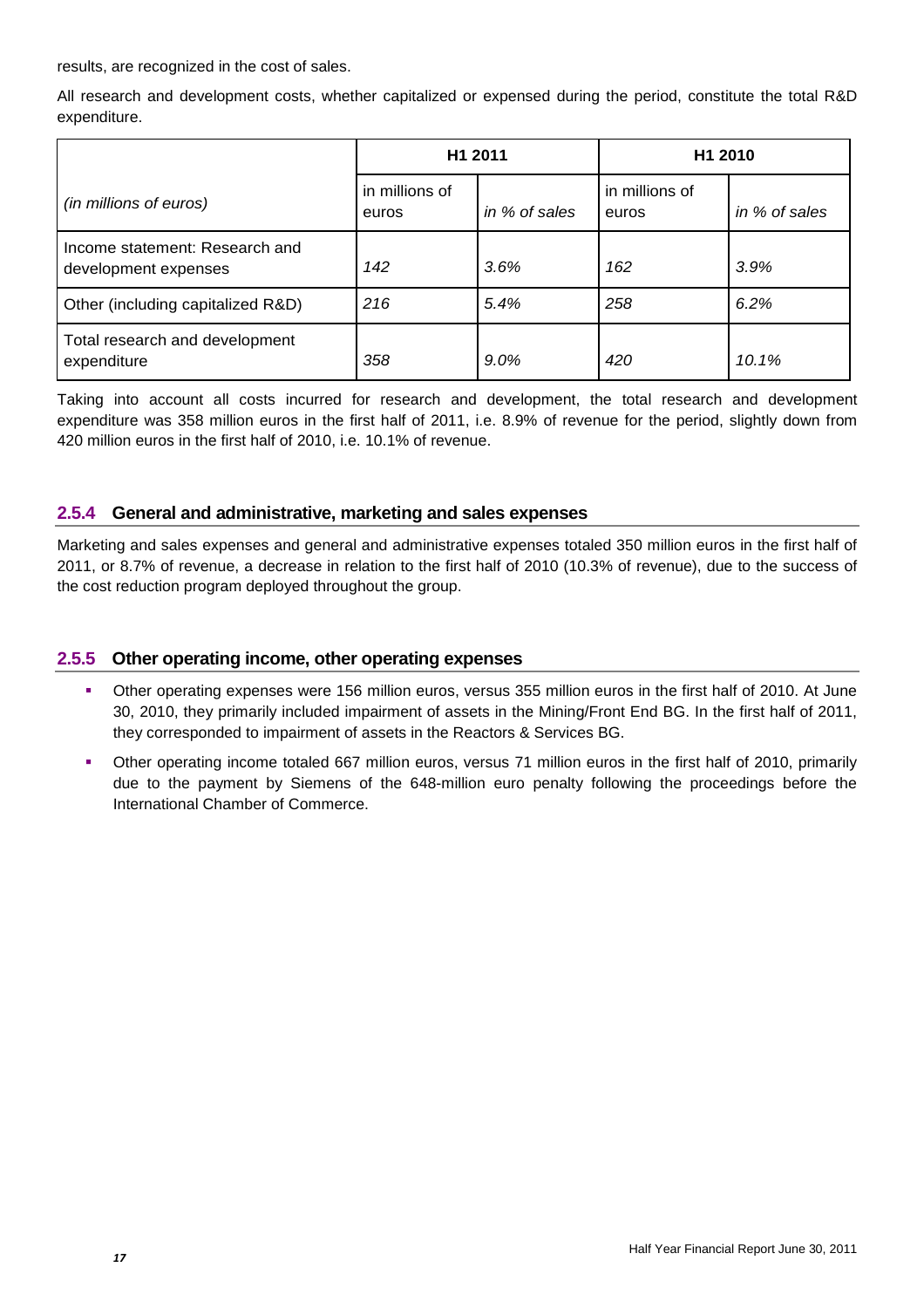## **2.5.6 Operating income**

To facilitate comparisons of AREVA's intrinsic performance from one year to the next, the group has chosen to isolate the following particular items:

In the first half of 2010

- gains from the sale of minority interests in companies of the Mining/Front End BG in the amount of 19 million euros and a non-cash reversible accounting adjustment of -300 million euros on the value of certain mining assets;
- additional provisions for revised losses at completion of projects in the Reactors & Services BG in the amount of -417 million euros.

### In the first half of 2011

 decision in AREVA's favor by the International Chamber of Commerce and payment of a 648-million euro penalty by Siemens in the first half of 2011.

These items are isolated throughout this press release to support analysis of "operating income excluding particular items".

| (in millions of euros)                               | H1 2011 | H <sub>1</sub> 2010 | <b>Change</b><br>2011/2010 |
|------------------------------------------------------|---------|---------------------|----------------------------|
| Operating income excluding particular items          | 62      | 213                 | $-£151m$                   |
| Percentage of revenue                                | 1.6%    | 5.1%                | $-3.5$ pts.                |
| Disposals and new partners - Mining/Front End assets | 0       | 19                  | ns                         |
| Additional provisions - Reactors & Services projects | 0       | (417)               | ns                         |
| Reversible accounting adjustment on mining assets    | 0       | (300)               | ns                         |
| Siemens arbitration                                  | 648     | 0                   | ns                         |
| <b>Reported operating income</b>                     | 710     | (485)               | +1.195bn                   |

Operating income excluding particular items totaled 62 million euros, a decrease of 151 million euros compared with the first half of 2010. This change is primarily due to:

- the provisions and impairment of assets recorded in the Reactors & Services BG in the amount of 87 million euros relating to the short-term business volume following the Fukushima accident,

- a lower level of recycling business in the Back End BG.

On the other hand, operating income excluding particular items in the Mining/Front End BG and the Renewable Energies BG was up compared with the first half of 2010, and in spite of the decrease in revenue from the Mining/Front End BG.

The CAP 2012 cost reduction program continues according to plan, with savings of 200 million euros in general, administrative, marketing and sales expenses expected over a two-year period.

In April 2011, following Siemens' withdrawal as a shareholder of AREVA NP, the court of arbitration confirmed that Siemens' behavior was at fault, requiring it to pay 648 million euros in penalties to AREVA. This amount corresponds to the full amount of the penalty provided in the event of a violation of the provisions of the shareholders' agreement signed by AREVA and Siemens in 2001. It was recognized in operating income, bringing the total to 710 million euros in the first half of 2011, compared with -485 million euros in the first half of 2010 (including particular items). This decision is final in nature and ends the arbitration proceedings with Siemens.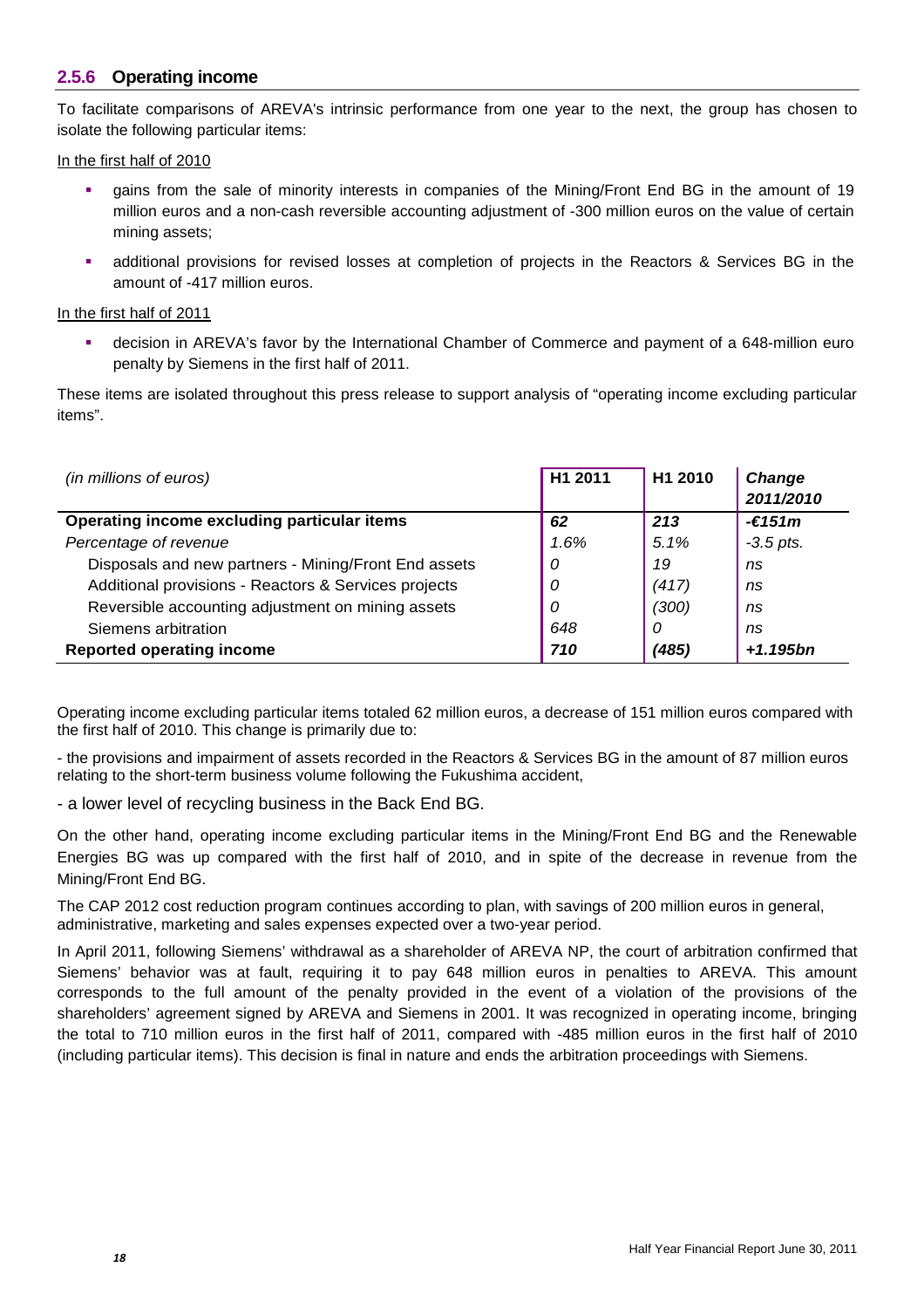## **2.5.7 Net financial income**

| (in millions of euros)                                                                   | H1 2011 | H <sub>1</sub> 2010 |
|------------------------------------------------------------------------------------------|---------|---------------------|
| <b>Net borrowing costs</b>                                                               | (35)    | (81)                |
| Other financial income and expenses                                                      | (143)   | (90)                |
| Share related to end-of-lifecycle operations                                             | (10)    | (11)                |
| Income from the earmarked financial portfolio                                            | 100     | 61                  |
| Income from receivables and discount reversal on earmarked assets                        | 36      | 46                  |
| Discounting reversal expenses on end-of-lifecycle operations                             | (145)   | (118)               |
| Share not related to end-of-lifecycle operations                                         |         | (80)                |
| Income from disposal of securities and change in value of securities held for<br>trading | ۰       | (1)                 |
| Financial income from pensions and other employee benefits                               | (43)    | (38)                |
| Dividends received                                                                       | 6       | 18                  |
| Other income and expenses                                                                | (97)    | (59)                |
| Net financial income                                                                     | (178)   | (172)               |

Net financial income reached -178 million euros in the first half of 2011 and was stable compared with the first half of 2010. The negative impact of foreign exchange and the increase in other financial expenses were offset by the increase in income from cash and cash equivalents due to the net effect of the change in equity interests related to Siemens' withdrawal from the share capital of AREVA NP.

### **2.5.8 Income tax**

The tax expense for the first half of 2011 was -188 million euros, compared with tax income of 242 million euros in the first half of 2010. This was calculated by applying the estimated effective tax rate for the year to earnings before tax for the period. The rate was 35.5%, including the CVAE business tax. Following the 2010 business tax reform in France, the group recognizes the CVAE on the corporate income tax line, with the impact on the group's effective tax rate estimated at 28 million euros for fiscal year 2011. Excluding the CVAE, the group's estimated effective tax rate for the year is 30.8%.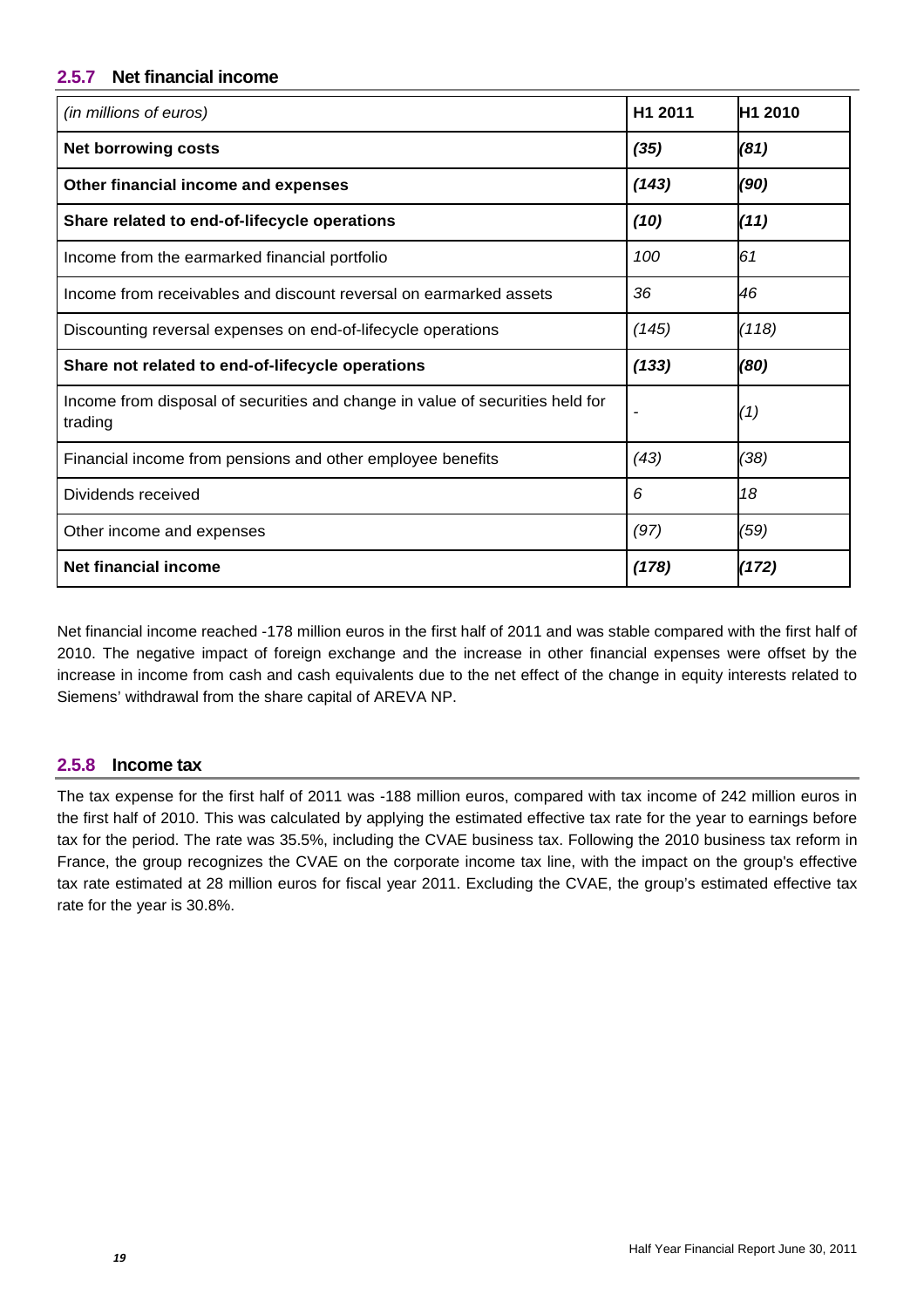### **2.5.9 Share in net income of associates**

| (in millions of euros)    | H1 2011 | H1 2010 | 2010 |
|---------------------------|---------|---------|------|
| <b>STMicroelectronics</b> | n.a.    | 18      | 69   |
| Eramet                    | 47      | 26      | 83   |
| Other                     | (6)     | 2       |      |
| Total                     | 41      | 46      | 153  |

The group's share in the net income of associates is 41 million euros in the first half of 2011 and was stable compared with 2010.

Eramet income recognized by the group may differ from reported income, as the calculation is based on interim results. Any differences between Eramet's interim and final financial statements are recognized in the financial statements for the following period.

### **2.5.10 Minority interests**

The share in net income attributable to minority interests is 29 million euros and is stable in relation to the first half of 2010.

### **2.5.11 Net income**

Net income attributable to owners of the parent for the first half of 2011 was 351 million euros, down 492 million euros in relation to the first half of 2010, when the sale of the Transmission & Distribution business resulted in a net consolidated gain of 1.270 billion euros.

### **2.5.12 Comprehensive income**

Comprehensive income was 259 million euros, as against 1.530 billion euros in the first half of 2010. In addition to the decrease in net income attributable to owners of the parent, the value of available-for-sale financial assets went from 176 million euros in the first half of 2010 to -28 million euros in the first half of 2011.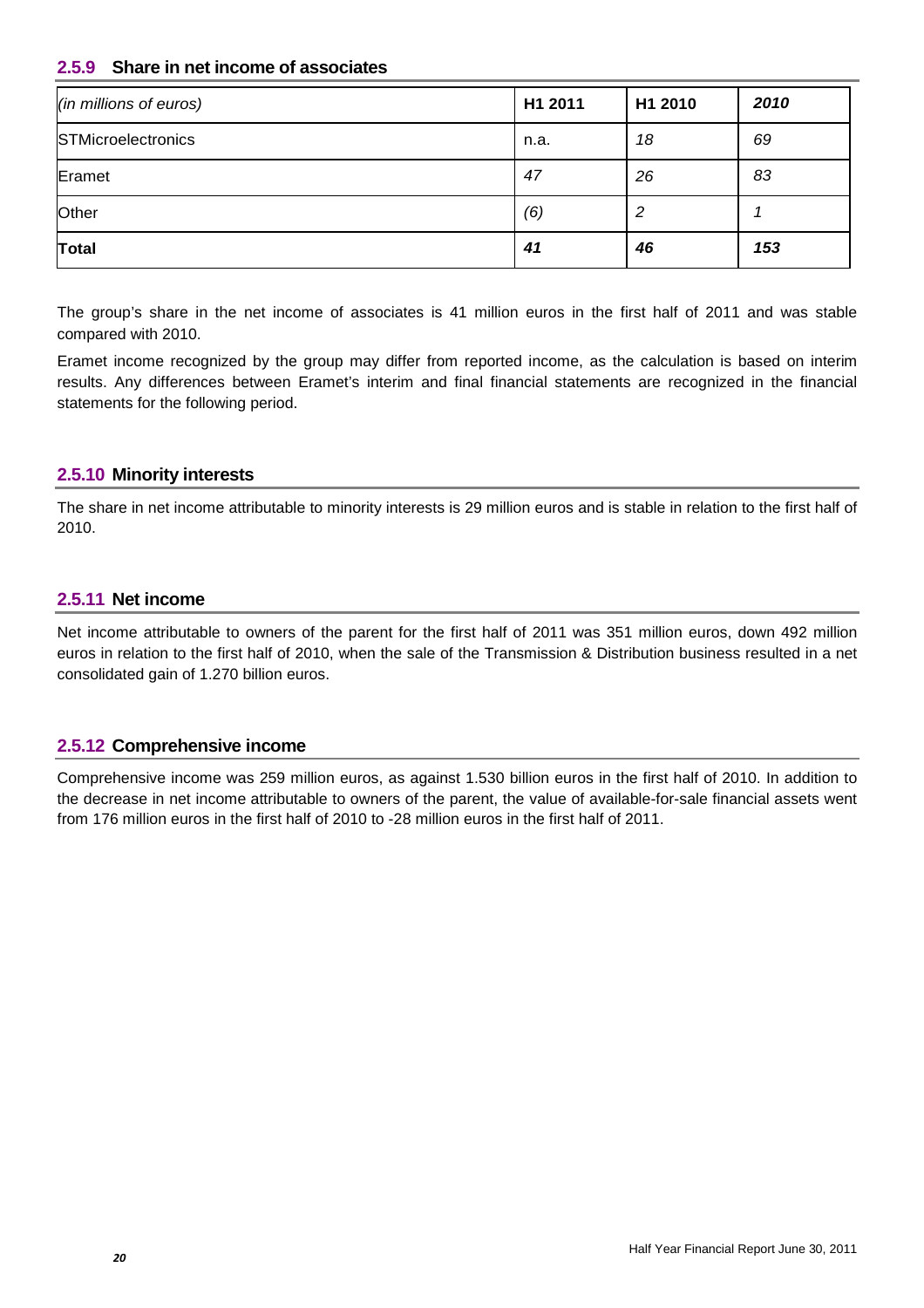# **2.6 Cash flow**

# **2.6.1 Change in net debt**

| (in millions of euros)                                                                                    | H <sub>1</sub> 2011 |
|-----------------------------------------------------------------------------------------------------------|---------------------|
| Net debt at beginning of period (December 31, 2010)                                                       | (3672)              |
| <b>EBITDA</b>                                                                                             | 865                 |
| Percentage of revenue                                                                                     | 21,6%               |
| Gains or losses on disposals of operating assets                                                          |                     |
| Change in operating WCR                                                                                   | (294)               |
| Net operating Capex (excluding acquisition of AREVA NP shares)                                            | (842)               |
| Free operating cash flow before tax (excluding acquisition of AREVA NP shares)                            | (271)               |
| Cash flows for end-of-lifecycle operations                                                                | (9)                 |
| Dividends paid to minority shareholders                                                                   | (51)                |
| Disposal of STMicroelectronics                                                                            | 696                 |
| Valuation difference on 34% of AREVA NP vs. December 31, 2010                                             | 434                 |
| Other (net financial assets, taxes, non-operating WCR and net cash from discontinued<br>operations)       | 101                 |
| Change in net debt                                                                                        | 900                 |
|                                                                                                           | June 30, 2011       |
| Net debt $(-)$ / Net cash $(+)$ at the end of the period (including put options of minority<br>interests) | (2772)              |

# **2.6.2 Free operating cash flows of the Group**

| (in millions of euros)                                                            | H1 2011 | H <sub>1</sub> 2010 |
|-----------------------------------------------------------------------------------|---------|---------------------|
| <b>EBITDA</b>                                                                     | 865     | 215                 |
| Percentage of revenue                                                             | 21.6%   | 5.2%                |
| Gains or losses on disposals of operating assets                                  |         | (23)                |
| Change in operating WCR                                                           | (294)   | (291)               |
| Net operating Capex excluding acquisition of AREVA NP shares                      | (842)   | (985)               |
| Free operating cash flow before tax (excluding acquisition of AREVA NP<br>shares) | (271)   | (1,084)             |
| Free operating cash-flow before tax                                               | (1,950) | (1,084)             |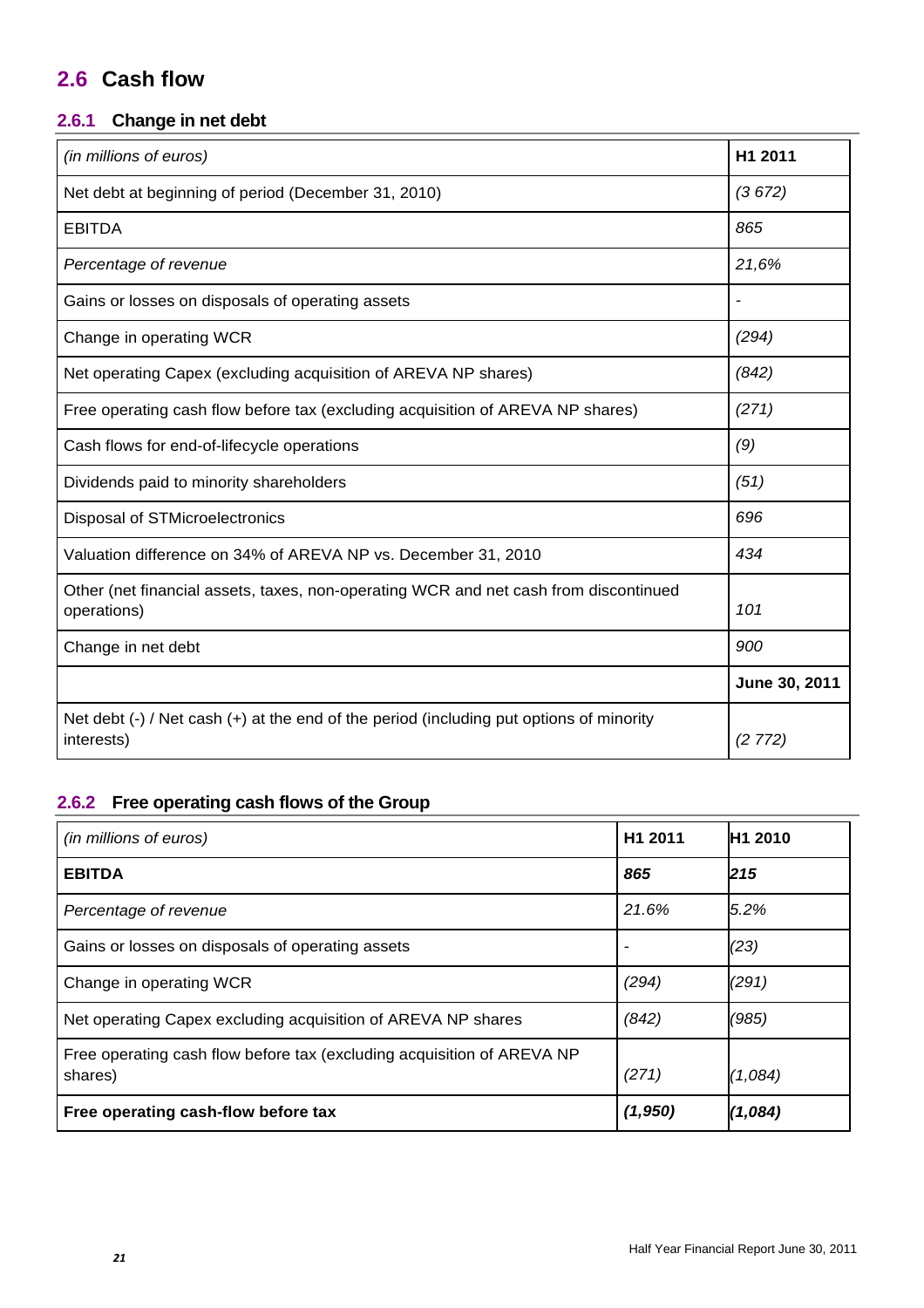|                                      | <b>EBITDA</b> |         |         | Change in<br>operating WCR |         | Operating<br><b>CAPEX, net of</b><br>disposals |         | <b>Free operating</b><br>cash-flow before<br>tax |  |
|--------------------------------------|---------------|---------|---------|----------------------------|---------|------------------------------------------------|---------|--------------------------------------------------|--|
| (in millions of euros)               | H1 2011       | H1 2010 | H1 2011 | H1 2010                    | H1 2011 | H1 2010                                        | H1 2011 | H1 2010                                          |  |
| Mining/Front End BG                  | 251           | 310     | 152     | 146                        | (641)   | (645)                                          | (236)   | (210)                                            |  |
| <b>Reactors &amp; Services</b><br>BG | (113)         | (199)   | (174)   | (108)                      | (105)   | (113)                                          | (392)   | (420)                                            |  |
| <b>Back End BG</b>                   | 228           | 267     | (15)    | (122)                      | (61)    | (41)                                           | 151     | 102                                              |  |
| Renewable Energies<br>BG             | (63)          | (44)    | (10)    | (58)                       | (20)    | (170)                                          | (93)    | (272)                                            |  |
| Corporate and other                  | 563           | (118)   | (247)   | (149)                      | (1,696) | (16)                                           | (1,380) | (284)                                            |  |
| <b>Total Group</b>                   | 865           | 215     | (294)   | (291)                      | (2,521) | (985)                                          | (1,950) | (1,084)                                          |  |

Operating cash flow before capital expenditure reached 571 million euros, an increase of 670 million euros compared with the first half of 2010; this is due to the rise in EBITDA, which was 865 million euros in the first half of 2011, including the 648-million euro impact of the Siemens' arbitration, compared with 215 million euros in the first half of 2010. Restated for the Siemens' arbitration, EBITDA was stable compared with 2010, at 217 million euros. The change in working capital requirement was stable compared with the first half of 2010, at -294 million euros.

Gross operating Capex excluding acquisitions was 841 million euros in the first half of 2011, compared with 872 million euros in the first half of 2010, reflecting the ongoing deployment of capital programs, mainly in the Mining/Front End BG.

Acquisitions, mainly carried out in Renewable Energies, went from 158 million euros in the first half of 2010 to 18 million euros in the first half of 2011. They bring total gross capital expenditure for the first half of 2011, excluding acquisition of AREVA NP shares, to 858 million euros, compared with 1.030 million euros for the same period in 2010.

After recognizing asset sales, net operating Capex excluding acquisition of AREVA NP shares was 842 million euros in the first half of 2011, compared with 985 million euros in the first half of 2010.

The stability of EBITDA, restated for the penalty payment from Siemens, and of the working capital requirement, and the downturn in net operating Capex translated into free operating cash flow before tax of -919 million euros in the first half of 2011, excluding the Siemens' arbitration, compared with -1.084 billion euros in the first half of 2010.

Free operating cash flow before tax was -1.950 billion euros, versus -1.084 billion euros in the first half of 2010.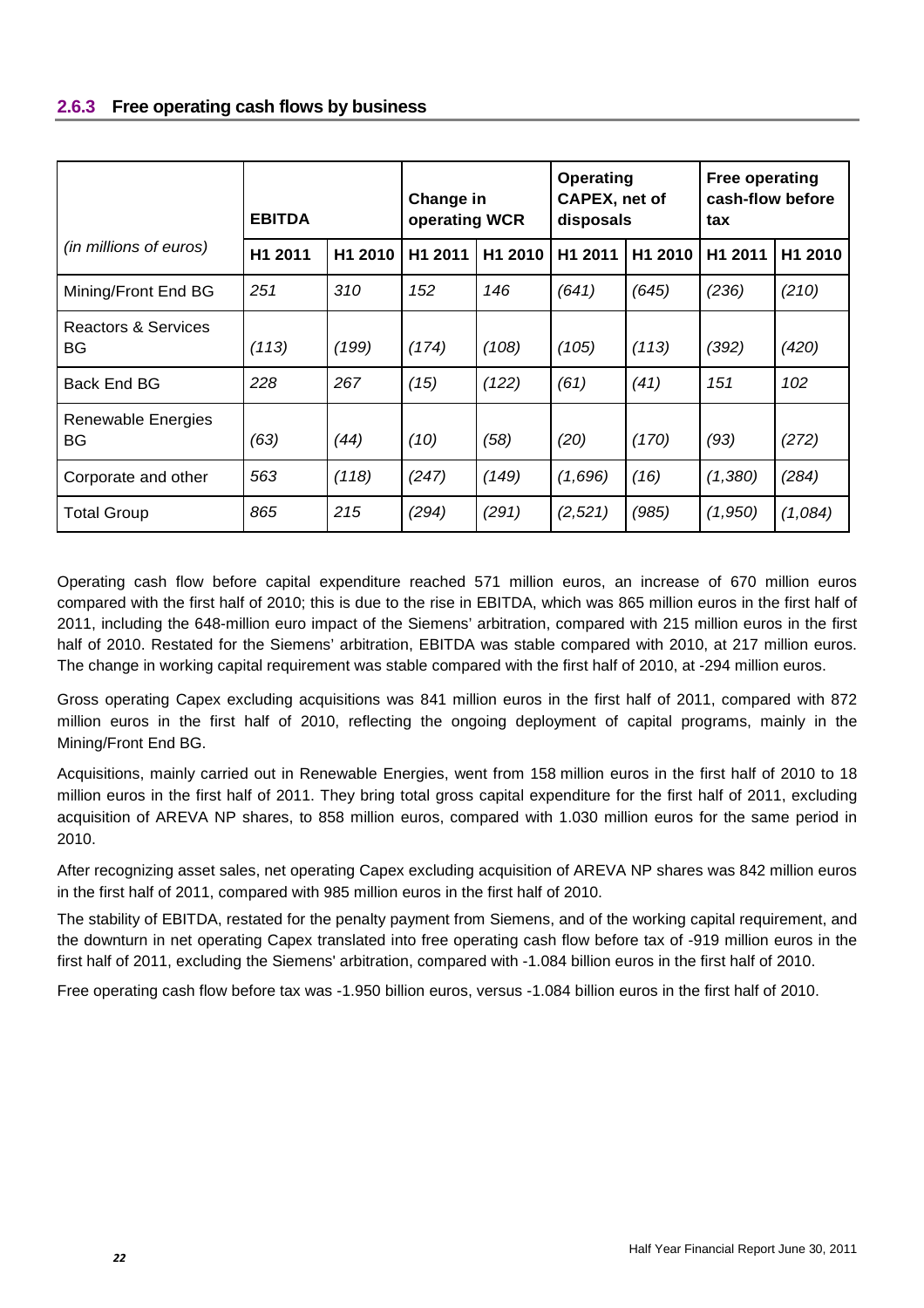## **2.6.4 Cash flows for end-of-lifecycle operations**

To finance its end-of-lifecycle operations, the Group has built a portfolio of assets earmarked to fund the corresponding expenses. It is the group's policy to offset negative cash flows associated with end-of-lifecycle operations with positive cash flows from dividends or sales of securities held in the portfolio.

In the first half of 2011, cash flows related to end-of-lifecycle operations reached -9 million euros, against -6 million euros at June 30, 2010. The main transactions were as follows:

- disbursements relating to end-of-lifecycle operations totaling 104 million euros, stable compared with the first half of 2010 (-100 million euros);
- dividends received in the amount of 42 million euros, against 27 million euros at June 30, 2010.

### **2.6.5 Other elements of the change in net debt**

Other cash flows totaled 1.231 billion euros. They primarily consisted of receipts related to the sale of the interest in STMicroelectronics in the amount of 696 million euros and the valuation difference on the 34% interest in AREVA NP held by Siemens in relation to December 31, 2010.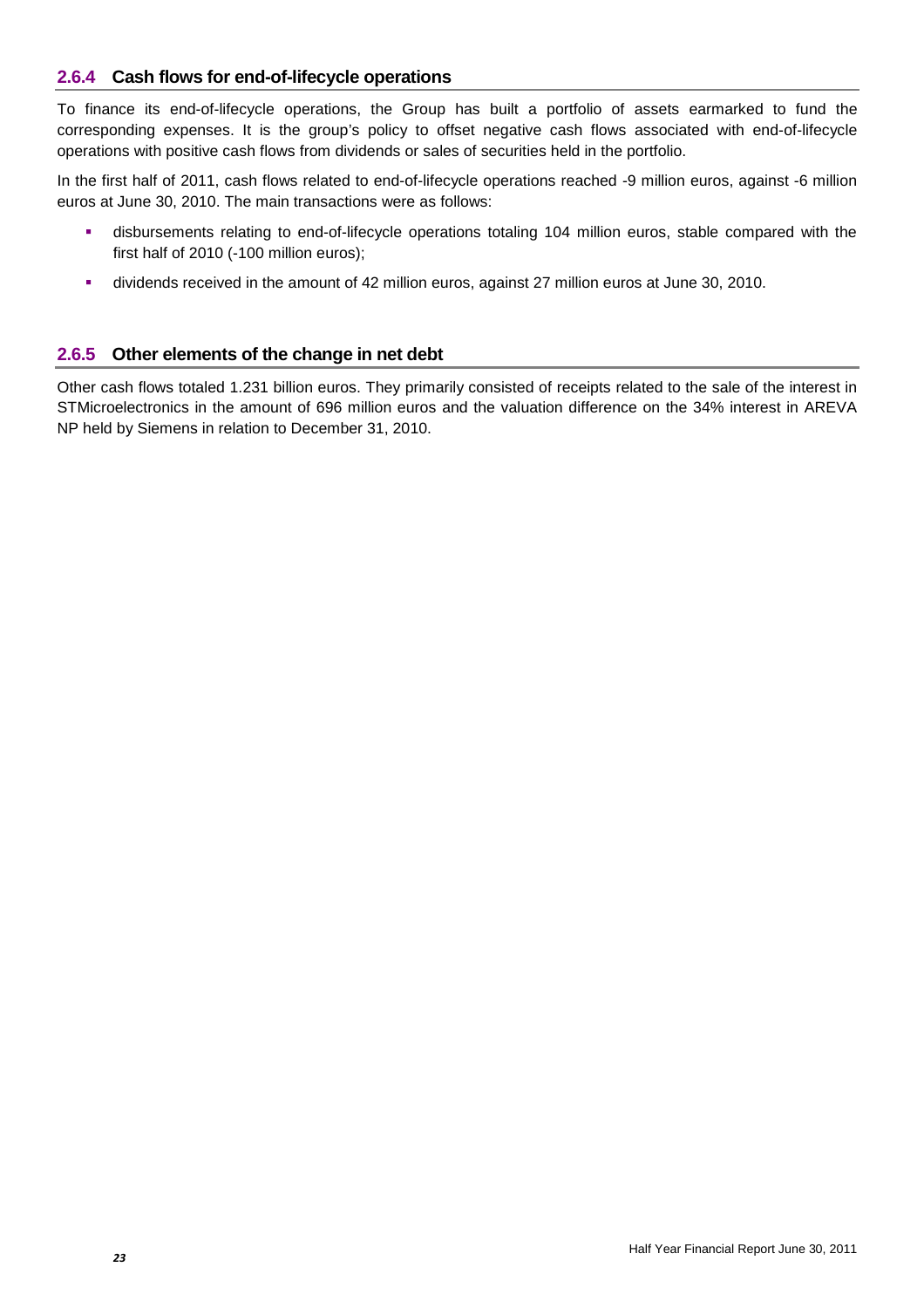# **2.7 Balance sheet items**

Working capital assets and liabilities, as well as deferred taxes, are offset in the simplified balance sheet. Assets and liabilities are not offset in the detailed balance sheet presented in paragraph 4.3.

| (in millions of euros)                                       | June 30, 2011 | December 31,<br>2010 |
|--------------------------------------------------------------|---------------|----------------------|
| Net goodwill                                                 | 4,128         | 4,625                |
| Property, plant and equipment (PP&E) and intangible assets   | 10,204        | 9,901                |
| Assets earmarked for end-of-lifecycle operations             | 5,906         | 5,834                |
| Equity associates                                            | 994           | 988                  |
| Other non-current financial assets                           | 530           | 477                  |
| Deferred taxes (assets - liabilities)                        | 359           | 474                  |
| Operating working capital requirement                        | 231           | (92)                 |
| Assets of operations held for sale                           | 8             | 832                  |
| <b>Total assets</b>                                          | 22,360        | 23,039               |
| Equity and minority interests                                | 9,644         | 9,578                |
| Provisions for decommissioning operations                    | 5,854         | 5,815                |
| Other provisions and employee benefits                       | 2,947         | 3,064                |
| Other assets and liabilities                                 | 1,139         | 909                  |
| Liabilities of operations held for sale                      | 4             |                      |
| Net borrowings                                               | 2,772         | 3,672                |
| Total liabilities and equity of the simplified balance sheet | 22,360        | 23,039               |

## **2.7.1 Net debt at the end of the period**

In connection with Siemens' withdrawal from AREVA NP, the independent expert in charge of determining the value of Siemens' minority interest submitted his report on March 15, 2011. That report puts the value of Siemens' 34% interest in AREVA NP at 1.620 billion euros as of the 1<sup>st</sup> quarter of 2009. AREVA paid 1.679 billion euros to Siemens (including interest) on March 18, 2011. This amount is recognized in net Capex, bringing the latter to 2.521 billion euros.

At December 31, 2010, the independent expert's lower valuation thus resulted in a 434-million euro reduction of net debt.

The conclusion of the proceedings with Siemens thus had a net positive impact on AREVA's debt position in the amount of 1.082 billion euros.

The group had total net financial debt of 2.772 billion euros at June 30, 2011, compared with 3.672 billion euros at the end of 2010. This 900-million euro reduction is due to the positive impact of the finalization of proceedings with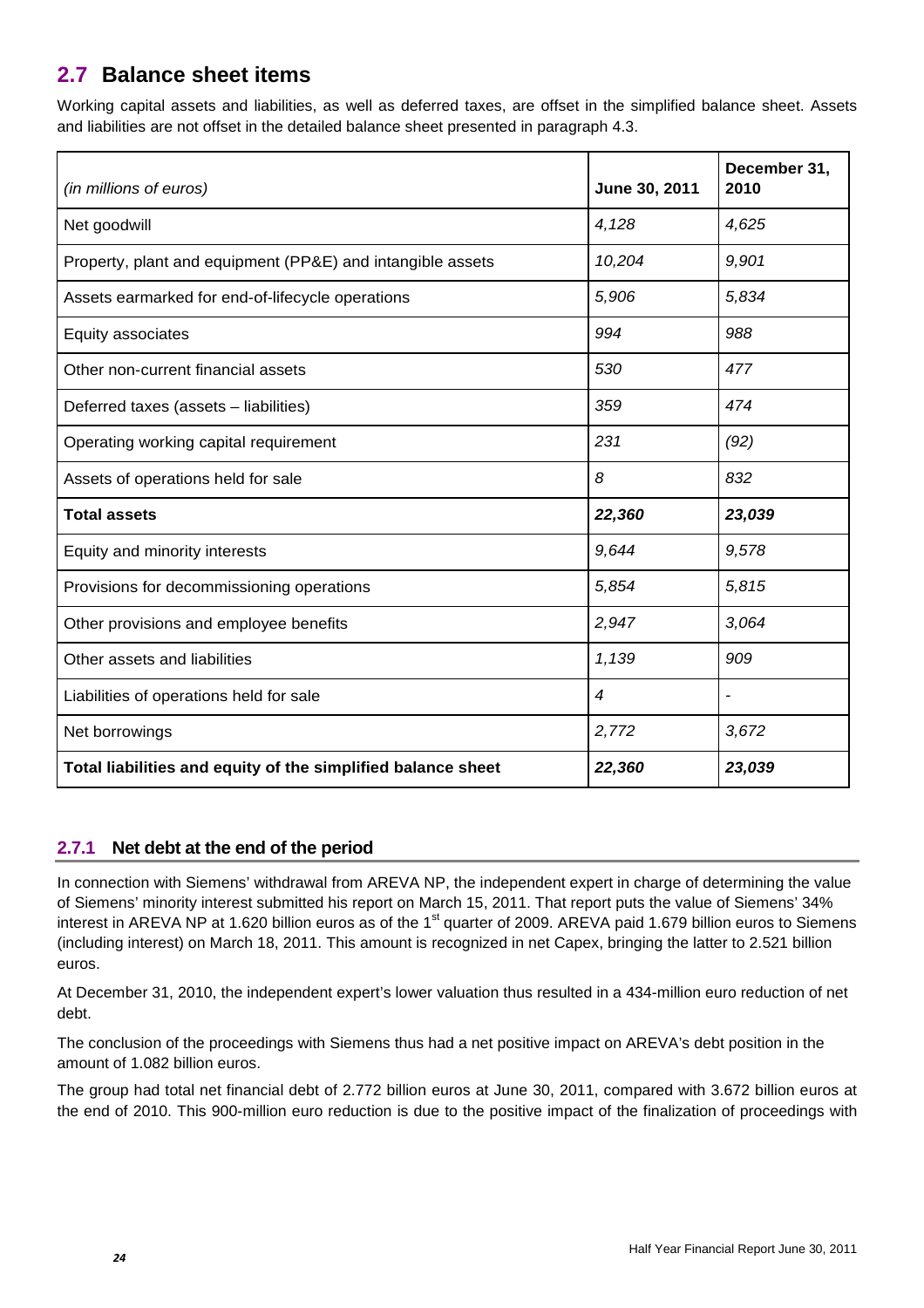Siemens in the total amount of 1.082 billion euros and to the sale of AREVA's interest in STMicroelectronics in the amount of 696 million euros, which largely offset the free operating cash flow of -919 euros described above.

## **2.7.2 Equity**

Shareholders' equity increased from 9.578 billion euros at December 31, 2010 to 9.644 billion euros at June 30, 2011.

## **2.7.3 Operating working capital requirement**

The group's operating working capital requirement was 231 million euros at June 30, 2011, compared with -92 million euros at December 31, 2010. In relation to June 30, 2010, it decreased by 121 million euros (352 million euros), benefitting from optimization activities led in every Business Group.

### **2.7.4 Assets and provisions for end-of-lifecycle operations**

The change in the balance sheet from December 31, 2010 to June 30, 2011 with regard to assets and liabilities for end-of-life cycle operations is summarized in the table below.

| (in millions of euros)                                          | June 30, 2011 | December 31,<br>2010 |
|-----------------------------------------------------------------|---------------|----------------------|
| <b>ASSETS</b>                                                   |               |                      |
| End-of-lifecycle assets                                         | 388           | 395                  |
| AREVA share (to be amortized in future years) <sup>(1)</sup>    | 140           | 143                  |
| Third party share <sup>(2)</sup>                                | 248           | 252                  |
| Assets earmarked for end-of-lifecycle operations <sup>(3)</sup> | 5,658         | 5,590                |
| <b>LIABILITIES</b>                                              |               |                      |
| Provisions for decommissioning operations                       | 5,854         | 5,815                |
| Provisions to be funded by AREVA                                | 5,606         | 5,563                |
| Provisions to be funded by third parties                        | 248           | 252                  |

(1) Amount of total provision to be funded by AREVA still subject to amortization.

(2) Amount of the provision to be funded by third parties.

(3) Portfolio of financial assets and receivables earmarked to fund AREVA's share of the total provision.

Provisions for end-of-lifecycle operations at June 30, 2011 reached 5.854 billion euros, against 5.815 billion euros at December 31, 2010.

Earmarked assets relating to these end-of-lifecycle operations totaled 5.906 billion euros at June 30, 2011, including "third party receivables" of 248 million euros and 5.658 billion euros in financial assets earmarked by AREVA to fund these operations (including receivables).

At June 30, 2011, AREVA's coverage of activities subject to the French law of June 28, 2006 was 102.90%. The ratio for all AREVA group activities was 100.80%.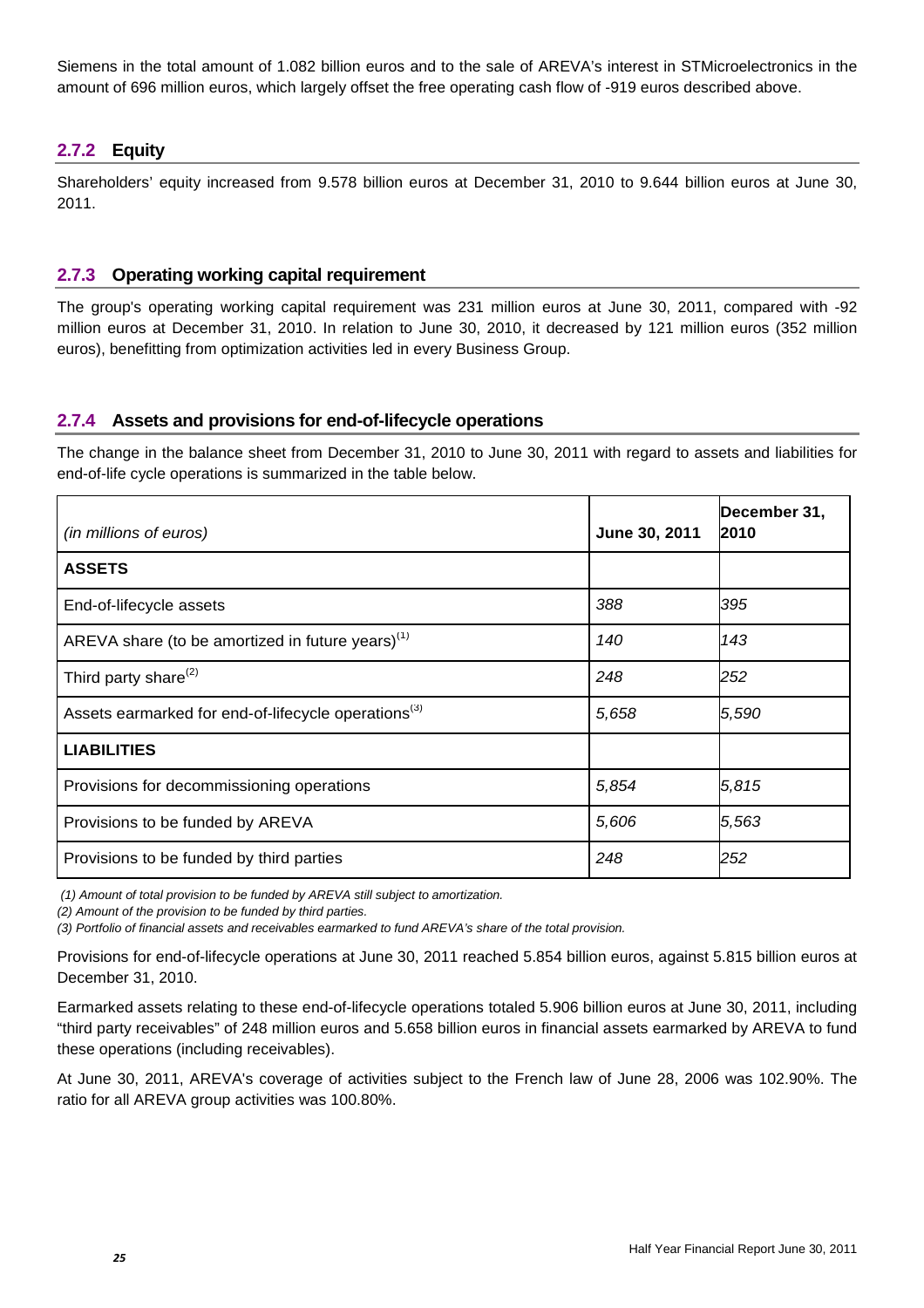The nature of the commitments and the calculation of the provision are presented in note 7 to the consolidated financial statements.

### **2.7.5 Other provisions and employee benefits**

The amount of other provisions was 2.947 billion euros, slightly down compared with December 31, 2010.

The description of other provisions may be found in note 12 to the consolidated financial statements.

### **2.7.6 Off balance-sheet commitments**

| (in millions of euros) | June 30, 2011 | December 31,<br>2010 |
|------------------------|---------------|----------------------|
| Commitments given      | 2,118         | 2,663                |
| Commitments received   | 876           | 690                  |
| Reciprocal commitments | 5,919         | 4,430                |

A detailed table of off-balance sheet commitments is presented in note 15 to the consolidated financial statements.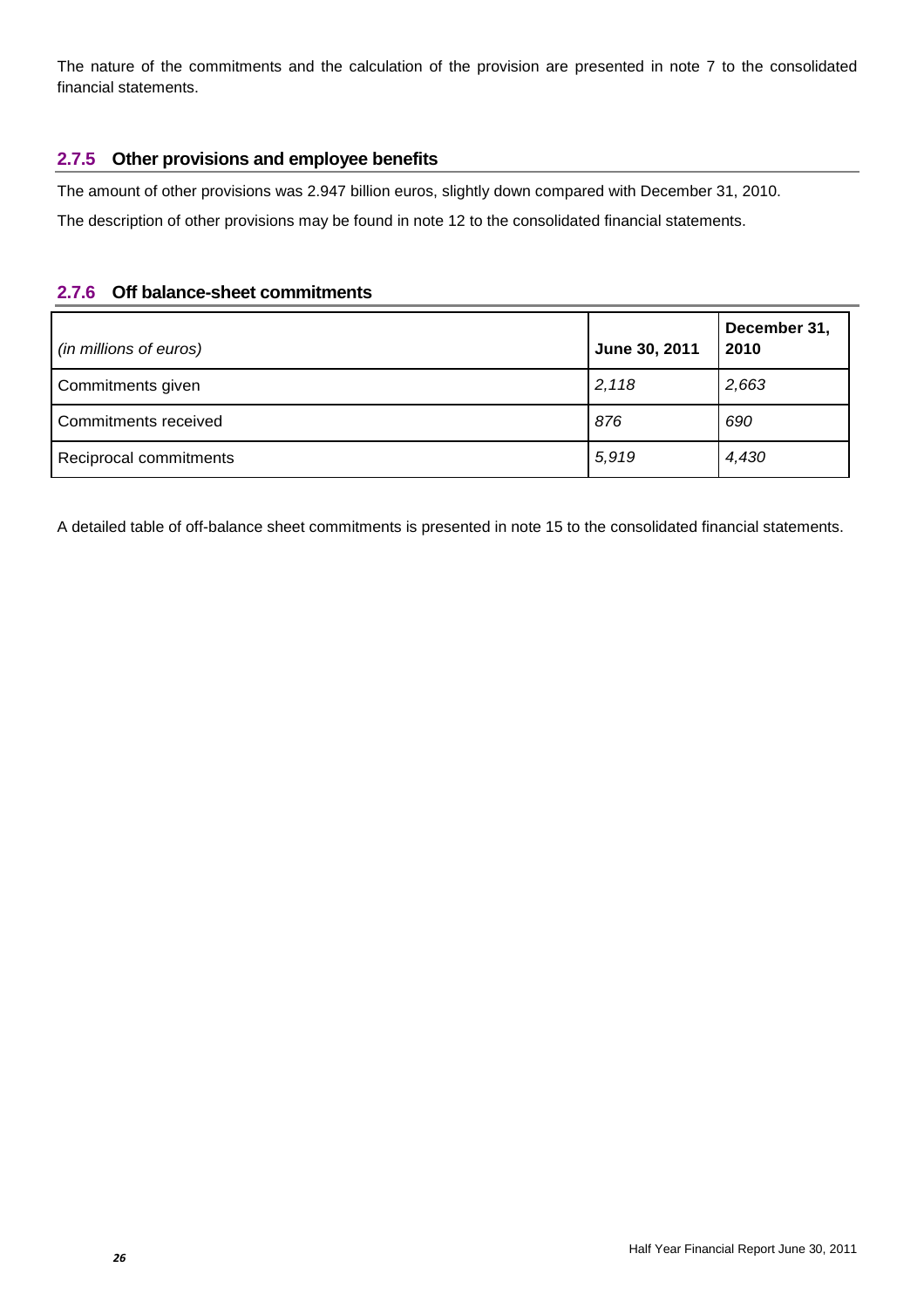# **2.8.1 Mining/Front End BG**

| (contribution to the group, in millions of euros) | H1 2011 | H1 2010   | 2011/2010<br>change |
|---------------------------------------------------|---------|-----------|---------------------|
| Backlog                                           | 27,702  | 28,590    | $-3.1%$             |
| Revenue                                           | 1,429   | 1,593     | $-10.3%$            |
| Operating income                                  | 155     | (133)     | +€288m              |
| Percentage of revenue                             | 10.8%   | $(8.3)\%$ | $+19.1$ pts.        |
| Operating cash flow before tax                    | (236)   | (210)     | $-€26m$             |

The backlog for the Mining/Front End BG reached 27.702 billion euros at June 30, 2011. Despite slower commercial operations in the first half of 2011 following the Fukushima accident, several sales agreements for uranium and conversion services were signed with US, European and Japanese power companies.

The Mining/Front End BG reported revenue of 1.429 billion euros in the first half of 2011, down 10.3% compared with the same period in 2010 (-6.6% like-for-like<sup>1</sup>). Foreign exchange had a negative impact of 64 million euros.

More specifically:

- The rising uranium sales price had a favorable impact on revenue in Mining over the period, offsetting the lower volumes sold over the period for schedule reasons;
- Revenue from the Enrichment business was heavily penalized by the end of SWU sales to EDF in France related to the end of the historical enrichment services supply contract dating to the original Georges Besse plant;
- Business rose in Fuel due to a favorable delivery schedule in France, largely offsetting the cancellation of deliveries to Germany scheduled for this period.

Operating income excluding particular items was 155 million euros (10.8% of revenue), compared with 148 million euros (9.3% of revenue) in the first half of 2010. Despite the decrease in revenue, this increase is due to improved performance in Mining (higher average sales prices and lower average production costs) and the positive impact of performance improvement plans in Fuel and Enrichment, helping to offset the financial impact of operating conditions at the Georges Besse enrichment plant, where production will cease in September 2012, and cancelled deliveries in the Fuel business.

After recognition of particular items in the amount of 281 million euros in the first half of 2010, operating income from the Mining/Front End BG rose 288 million euros in the first half of 2011.

Free operating cash flow before tax in the Mining/Front End BG came to -236 million euros in the first half of 2011, compared with -210 million euros in the first half of 2010. This change is due to continued capital spending programs and the positive contribution of the change in working capital requirement of 152 million euros (compared with +146 million euros in the first half of 2010).

 $\overline{a}$ 

<sup>&</sup>lt;sup>1</sup> Like for like, i.e. at constant exchange rates and consolidation scope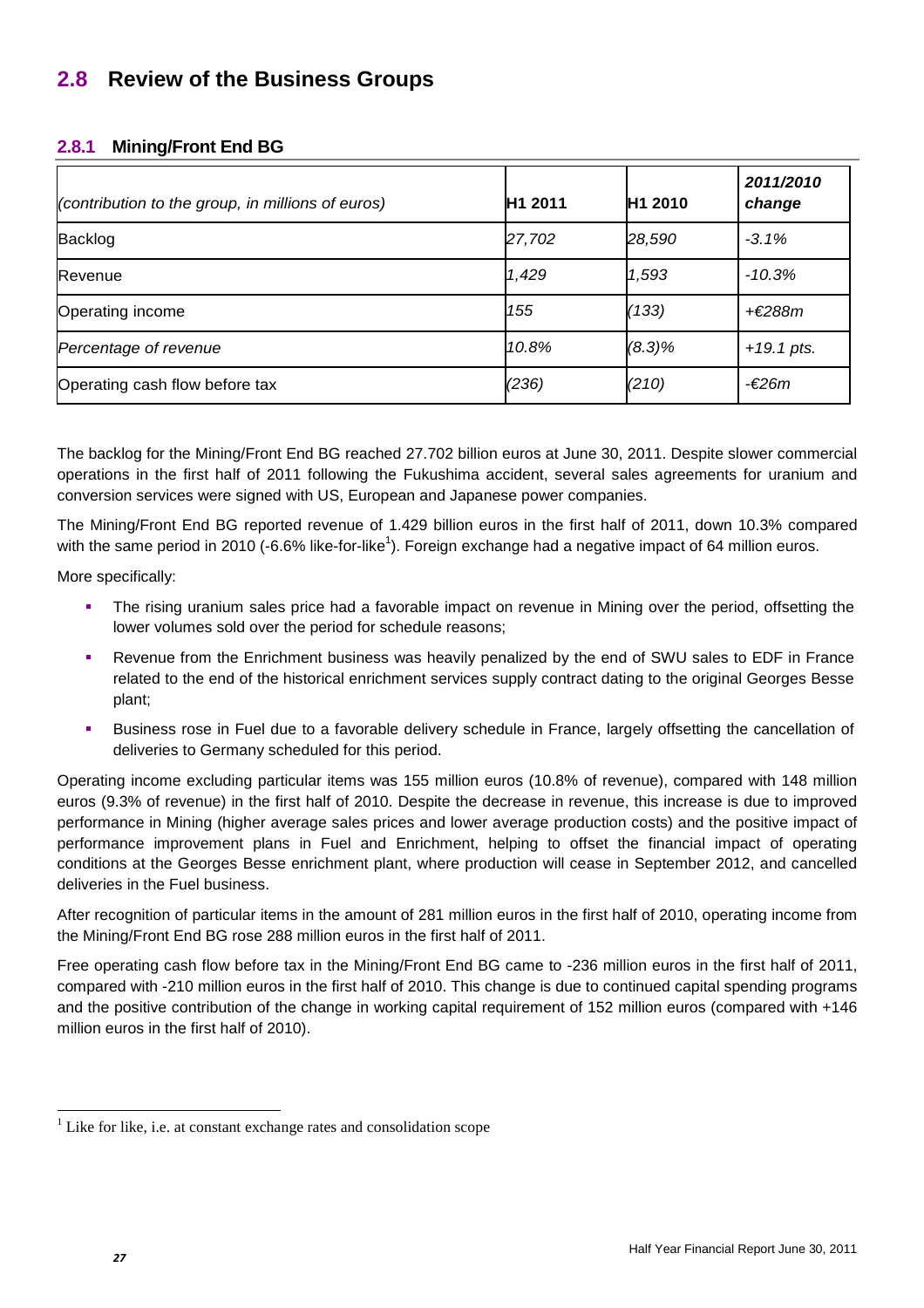### **2.8.2 Reactors & Services BG**

| (contribution to the group, in millions of euros) | H1 2011 | H <sub>1</sub> 2010 | 2011/210<br>change |
|---------------------------------------------------|---------|---------------------|--------------------|
| Backlog                                           | 7,316   | 7,964               | $-8.1%$            |
| Revenue                                           | 1,604   | 1,543               | $+4.0%$            |
| Operating income                                  | (79)    | (391)               | $+$ $E$ 312m       |
| Percentage of revenue                             | (4.9)%  | $(25.3)\%$          | $+20.4$ pts.       |
| Operating cash flow before tax                    | (392)   | (420)               | +€28m              |

The backlog for the Reactors & Services BG reached 7.316 billion euros at June 30, 2011. In the first half of 2011, commercial operations were marked by the signature of a contract to modernize power plants in with European power companies.

The Reactors & Services BG reported revenue of 1.604 billion euros, an increase of 4.0% (+6.0% LFL<sup>1</sup>).

- The New Builds business was up sharply, led by progress on the three major reactor projects (Olkiluoto 3, Flamanville 3 and Taishan 1 and 2);
- Installed Base Services were also up due to robust engineering operations in France and to business from springtime unit outage campaigns in the United States.

Operating income excluding particular items was -79 million euros in the first half of 2011, compared with 26 million euros in the first half of 2010. This change is primarily due to a total of 87 million euros in provisions and impairment of assets recognized in conjunction with the immediate impacts of the Fukushima accident on short-term business volume.

After recognition of particular items in the amount of 417 million euros in the first half of 2010, operating income in the BG rose 312 million euros in the first half of 2011.

Free operating cash flow from the Reactors & Services BG was negative in the first half of 2011, at -392 million euros, compared with -420 million euros in the first half of 2010. This change reflects the following trends:

- **IMPROVED EVALUATE:** Improved EBITDA tied to the good performance of Installed Base Services and progress on major projects, particularly OL3;
- A negative change in the working capital requirement of -174 million euros for the period (-108 million euros in the first half of 2010) corresponding to the use of customer advances;
- A slight decrease in Capex over the period.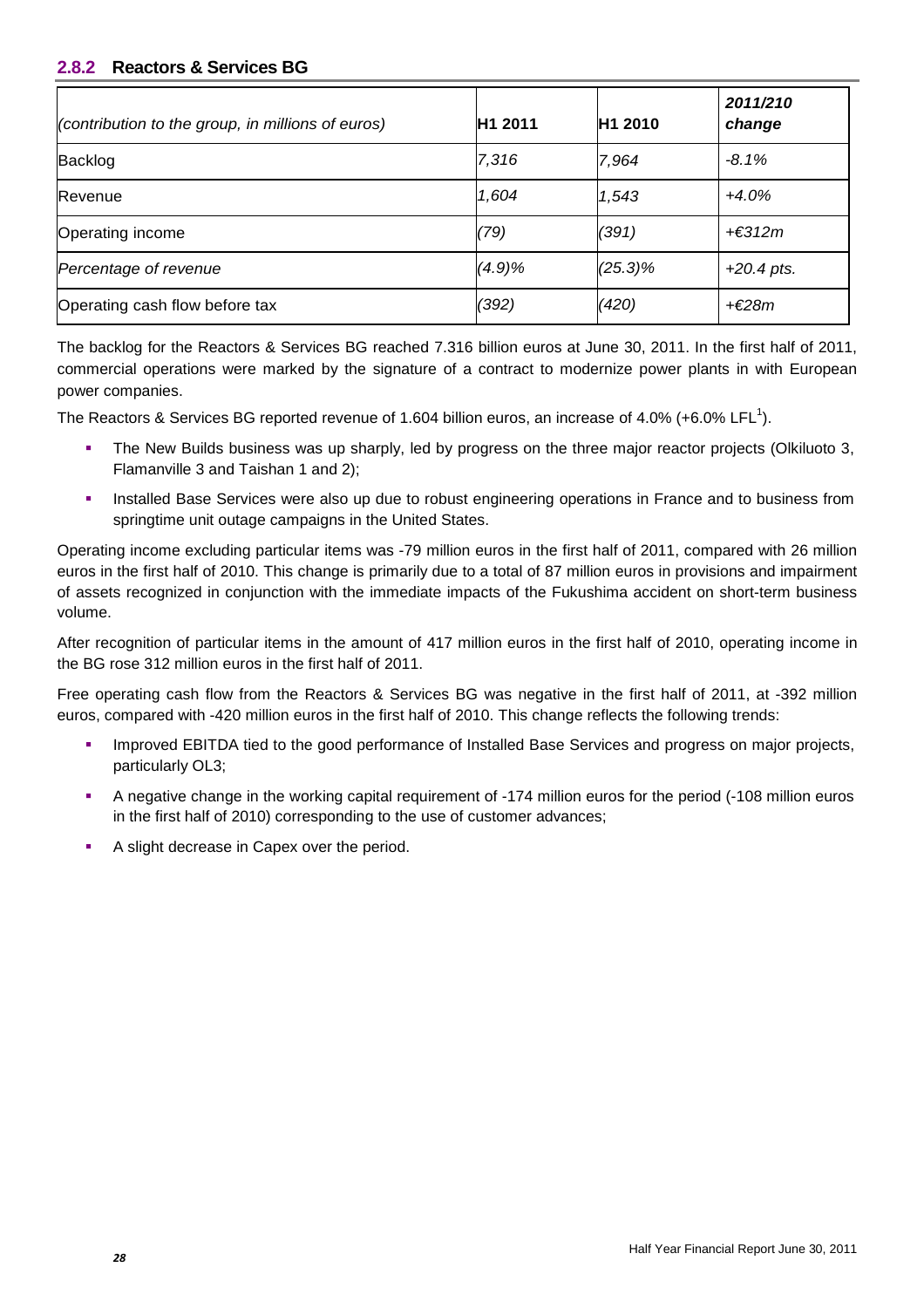## **2.8.3 Back End BG**

| (contribution to the group, in millions of euros) | H <sub>1</sub> 2011 | H <sub>1</sub> 2010 | 2011/2010<br>change |
|---------------------------------------------------|---------------------|---------------------|---------------------|
| Backlog                                           | 6,178               | 6,268               | $-1.4%$             |
| Revenue                                           | 830                 | 897                 | $-7.5%$             |
| Operating income                                  | 127                 | 167                 | $-€40m$             |
| Percentage of revenue                             | 15.3%               | 18.6%               | $-3.3$ pts.         |
| Operating cash flow before tax                    | 151                 | 102                 | +€49m               |

The backlog for the Back End BG reached 6.178 billion euros at June 30, 2011. Among the most significant contracts won in the first half were:

- The development and installation, in just two months, of a process to recycle highly radioactive water at the Fukushima-Daiichi power plant for Tepco; as of the end of July, nearly 30,000 cubic meters of contaminated water had been processed, i.e. almost 25% of the cumulative volume.
- **The signature of the Marcoule 2011-2015 dismantling contract with the CEA.**

Revenue for the Back End BG fell 7.5% on a reported basis to 830 million euros and was down 7.1% like-for-like. This change is due to the following items in particular:

- The drop in operating activity at the La Hague plant compared with the first half of 2010 due to technical incidents in the facilities requiring heavy maintenance. The affected operations are scheduled to restart in the third quarter of 2011;
- Increased revenue from the Nuclear Site Value Development business related to the contaminated water recycling contract at the Fukushima-Daiichi site in Japan;
- The reduction in AREVA's scope of work in the Marcoule site dismantling contract with the CEA.

The Back End BG recognized operating income of 127 million euros, compared with 167 million euros in the first half of 2010. The operating margin was 15.3%, compared with 18.6% one year earlier. This change is primarily due to the lower level of production at the La Hague plant for the reasons cited above.

The Back End BG had free operating cash flow of 151 million euros in the first half of 2011, up from the first half of 2010 (102 million euros), benefitting from stabilization of the working capital requirement (compared with a negative change of -122 million euros in the first half of 2010), particularly due to the receipt in the first half of customer advances, including the advance for radioactive water decontamination at Fukushima.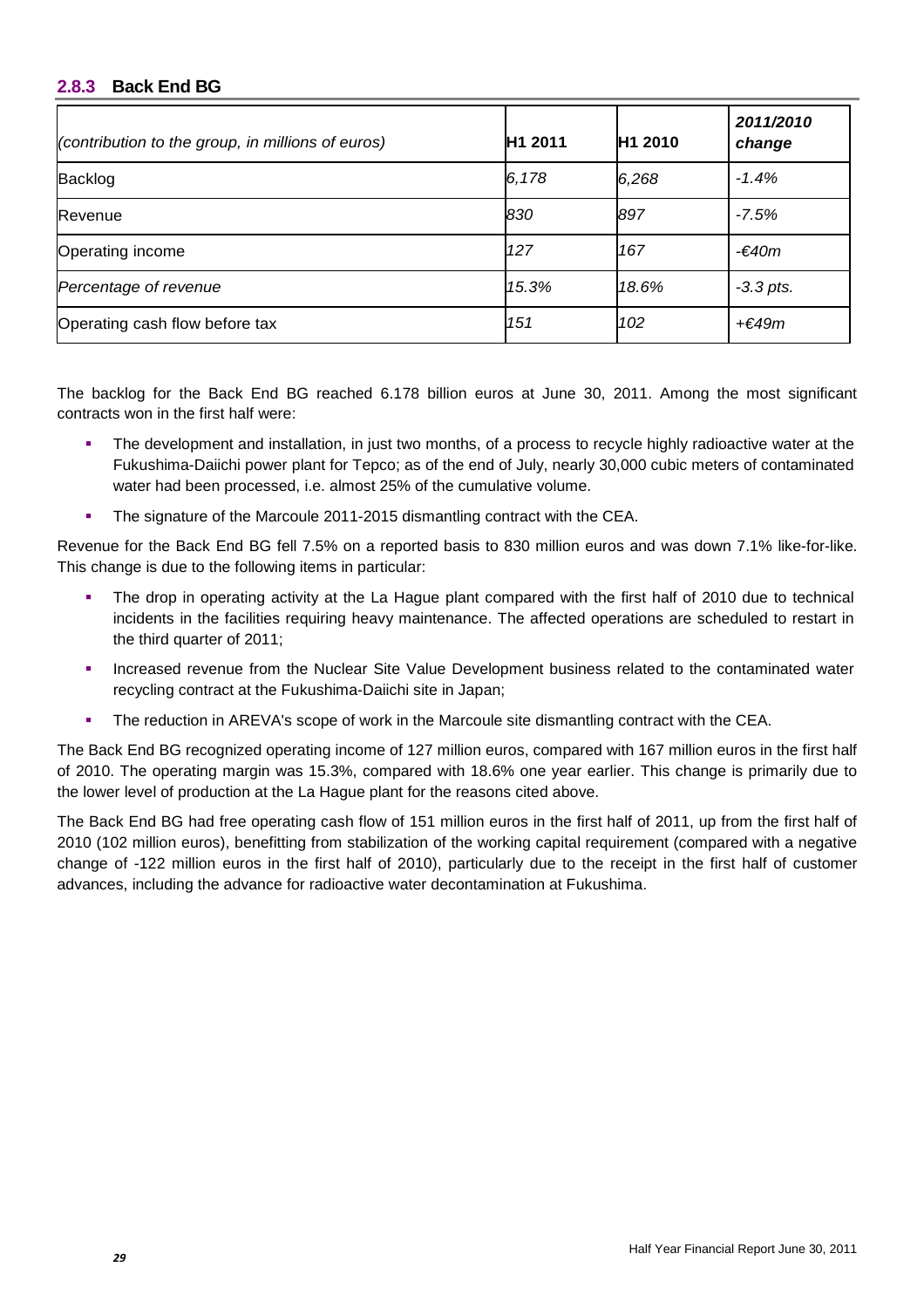### **2.8.4 Renewable Energies BG**

| (contribution to the group, in millions of euros) | H1 2011    | H <sub>1</sub> 2010 | 2011/2010<br>change |
|---------------------------------------------------|------------|---------------------|---------------------|
| Backlog                                           | 1,849      | 1,135               | $+62.8%$            |
| Revenue                                           | 159        | 47                  | $+26.3%$            |
| Operating income                                  | (50)       | (59)                | $+ \epsilon$ 9m     |
| Percentage of revenue                             | $(84.7)\%$ | $(127.0)\%$         | $+42.3$ pts.        |
| Operating cash flow before tax                    | (93)       | (272)               | $+$ $E$ 179m        |

The backlog for the Renewable Energies BG reached 1.849 billion euros at June 30, 2011. In the first half of 2011, the BG won a contract to install a concentrated solar power plant coupled to the Kogan Creek coal-fired plant operated by CS Energy in Australia.

The Renewable Energies BG reported revenue of 59 million euros in the first half of 2011, a 26.3% increase compared with the first half of 2010. Like for like, it reported growth of 24.4%, thanks to strong growth of Offshore Wind operations, despite a slower business start than expected and customer delays in setting up financing, impacting the biomass business in Brazil during the period.

Operating income in the Renewable Energies BG was -50 million euros in the first half of 2011, an improvement in relation to the same period in 2010, which had been penalized in particular by the repairs needed on the Alpha Ventus offshore wind farm.

The BG generated free operating cash flow of -93 million euros as of the end of June 2011, compared with -272 million euros at the end of June 2010. This change is due to the acquisition in 2010 of the Californian company Ausra, which specializes in concentrated solar power, and by the improvement of the operating working capital requirement in the first half tied to the receipt of customer advances.

### **2.8.5 Corporate and other**

| (contribution to the group, in millions of euros) | H <sub>1</sub> 2011 | H <sub>1</sub> 2010 | 2011/2010 change |
|---------------------------------------------------|---------------------|---------------------|------------------|
| Revenue                                           | 75                  | 78                  |                  |
| Operating income                                  | 1558                | (69)                |                  |
| Operating cash flow before tax                    | (1,380)             | (284)               |                  |

Corporate operating income went from -69 million euros to 558 million euros from the first half of 2010 to the first half of 2011, primarily due to the payment by Siemens of the 648-million euro penalty following the proceedings before the International Chamber of Commerce.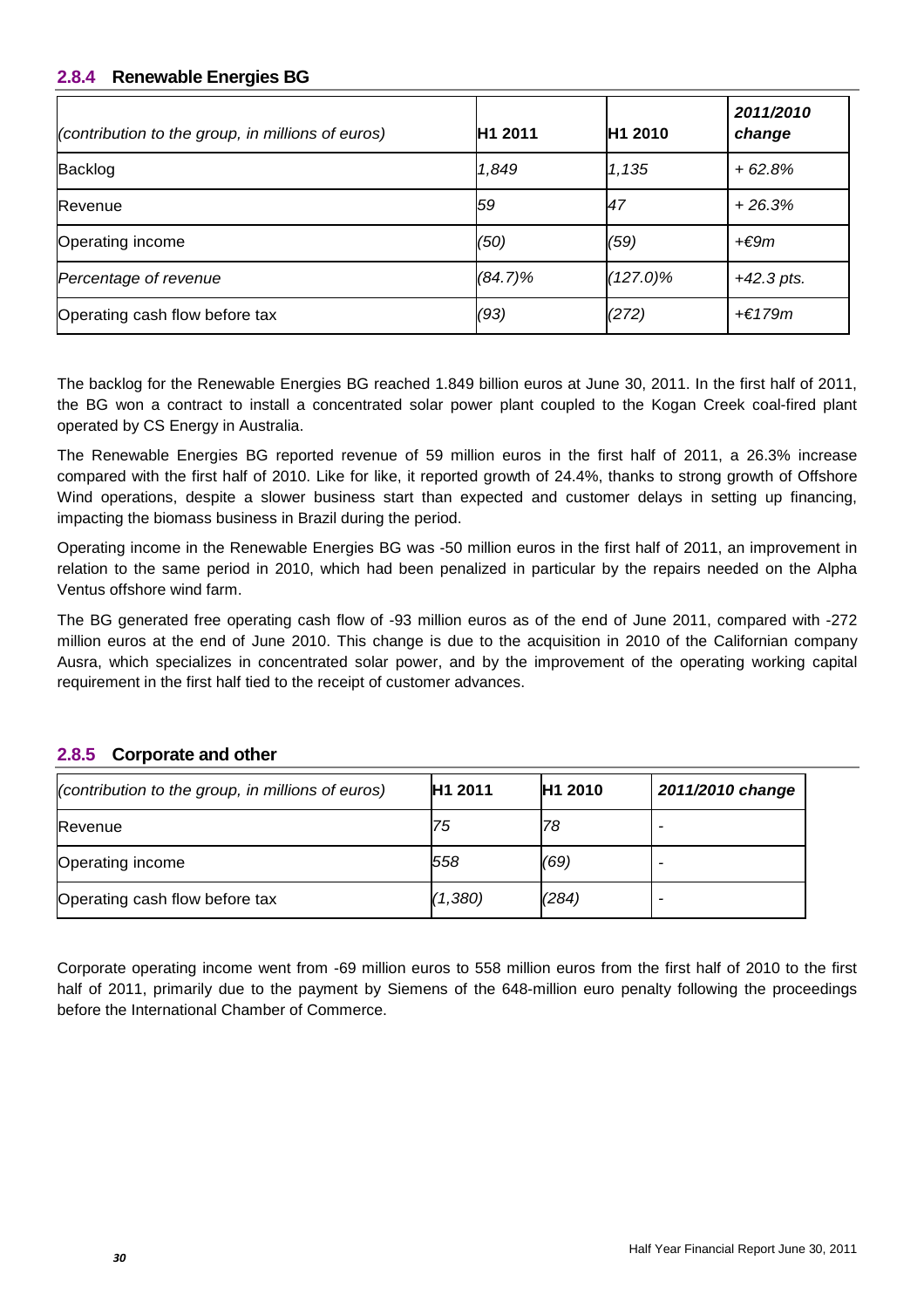# **2.9 Events subsequent to closing**

The main events subsequent to the period ended June 30, 2011 are as follows:

- The decontamination system co-developed by AREVA and Veolia Eau for the Fukushima Daiichi nuclear power plant was successfully installed and had processed 30,000 metric tons of highly radioactive water as of July 10, 2011, some 25% of the total volume.
- The French request for proposals related to a total of 3,000 megawatts of offshore wind in five areas was issued on July 11, 2011.

# **2.10 Outlook**

Depending on the operations and time-frame considered, the impacts of the Fukushima accident for AREVA remain extremely difficult to assess at this time. It should be noted that the leading nuclear agencies (IAEA, WNF, OECD, etc.) had not published post-Fukushima forecasts at the time that the financial statements were finalized.

The group was still analyzing the consequences of these events for AREVA over the medium- and long-term as at the date of the half-year financial statements. The consequences concern all operations in the nuclear cycle as well as renewable energies, and their assessment by the group, once completed, will be included in the strategic plan to be established during the second half of the year. These consequences will be taken into account in:

- the establishment of business forecasts;
- the sizing of its industrial and commercial organization;
- the evaluation of the recoverable value of property, plant and equipment and intangible assets at December 31, 2011.

Within this context, the value of some of the group's assets appears to be particularly sensitive to the price and business assumptions selected, mainly:

- **Peroperty, plant and equipment and intangible assets relating to mining facilities in production and** mining projects under development or not yet launched (Namibia, Central African Republic and South Africa in particular); the net value of all of these assets reached 3.5 billion euros at June 30, 2011, of which 2.5 billion euros correspond to assets that have not yet entered production;
- capitalized development expenses for the full range of third generation nuclear reactors and for industrial facilities whose operations depend directly on the construction of new reactors; the net value of these assets reached nearly 750 million euros at June 30, 2011;
- to a lesser extent, industrial facilities whose principal activity is to supply goods and services to operating nuclear power plants.

Besides impairment tests on mining assets described in note 6, and waiting for the new strategic plan, the Group assessed the value of the assets based on the strategic plan in force as of December 31, 2010, reprocessed of the following elements assessed on the basis of the best estimates to date :

- Decrease /delay of reactors sales perspectives ;
- Ajustement of revenue for German and Japanese markets installed base ;
- Consideration of specific market contexts ;

On this basis, impairments amounting to 62 million euros were recorded on some specific industrial assets whose short-term business volume is affected.

All of these assets will be subject to impairment tests at December 31, 2011 based on multiyear forecast data contained in the new strategic plan.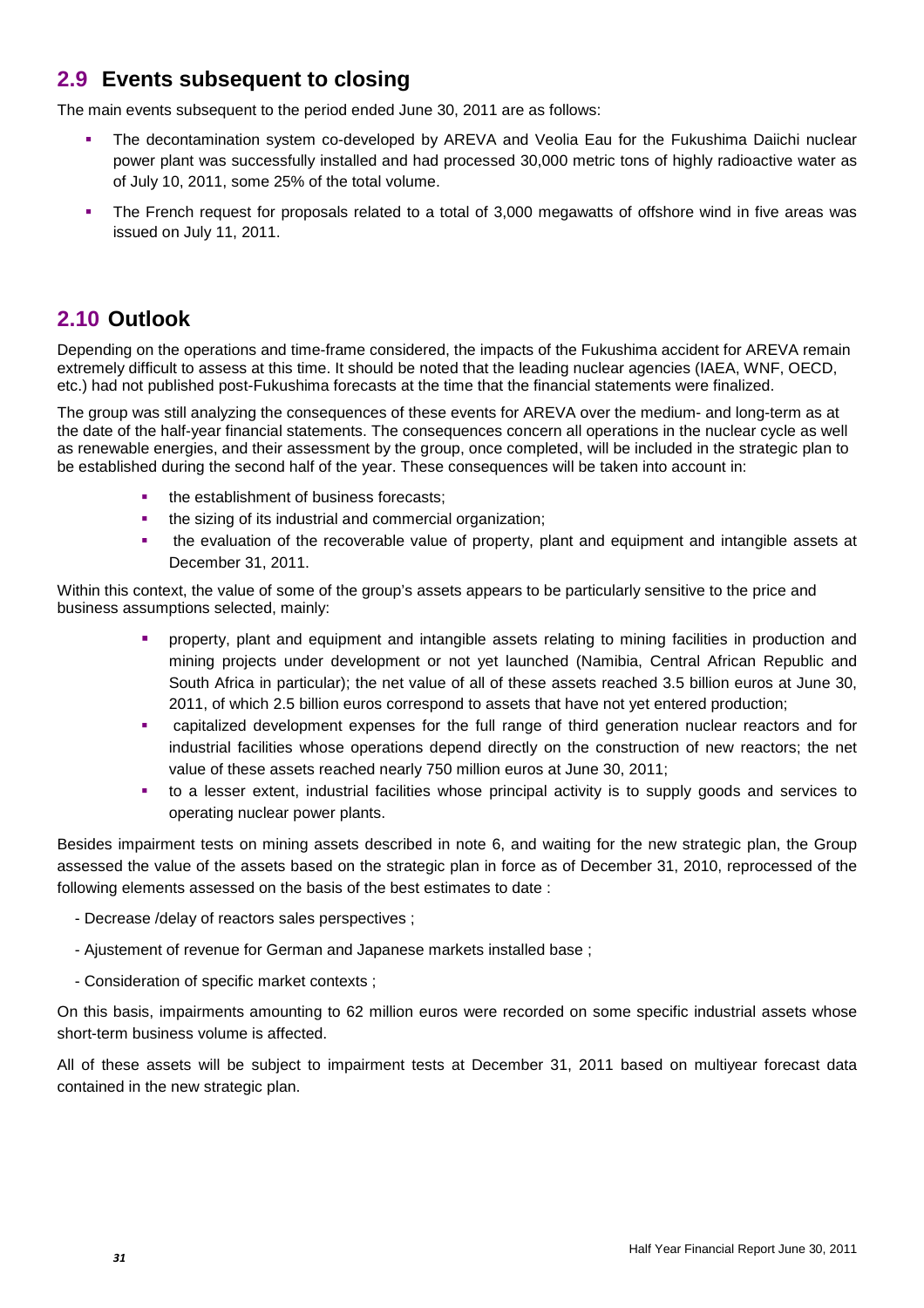The tests performed at June 30, 2011 continue to be based on management's best estimate at that date, in a market environment characterized by a high level of uncertainty and for which a detailed analysis is in progress. The completion of these analyses, expected at year-end 2011, will help to clarify the group's strategic scenarios and could lead to revisions to the tests performed at June 30, 2011.

The group draws attention to notes 1.3 and 6 to the consolidated financial statements for the period ended June 30, 2011.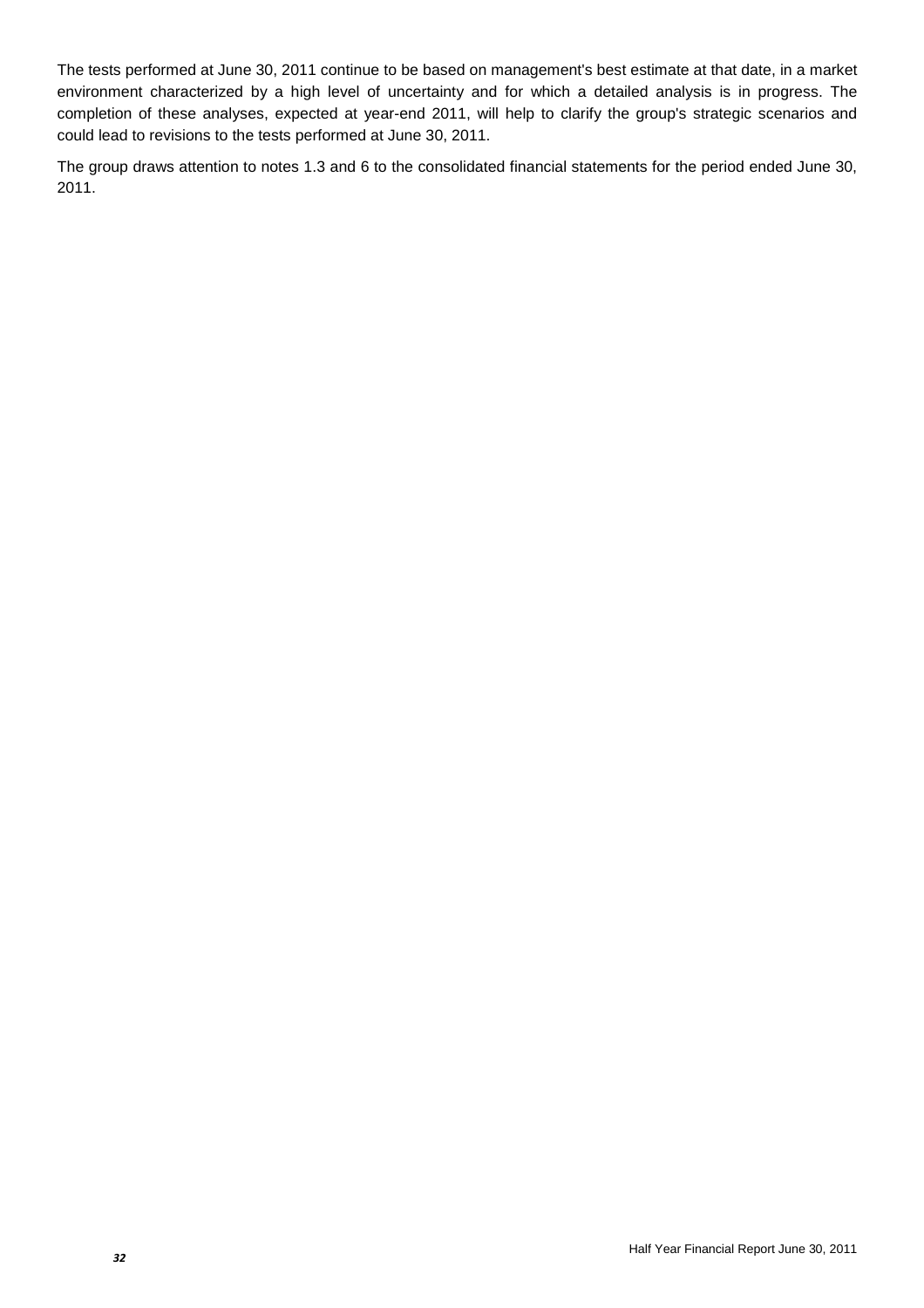# **3 Statutory Auditors' report on the half-year financial information for the period ended June 30, 2011**

# **Statutory Auditors' report on the 2011 half-year financial information**

# **For the period January 1 to June 30, 2011**

The Statutory Auditors' report includes information specifically required by French law in such reports, whether qualified or not. Such report should be read in conjunction with and construed in accordance with French law and French auditing professional standards.

To the Shareholders,

In accordance with our appointment as statutory auditors at your Annual General Meeting and in compliance with Article L. 451-1-2 of the French Monetary and Financial Code (Code monétaire et financier), we hereby report to you on:

- The limited review of the condensed consolidated financial statements of AREVA for the period January 1 to June 30, 2011, as attached to this report;
- The verification of the information provided in the half-year management report.

These condensed half-year consolidated financial statements have been prepared under the responsibility of the Executive Board. Our role is to express a conclusion on these financial statements based on our limited review.

# **I. Conclusion on the financial statements**

We have conducted our limited review in accordance with professional standards applicable in France. A limited review consists primarily in inquiries of members of the executive management team responsible for the accounting and financial matters, and the implementation of analytical procedures. These inquiries are substantially less in scope than an audit conducted in accordance with professional standards applicable in France. Accordingly, a limited review provides a moderate assurance that the financial statements taken as a whole are free of material misstatement to a lesser extent than would result from an audit.

This is a free translation into English of the Statutory Auditors' review report on the half-year condensed consolidated information for the period January 1 to June 30, 2011 issued in the French language and is provided solely for the convenience of English-speaking readers.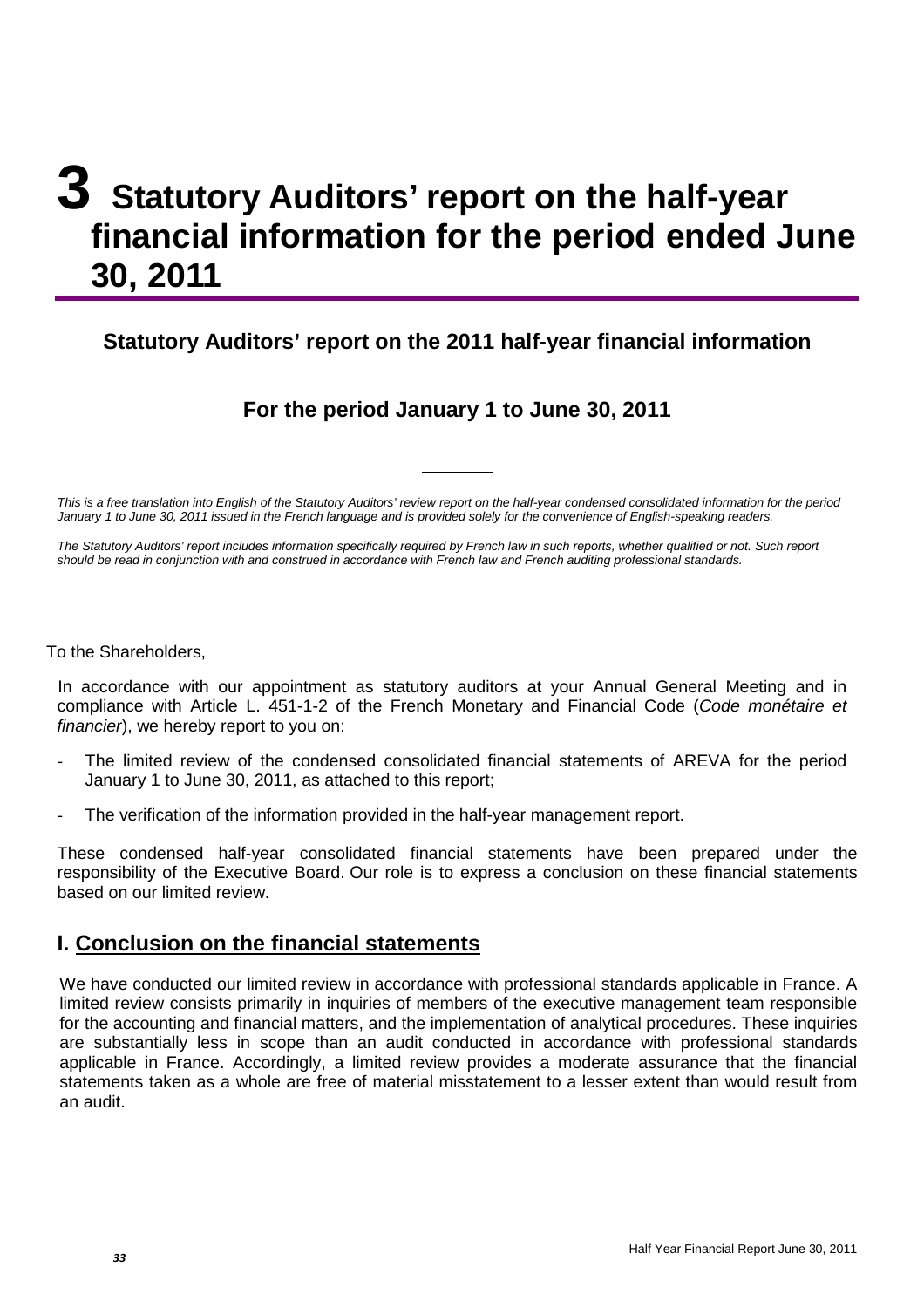Based on our limited review, nothing has come to our attention that causes us to believe that the condensed half-year consolidated financial statements are not prepared, in all material respects, in accordance with IAS 34 accounting standard - IFRS as adopted by the European Union for interim financial information.

Without qualifying the above conclusion, we draw your attention to the following items set forth in the notes to the condensed half-year consolidated financial statements:

- Notes 1 (section 3) and 6, which describe the difficulties in assessing the impacts of the nuclear accident in Fukushima on the global nuclear market and Group activity, as well as the sensitivity of the value in use of certain tangible and intangible assets to certain assumptions, pending the completion of the strategic plan planned for the second half of the fiscal year;
- Note 12, in addition to Notes 1.1 and 1.8 included in the notes to the consolidated financial statements for the year ended December 31, 2010 as approved by the General Shareholders' meeting of April 27, 2011, which describe the performance conditions of the OL3 contract and the sensitivity of profit and loss at completion to contractual risks, scheduling, the effective implementation of piping installation and inspection operations in accordance with agreed operating procedures, as well as the potential difficulties during testing and commissioning phases including the Instrumentation and Control systems;
- Note 7, in addition to Notes 1.1, 1.13 and 1.18 included in the notes to the consolidated financial statements for the year ended December 31, 2010 as approved by the General Shareholders' meeting of April 27, 2011, which describe the procedures for measuring end-of-life cycle assets and liabilities and the sensitivity of such measurements to assumptions adopted with regard to cost estimates, timing of cash outflows and discount rates;
- Note 1.2 which describes the changes in accounting methods resulting from the application of new IFRS standards.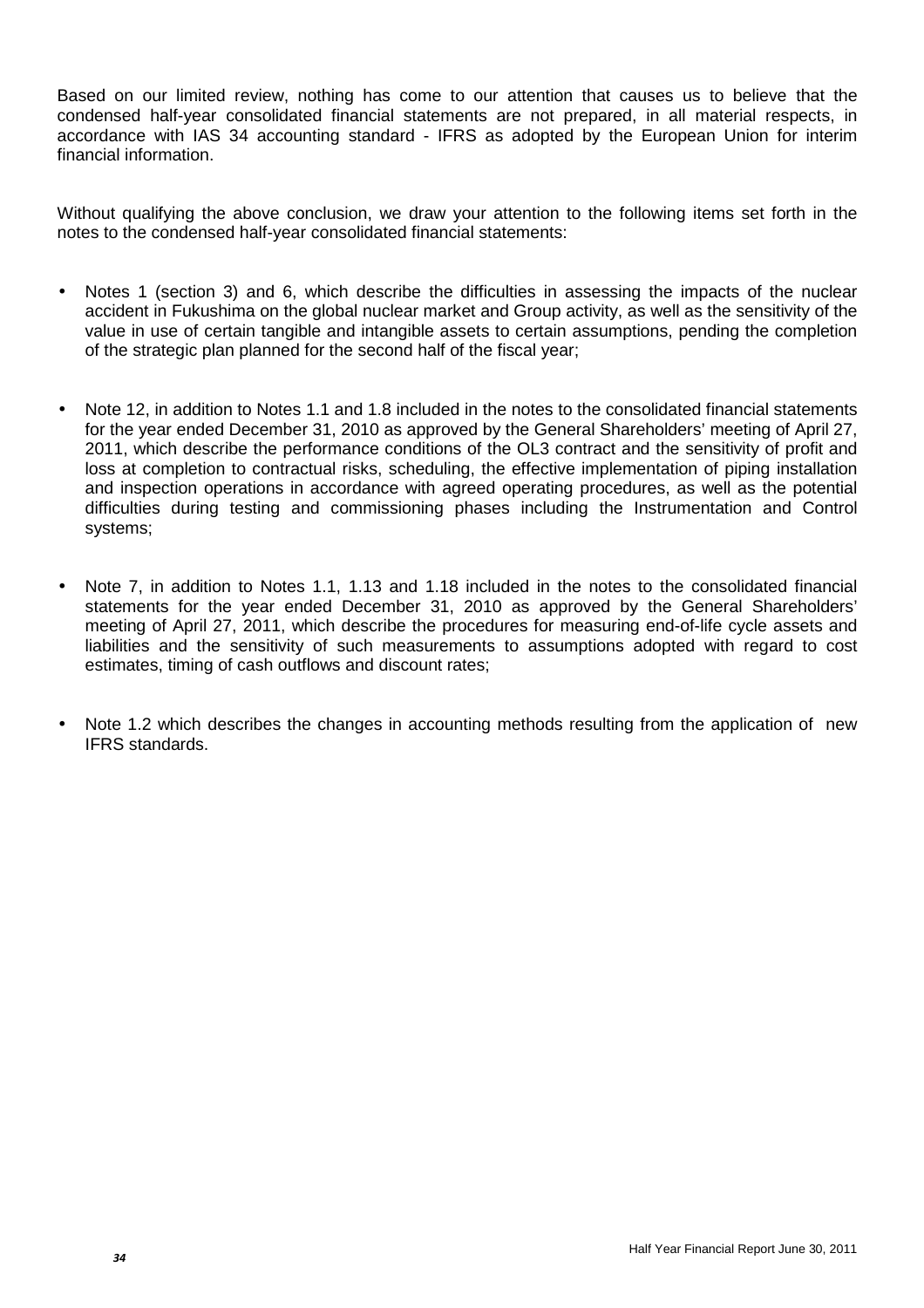# **II. Specific procedures**

We have also verified the information provided in the half-year management report in respect of the condensed half-year consolidated financial information, which were subject to our limited review.

We have no matters to report on the fairness of this information and its consistency with the condensed half-year consolidated financial statements.

Paris-La-Défense and Neuilly-sur-Seine,

July 27, 2011

The Statutory Auditors

**MAZARS**

**DELOITTE & ASSOCIES**

Jean-Luc BARLET Juliette DECOUX

Patrice CHOQUET Pascal COLIN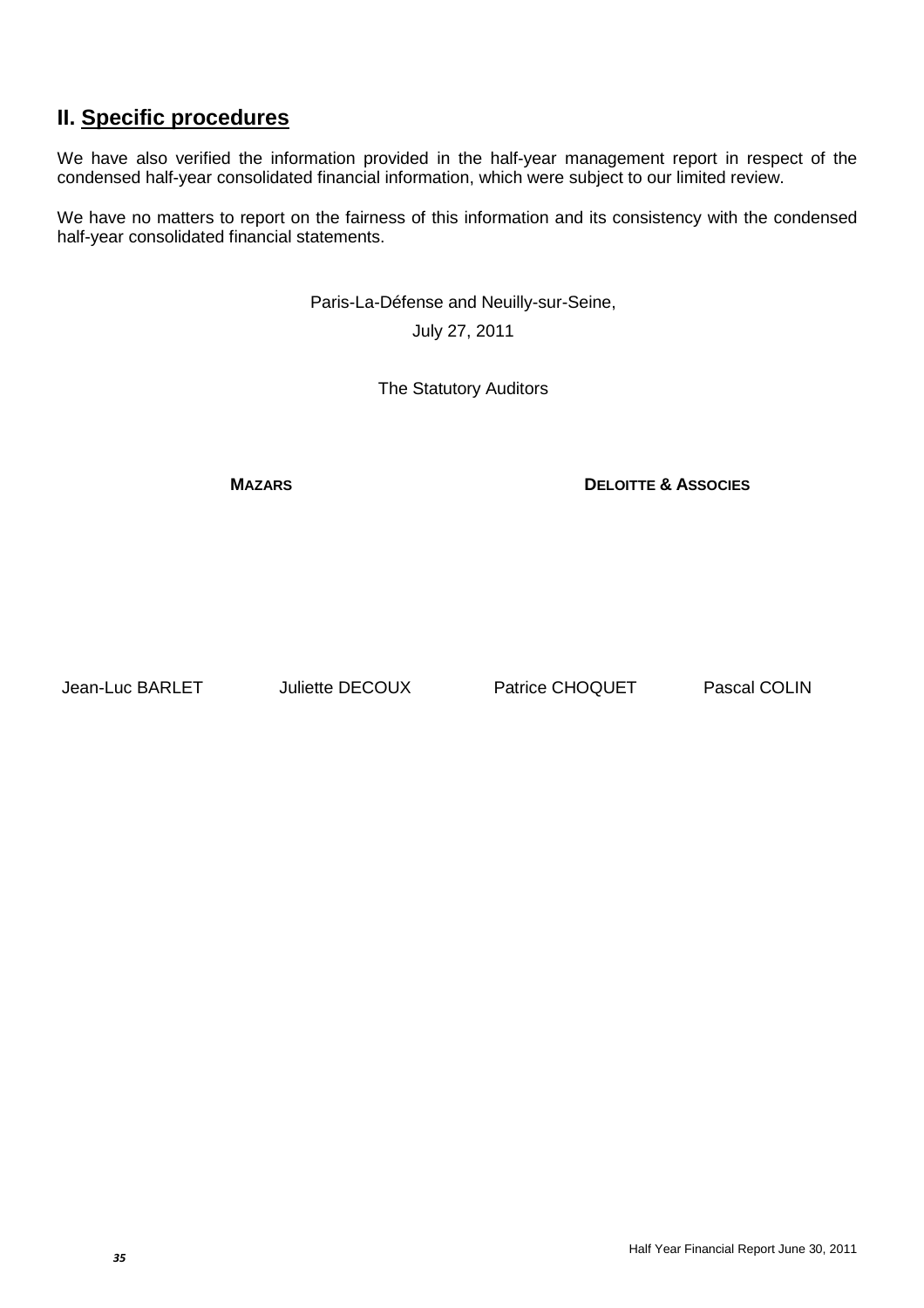# **4 Condensed consolidated financial statements June 30, 2011**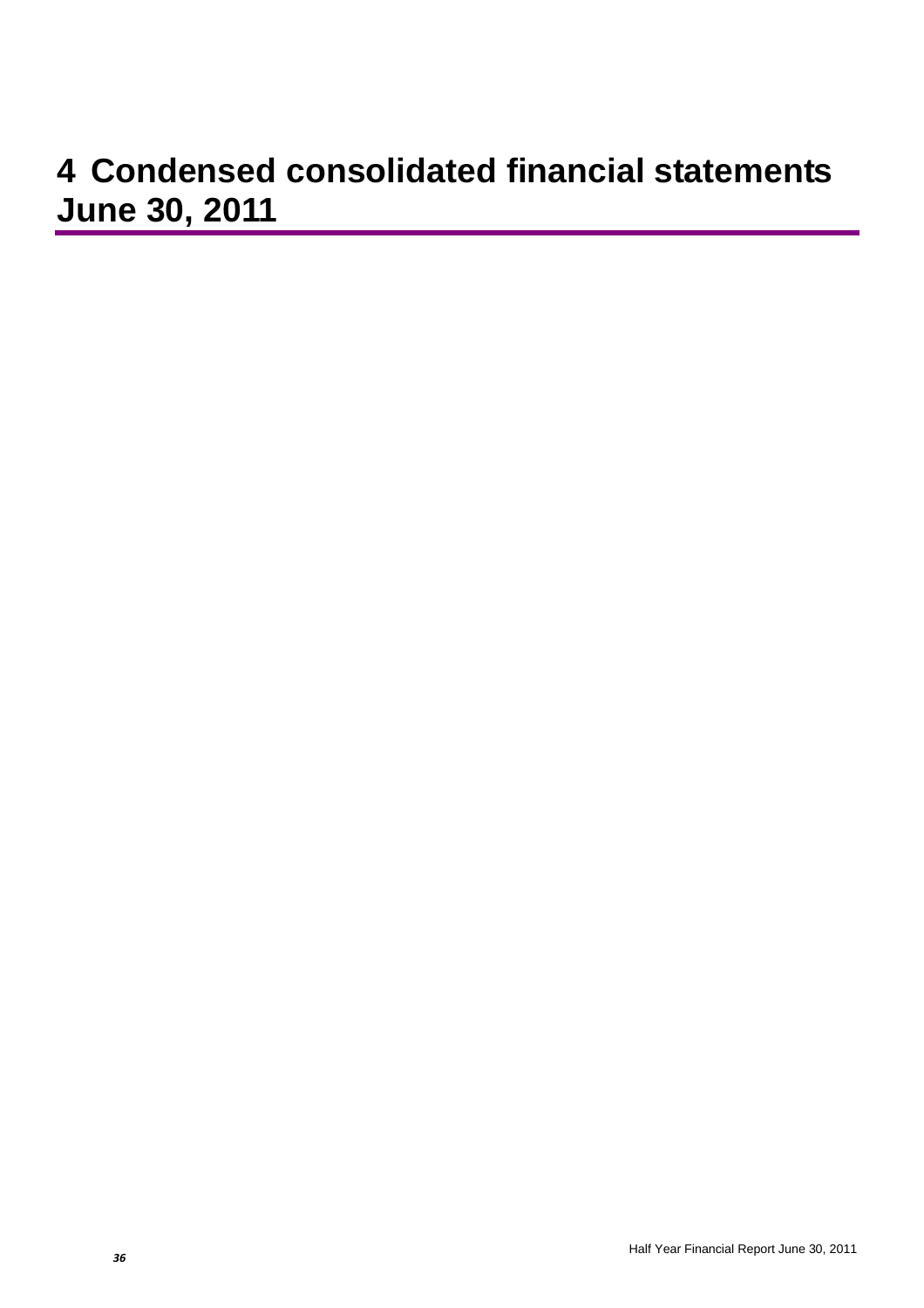# **Consolidated statement of income**

|                                                                                      |             | 1 <sup>st</sup> half 2011 | 1 <sup>st</sup> half 2010 | Year<br>2010 |
|--------------------------------------------------------------------------------------|-------------|---------------------------|---------------------------|--------------|
| (in millions of euros)                                                               | <b>Note</b> |                           |                           |              |
| <b>Revenue</b>                                                                       |             | 3,997                     | 4,158                     | 9,104        |
| Other income from operations                                                         |             | 13                        | 12                        | 45           |
| Cost of sales                                                                        |             | (3,318)                   | (3,780)                   | (7, 824)     |
| <b>Gross margin</b>                                                                  |             | 692                       | 390                       | 1,326        |
| Research and development expenses                                                    |             | (142)                     | (162)                     | (354)        |
| Marketing and sales expenses                                                         |             | (112)                     | (145)                     | (253)        |
| General and administrative expenses                                                  |             | (238)                     | (284)                     | (530)        |
| Other operating expenses                                                             | 3           | (156)                     | (355)                     | (714)        |
| Other operating income                                                               | 3           | 667                       | 71                        | 102          |
| <b>Operating income</b>                                                              |             | 710                       | (485)                     | (423)        |
| Income from cash and cash equivalents                                                |             | 67                        | 17                        | 37           |
| Gross borrowing costs                                                                |             | (101)                     | (98)                      | (195)        |
| <b>Net borrowing costs</b>                                                           |             | (35)                      | (81)                      | (158)        |
| Other financial expenses                                                             |             | (291)                     | (223)                     | (348)        |
| Other financial income                                                               |             | 148                       | 133                       | 192          |
| Other financial income and expenses                                                  |             | (143)                     | (90)                      | (156)        |
| <b>Net financial income</b>                                                          | 4           | (178)                     | (172)                     | (314)        |
| Income tax                                                                           | 5           | (188)                     | 242                       | 334          |
| Net income of consolidated businesses                                                |             | 344                       | (415)                     | (403)        |
| Share in net income of associates                                                    | 8           | 41                        | 46                        | 153          |
| Net income from continuing operations                                                |             | 386                       | (369)                     | (250)        |
| Net income from discontinued operations                                              | 11          | (6)                       | 1,240                     | 1,236        |
| <b>Net income</b>                                                                    |             | 380                       | 871                       | 986          |
| Attributable:                                                                        |             |                           |                           |              |
| To the group:                                                                        |             |                           |                           |              |
| Net income from continuing operations                                                |             | 357                       | (387)                     | (343)        |
| Net income from discontinued operations                                              |             | (6)                       | 1,230                     | 1,226        |
| Net income attributable to equity owners of                                          |             | 351                       | 843                       | 883          |
|                                                                                      |             |                           |                           |              |
| To minority interests:                                                               |             |                           |                           |              |
| Net income from continuing operations                                                |             | 29                        | 18                        | 92           |
| Net income from discontinued operations                                              |             |                           | 10                        | 10           |
| Net income attributable to minority<br><b>interests</b>                              |             | 29                        | 29                        | 103          |
|                                                                                      |             |                           |                           |              |
| Number of AREVA shares and investment<br>certificates outstanding*                   |             | 383,204,852               | 354,427,010               | 382,119,317  |
| Average number of AREVA shares and                                                   |             |                           |                           |              |
| investment certificates outstanding*                                                 |             | 383,060,114               | 354,427,010               | 354,655,243  |
| Average number of treasury shares*                                                   |             | 1,035,426                 | 731,590                   | 764,713      |
| Average number of AREVA shares and<br>investment certificates outstanding, excluding |             | 382,024,688               | 353,695,420               | 353,890,531  |
| treasury shares*                                                                     |             |                           |                           |              |
| Earnings per share from continuing operations                                        |             |                           |                           |              |
| attributable to owners of the group (euros)*                                         |             | 0.93                      | (1.09)                    | -0.97        |
| Basic earnings per share*                                                            |             | 0.92                      | 2.38                      | 2.49         |
| Diluted earnings per share(1)                                                        |             | 0.92                      | 2.38                      | 2.49         |

(1) AREVA has not issued any instruments with a dilutive impact on share capital

\* : The number of shares and the earnings per share for the first half of 2010 were restated for purposes of comparison in order to take into<br>account the 10-to-1 split of the par value of the AREVA share that occurred in l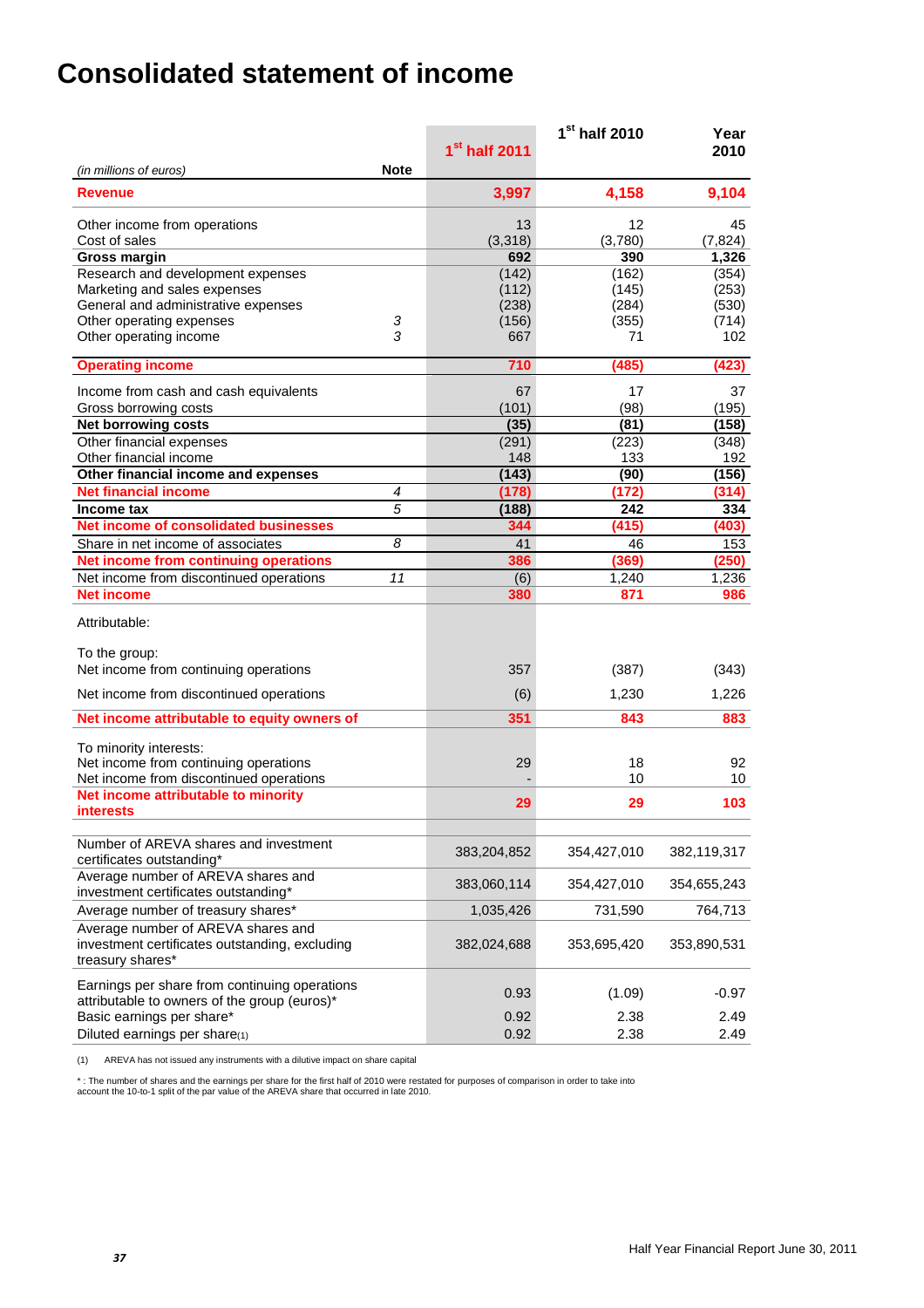# **CONSOLIDATED STATEMENT OF COMPREHENSIVE INCOME**

| (in millions of euros)                                                                                                                                      | $1st$ half 2011    | $1st$ half 2010  | Year<br>2010     |
|-------------------------------------------------------------------------------------------------------------------------------------------------------------|--------------------|------------------|------------------|
| <b>Net income</b>                                                                                                                                           | 380                | 871              | 986              |
| Other comprehensive income items                                                                                                                            |                    |                  |                  |
| Currency translation adjustments on consolidated companies<br>change in value of available-for-sale financial assets<br>Change in value of cash flow hedges | (91)<br>(28)<br>16 | 172<br>176<br>27 | 100<br>218<br>73 |
| Tax impact of these items                                                                                                                                   | (41)               | 120              | (52)             |
| Other comprehensive income items related to discontinued<br>operations                                                                                      |                    | 15               | 1                |
| Share in other net comprehensive income items from associates                                                                                               | (28)               | 149              | 75               |
| Non-current assets held for sale                                                                                                                            | 53                 |                  | 8                |
| Total other comprehensive income items (after tax)                                                                                                          | (120)              | 659              | 423              |
| <b>Comprehensive income</b>                                                                                                                                 | 259                | 1,530            | 1,408            |
| - Attributable to the group<br>- Attributable to minority interests                                                                                         | 242<br>18          | 1,430<br>101     | 1,278<br>130     |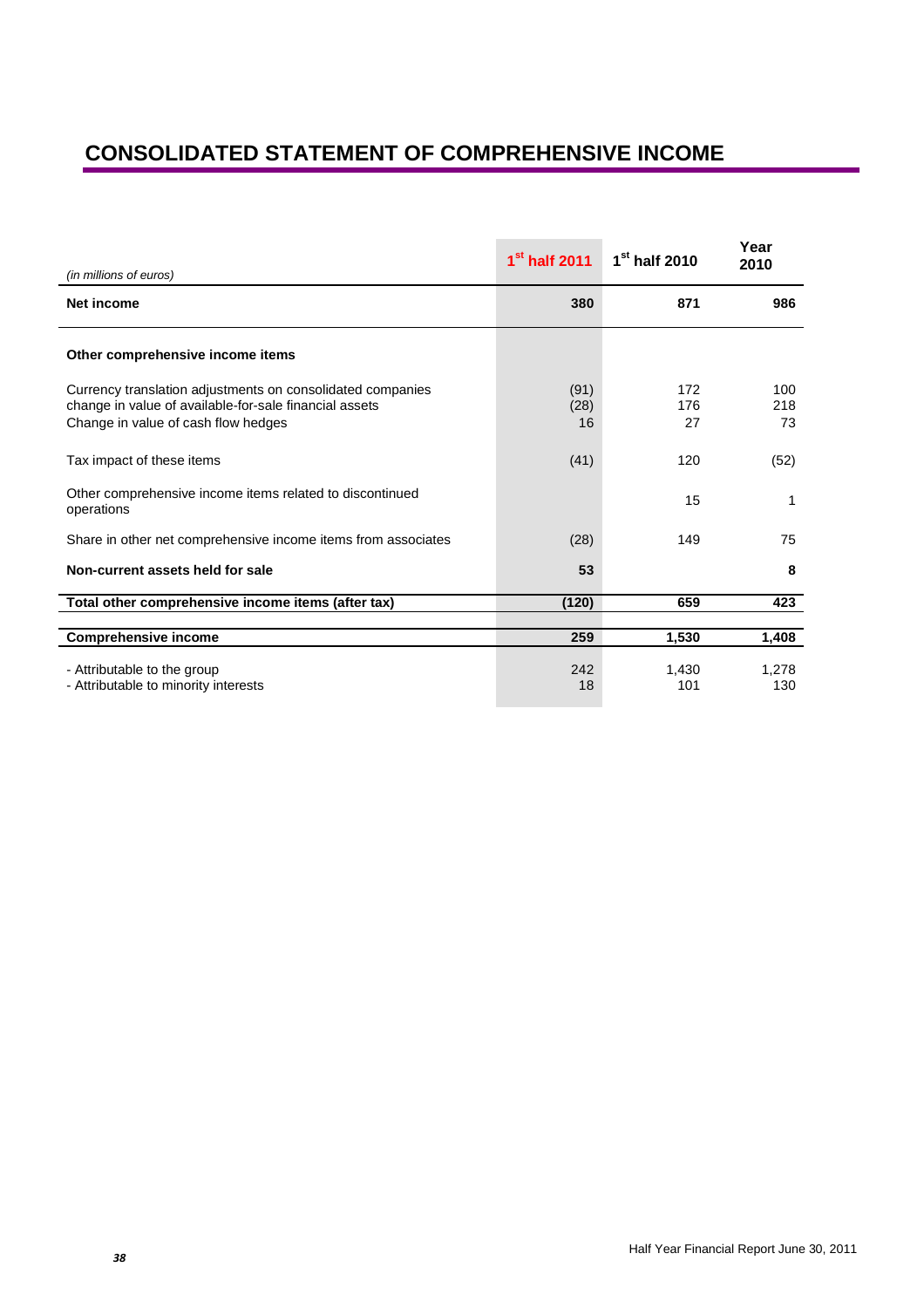# **CONSOLIDATED STATEMENT OF FINANCIAL POSITION**

| <b>ASSETS</b>                                                                                                                                                                                                                                                                                                     |                                 |                                                                     |                                                                                 |
|-------------------------------------------------------------------------------------------------------------------------------------------------------------------------------------------------------------------------------------------------------------------------------------------------------------------|---------------------------------|---------------------------------------------------------------------|---------------------------------------------------------------------------------|
| (in millions of euros)                                                                                                                                                                                                                                                                                            | <b>Note</b>                     | <b>June 30, 2011</b>                                                | December 31,<br>2010                                                            |
| <b>Non-current assets</b>                                                                                                                                                                                                                                                                                         |                                 | 22,789                                                              | 22,870                                                                          |
| Goodwill on consolidated companies<br><b>INTANGIBLE ASSETS</b><br>Property, plant and equipment<br>End-of-lifecycle asset (third party share)<br>Assets earmarked to finance end-of-lifecycle operations<br>Equity associates<br>Other non-current financial assets<br>Pension fund assets<br>Deferred tax assets | 6<br>6<br>6<br>7<br>7<br>8<br>9 | 4,128<br>3,653<br>6,551<br>248<br>5,658<br>994<br>530<br>3<br>1,024 | 4,625<br>3,652<br>6,249<br>252<br>5,582<br>988<br>477<br>$\mathcal{P}$<br>1,044 |
| <b>Current assets</b>                                                                                                                                                                                                                                                                                             |                                 | 10,025                                                              | 11,667                                                                          |
| Inventories and work-in-process<br>Trade accounts receivable and related accounts<br>Other operating receivables<br>Current tax assets<br>Other non-operating receivables<br>Cash and cash equivalents<br>Other current financial assets<br>Assets of operations held for sale                                    | 10<br>11                        | 2,883<br>2,208<br>2,170<br>48<br>197<br>2,311<br>199<br>8           | 2,599<br>2,267<br>2,165<br>64<br>172<br>3,358<br>210<br>832                     |
| <b>Total assets</b>                                                                                                                                                                                                                                                                                               |                                 | 32,813                                                              | 34,538                                                                          |

# **LIABILITIES AND EQUITY**

| (in millions of euros)                                  | <b>Note</b> | <b>June 30, 2011</b> | December 31,<br>2010 |
|---------------------------------------------------------|-------------|----------------------|----------------------|
| <b>Equity and minority interests</b>                    |             | 9,644                | 9,578                |
| Share capital                                           |             | 1,456                | 1,452                |
| Consolidated premiums and reserves                      |             | 6,855                | 5,937                |
| Deferred unrealized gains and losses on financial       |             | 309                  | 346                  |
| instruments                                             |             |                      |                      |
| Currency translation reserves                           |             | (27)                 | 45                   |
| Net income attributable to equity holders of the parent |             | 351                  | 883                  |
| Minority interests                                      |             | 700                  | 915                  |
| <b>Non-current liabilities</b>                          |             | 12,190               | 14,210               |
| Employee benefits                                       |             | 1,213                | 1,171                |
| Provisions for decommissioning operations               | 7           | 5,854                | 5,815                |
| Other non-current provisions                            | 12          | 112                  | 116                  |
| Long-term borrowings                                    | 13          | 4,346                | 6,537                |
| Deferred tax liabilities                                |             | 665                  | 570                  |
| <b>Current liabilities</b>                              |             | 10,979               | 10,749               |
| Current provisions                                      | 12          | 1,622                | 1,777                |
| Short-term borrowings                                   | 13          | 936                  | 703                  |
| Advances and prepayments received                       |             | 4,122                | 3.923                |
| Trade accounts payable and related accounts             |             | 1,611                | 1,641                |
| Other operating liabilities                             |             | 2,399                | 2,581                |
| <b>Current tax liabilities</b>                          |             | 46                   | 52                   |
| Other non-operating liabilities                         |             | 239                  | 73                   |
| Liabilities of operations held for sale                 | 11          | 4                    |                      |
| <b>Total liabilities and equity</b>                     |             | 32,813               | 34,538               |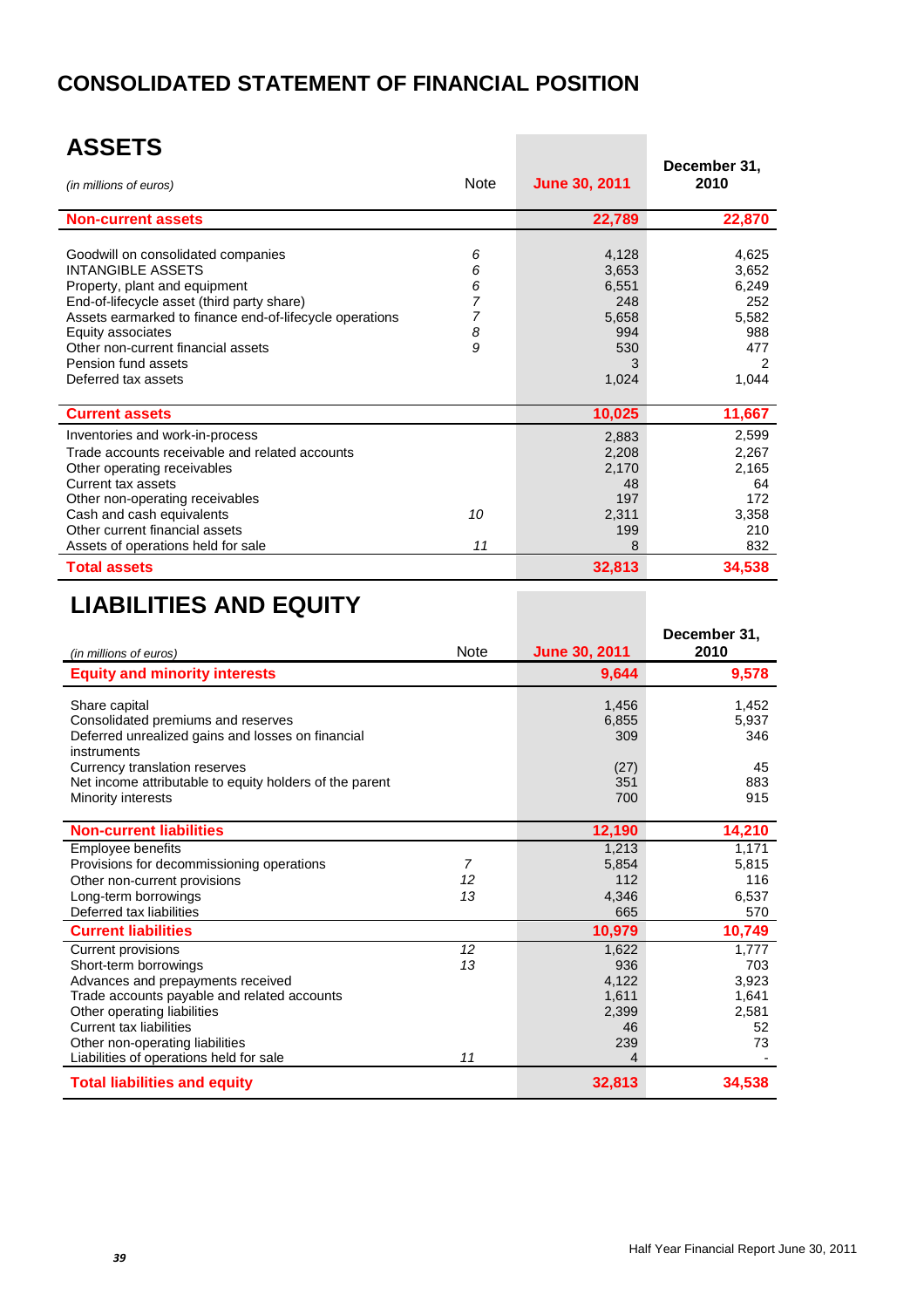# **CONSOLIDATED STATEMENT OF CASH FLOWS**

| (in millions of euros)                                                                                                                                                                                                                                                                                                                                                                                      | 1 <sup>st</sup> half<br>2011                       | 1 <sup>st</sup> half<br>2010                       | 2010                                                 |
|-------------------------------------------------------------------------------------------------------------------------------------------------------------------------------------------------------------------------------------------------------------------------------------------------------------------------------------------------------------------------------------------------------------|----------------------------------------------------|----------------------------------------------------|------------------------------------------------------|
| Net income before minority interests<br>Less: income from discontinued operations<br>Net income from continuing operations                                                                                                                                                                                                                                                                                  | 380<br>6<br>386                                    | 871<br>(1, 240)<br>(369)                           | 986<br>(1,236)<br>(250)                              |
| Share in net income of associates<br>Net amortization, depreciation and impairment of PP&E and intangible assets and<br>marketable securities maturing in more than 3 months<br>Goodwill impairment losses                                                                                                                                                                                                  | (41)<br>318                                        | (46)<br>555                                        | (153)<br>1,085                                       |
| Net increase in provisions<br>Net effect of reverse discounting of assets and provisions                                                                                                                                                                                                                                                                                                                    | (265)<br>193                                       | 50<br>157                                          | (155)<br>340                                         |
| Income tax expense (current and deferred)                                                                                                                                                                                                                                                                                                                                                                   | 188                                                | (242)                                              | (334)                                                |
| Net interest included in borrowing costs                                                                                                                                                                                                                                                                                                                                                                    | 36                                                 | 76                                                 | 170                                                  |
| Loss (gain) on disposals of fixed assets and marketable securities maturing in more than<br>3 months; change in fair value<br>Other non-cash items                                                                                                                                                                                                                                                          | (58)<br>24                                         | (28)<br>(102)                                      | (135)<br>(30)                                        |
| Cash flow from operations before interest and taxes<br>Net interest received (paid)<br>Income tax paid<br>Cash flow from operations after interest and tax                                                                                                                                                                                                                                                  | 780<br>32<br>(51)<br>762                           | 53<br>(12)<br>(20)<br>21                           | 538<br>(121)<br>(63)<br>354                          |
| Change in working capital requirement (WCR)                                                                                                                                                                                                                                                                                                                                                                 | (186)                                              | (286)                                              | 234                                                  |
| <b>NET CASH FROM OPERATING ACTIVITIES</b>                                                                                                                                                                                                                                                                                                                                                                   | 576                                                | (265)                                              | 588                                                  |
| Investment in PP&E and intangible assets<br>Loans granted and acquisitions of non-current financial assets<br>Acquisitions of shares of consolidated companies, net of acquired cash<br>Disposals of PP&E and intangible assets<br>Loan repayments and disposals of non-current financial assets<br>Disposals of shares of consolidated companies, net of disposed cash<br>Dividends from equity associates | (841)<br>(1,748)<br>(6)<br>7<br>1,771<br>696<br>29 | (871)<br>(206)<br>(132)<br>17<br>1,032<br>37<br>32 | (1,966)<br>(524)<br>(195)<br>32<br>1,961<br>39<br>33 |
| <b>NET CASH USED IN INVESTING ACTIVITIES</b>                                                                                                                                                                                                                                                                                                                                                                | (92)                                               | (91)                                               | (621)                                                |
| Share issues subscribed by minority shareholders in consolidated subsidiaries and<br>purchase of treasury shares<br>Transactions with minority shareholders.<br>Dividends paid to shareholders of the parent company<br>Dividends paid to minority shareholders of consolidated companies<br>Increase (decrease) in borrowings                                                                              | 23<br>(1,681)<br>(51)<br>321                       | (4)<br>(27)<br>(250)<br>(52)<br>(1,823)            | 895<br>75<br>(250)<br>(63)<br>(1, 188)               |
| <b>NET CASH USED IN FINANCING ACTIVITIES</b>                                                                                                                                                                                                                                                                                                                                                                | (1, 389)                                           | (2, 156)                                           | (531)                                                |
| Decrease (increase) in marketable securities maturing in more than 3 months<br>Impact of foreign exchange movements                                                                                                                                                                                                                                                                                         | 3<br>(6)                                           | (5)<br>14                                          | (8)<br>12                                            |
| <b>NET CASH FLOW FROM DISCONTINUED OPERATIONS</b>                                                                                                                                                                                                                                                                                                                                                           | (3)                                                | 2,252                                              | 2,243                                                |
| <b>INCREASE (DECREASE) IN NET CASH</b>                                                                                                                                                                                                                                                                                                                                                                      | (911)                                              | (251)                                              | 1,683                                                |
| Net cash at the beginning of the year                                                                                                                                                                                                                                                                                                                                                                       | 3,164                                              | 1,481                                              | 1,481                                                |
| Cash at the end of the year<br>Less: short-term bank facilities and non-trade current accounts (credit balances)<br>Net cash from discontinued operations                                                                                                                                                                                                                                                   | 2,311<br>(58)                                      | 1,413<br>(183)                                     | 3,358<br>(194)                                       |
| Net cash at the end of the year                                                                                                                                                                                                                                                                                                                                                                             | 2,253                                              | 1,230                                              | 3,164                                                |

"Net cash" taken into account in establishing the statement of cash flows consists of:

- "cash and cash equivalents" (see note 10), which includes:
	- o cash balances and non-trade current accounts, and
	- o risk-free marketable securities initially maturing in less than three months, and money market funds;
- after deduction of short-term bank facilities and non-trade current accounts included in short-term borrowings (see note 13).
- The two preceding items relate to discontinued operations.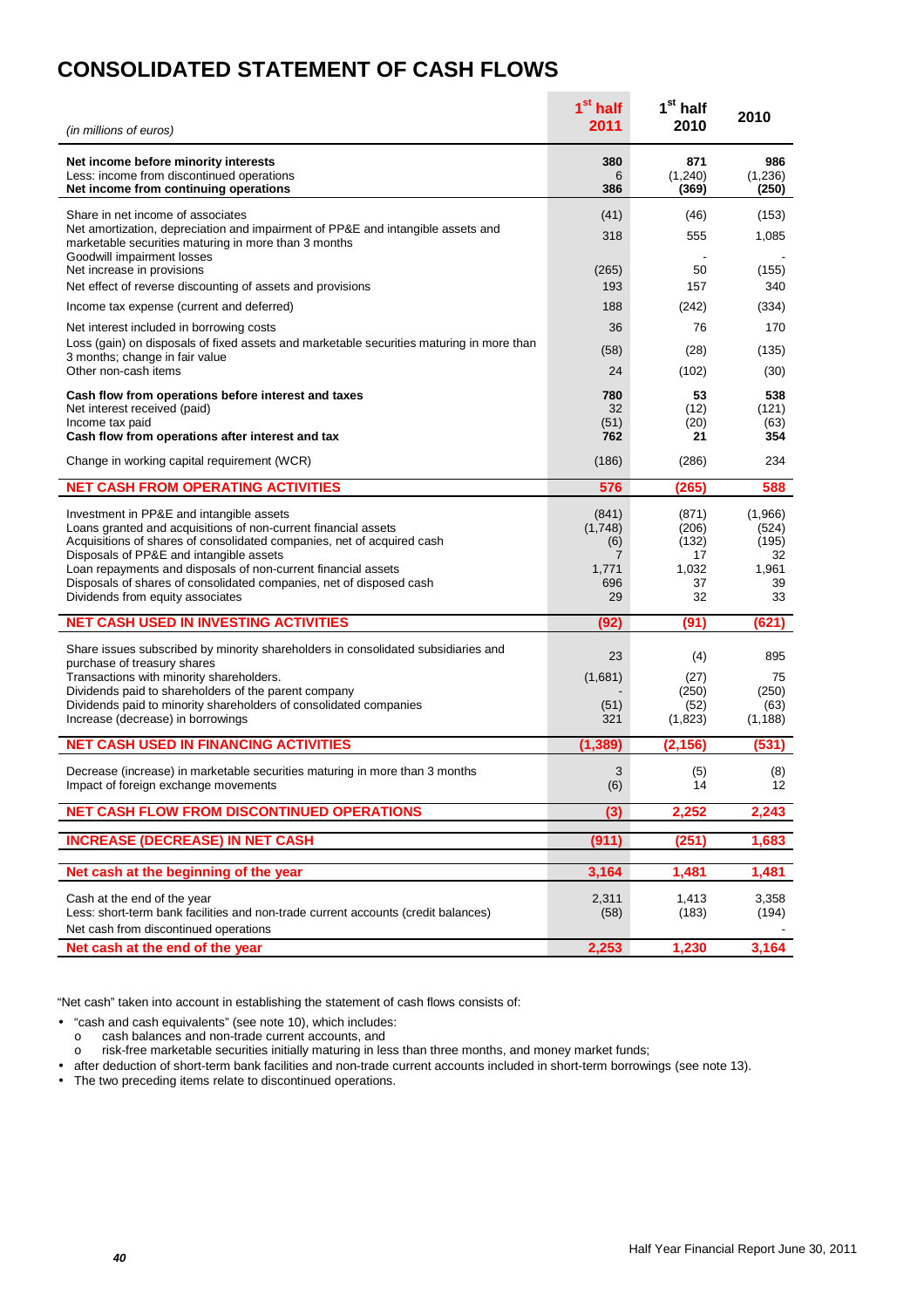## **STATEMENT OF CHANGE IN CONSOLIDATED SHAREHOLDERS' EQUITY**

| (in millions of euros)                                           | Number of<br>shares and<br>investment<br>certificates** | Share<br>capital | Premiums<br>and<br>consolidated<br>reserves | Currency<br>translation<br>reserves | Deferred<br>unrealized<br>gains and<br>losses on<br>financial<br>instruments | Total<br>sharehold<br>ers' equity<br>attributabl<br>e to<br>owners of<br>the parent | Minority<br>interests | Total equity |
|------------------------------------------------------------------|---------------------------------------------------------|------------------|---------------------------------------------|-------------------------------------|------------------------------------------------------------------------------|-------------------------------------------------------------------------------------|-----------------------|--------------|
|                                                                  |                                                         |                  |                                             |                                     |                                                                              |                                                                                     |                       |              |
| <b>December 31, 2009</b>                                         | 353,725,310                                             | 1,347            | 5,301                                       | (155)                               | 155                                                                          | 6,648                                                                               | 926                   | 7,574        |
| Net income for the first half<br>of 2010                         |                                                         |                  | 843                                         |                                     |                                                                              | 843                                                                                 | 29                    | 871          |
| Other comprehensive<br>ncome items                               |                                                         |                  | 5                                           | 373                                 | 209                                                                          | 587                                                                                 | 72                    | 659          |
| <b>Comprehensive income</b>                                      |                                                         |                  | 848                                         | 373                                 | 209                                                                          | 1,430                                                                               | 101                   | 1,530        |
| Dividends paid (*)                                               |                                                         |                  | (250)                                       |                                     |                                                                              | (250)                                                                               | (90)                  | (340)        |
| Purchase of treasury<br>shares                                   | (84, 200)                                               |                  | (4)                                         |                                     |                                                                              | (4)                                                                                 |                       | (4)          |
| Other transactions with<br>shareholders                          |                                                         |                  | $\overline{4}$                              |                                     |                                                                              | 4                                                                                   | (92)                  | (88)         |
| <b>June 30, 2010</b>                                             | 353,641,110                                             | 1,347            | 5,899                                       | 218                                 | 364                                                                          | 7,828                                                                               | 844                   | 8,672        |
|                                                                  |                                                         |                  |                                             |                                     |                                                                              |                                                                                     |                       |              |
| <b>December 31, 2010</b>                                         | 381,265,427                                             | 1,452            | 6,820                                       | 46                                  | 346                                                                          | 8,664                                                                               | 915                   | 9,578        |
| Net income for the first half<br>of 2011                         |                                                         |                  | 351                                         |                                     |                                                                              | 351                                                                                 | 29                    | 380          |
| Other comprehensive<br>ncome items                               |                                                         |                  |                                             | (73)                                | (37)                                                                         | (109)                                                                               | (11)                  | (120)        |
| <b>Comprehensive income</b>                                      |                                                         |                  | 351                                         | (73)                                | (37)                                                                         | 242                                                                                 | 18                    | 259          |
| Dividends paid (*)                                               |                                                         |                  |                                             |                                     |                                                                              |                                                                                     | (51)                  | (51)         |
| Purchase of treasury<br>shares                                   | (351, 360)                                              |                  | (15)                                        |                                     |                                                                              | (15)                                                                                |                       | (15)         |
| Share issue                                                      | 1,085,535                                               | 4                | 28                                          |                                     |                                                                              | 32                                                                                  |                       | 32           |
| Other transactions with<br>shareholders                          |                                                         |                  | 21                                          |                                     |                                                                              | 21                                                                                  | (181)                 | (160)        |
| June 30, 2011                                                    | 381,999,602                                             | 1,456            | 7,206                                       | (27)                                | 309                                                                          | 8,944                                                                               | 700                   | 9,644        |
| (*) Dividend paid out per<br>share (in euros):                   |                                                         |                  |                                             |                                     |                                                                              |                                                                                     |                       |              |
| in 2010 from 2009 net<br>ncome<br>in 2011 from 2010 net<br>ncome |                                                         |                  | 7.06<br>none                                |                                     |                                                                              |                                                                                     |                       |              |

\* : The number of shares and the earnings per share for 2009 and for the first half of 2010 were restated for purposes of comparison in order to take into account the 10-to-1 split of the par value of the AREVA share that occurred in late 2010.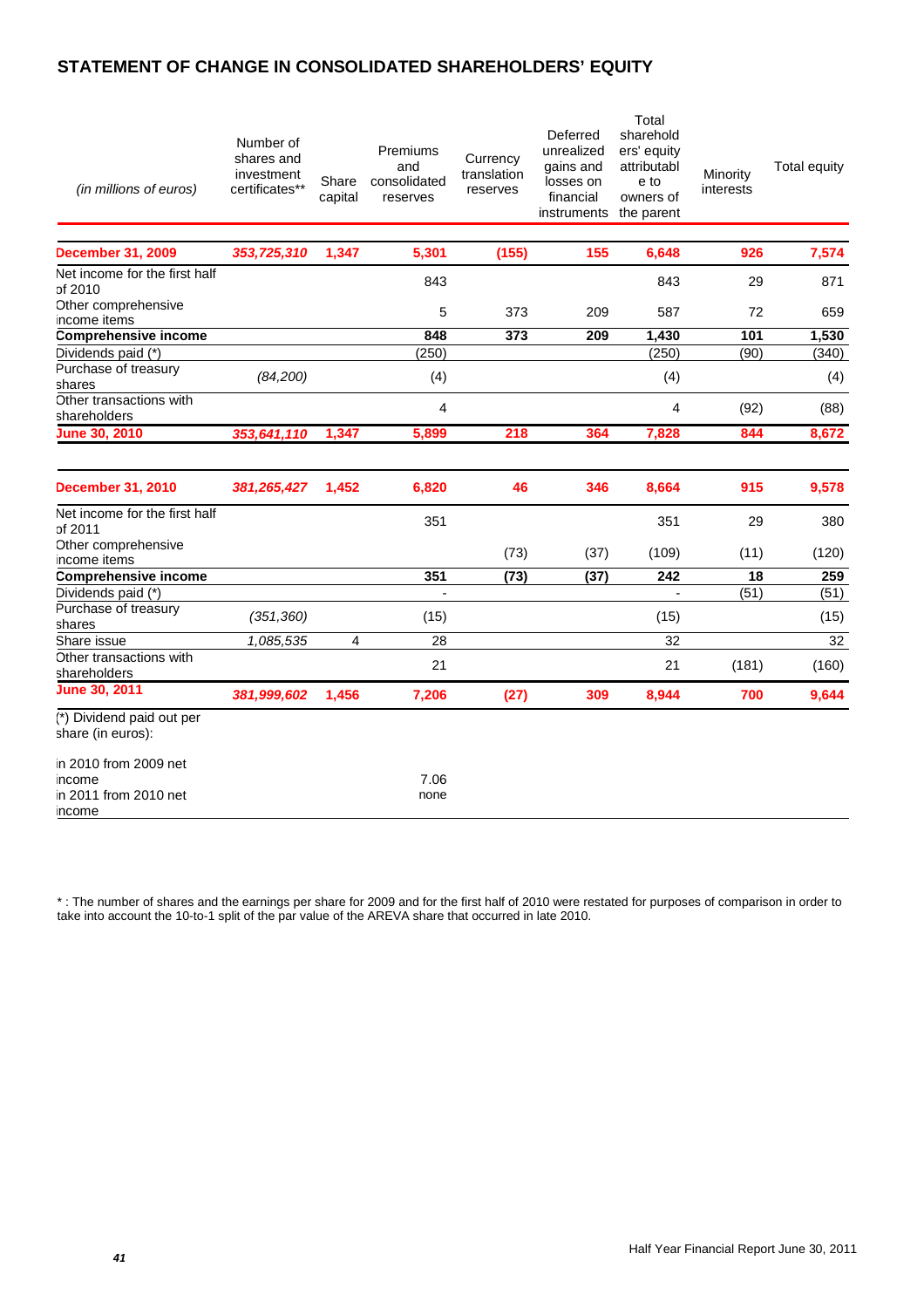### **First half 2011**

|          | (in millions of euros)                  | Mining/<br><b>Front End</b> | Reactors &<br>Services | Back End | Renewable<br>Energies | Other and<br>eliminations | Total<br>Group |
|----------|-----------------------------------------|-----------------------------|------------------------|----------|-----------------------|---------------------------|----------------|
|          | Gross revenue                           | 1.444                       | 1,623                  | 968      | 59                    | (97)                      | 3,997          |
| 듦        | Inter-segment sales                     | (15)                        | (19)                   | (138)    | 0                     | 172                       | 0              |
| state    | Contribution to<br>consolidated revenue | 1.429                       | 1.604                  | 830      | 59                    | 75                        | 3,997          |
| ω        |                                         |                             |                        |          |                       |                           |                |
|          | Operating income                        | 155                         | (79)                   | 126      | (50)                  | 559                       | 710            |
| nco<br>E | Percentage of gross<br>revenue          | 10.7%                       | (4.9%                  | 13.0%    | (84.8)%               | n/a                       | 17.8%          |

### **First half 2010**

|    | (in millions of euros)                  | Mining/<br><b>Front End</b> | Reactors &<br>Services | Back End | Renewable<br>Energies | Other and<br>eliminations | Total<br>Group |
|----|-----------------------------------------|-----------------------------|------------------------|----------|-----------------------|---------------------------|----------------|
|    | Gross revenue                           | 1,615                       | 1,559                  | 1,000    | 47                    | (63)                      | 4,158          |
|    | Inter-segment sales                     | (22)                        | (16)                   | (103)    |                       | 141                       | $\Omega$       |
|    | Contribution to<br>consolidated revenue | 1,593                       | 1.543                  | 897      | 47                    | 78                        | 4,158          |
| Ō. |                                         |                             |                        |          |                       |                           |                |
|    | Operating income                        | (133)                       | (391)                  | 166      | (59)                  | (69)                      | (485)          |
|    | Percentage of gross<br>revenue          | (8.2)%                      | (25.1)%                | 16.6%    | (126.1)%              | n/a                       | $(11.7)\%$     |

### **2010**

|                 | (in millions of euros)                  | Mining/<br>Front End | Reactors &<br>Services | <b>Back End</b> | Renewable<br>Energies | Other and<br>eliminations | Total<br>Group |
|-----------------|-----------------------------------------|----------------------|------------------------|-----------------|-----------------------|---------------------------|----------------|
|                 | Gross revenue                           | 3,730                | 3,433                  | 1.943           | 152                   | (153)                     | 9,104          |
| Ë               | Inter-segment sales                     | (26)                 | (49)                   | (234)           | (2)                   | 310                       | $\Omega$       |
| ω<br>Ē          | Contribution to<br>consolidated revenue | 3.704                | 3.384                  | 1.709           | 150                   | 157                       | 9,104          |
| state           |                                         |                      |                        |                 |                       |                           |                |
| Φ<br>Ē<br>lncol | Operating income                        | (137)                | (251)                  | 278             | (122)                 | (191)                     | (423)          |
|                 | Percentage of gross<br>revenue          | $-3.7%$              | $-7.3%$                | 14.3%           | $-80.0\%$             | 124.9%                    | $-4.6%$        |

"Other" includes Corporate and Consulting & Information Systems operations.

More than 10% of the group's consolidated revenue is received from one customer, the EDF group.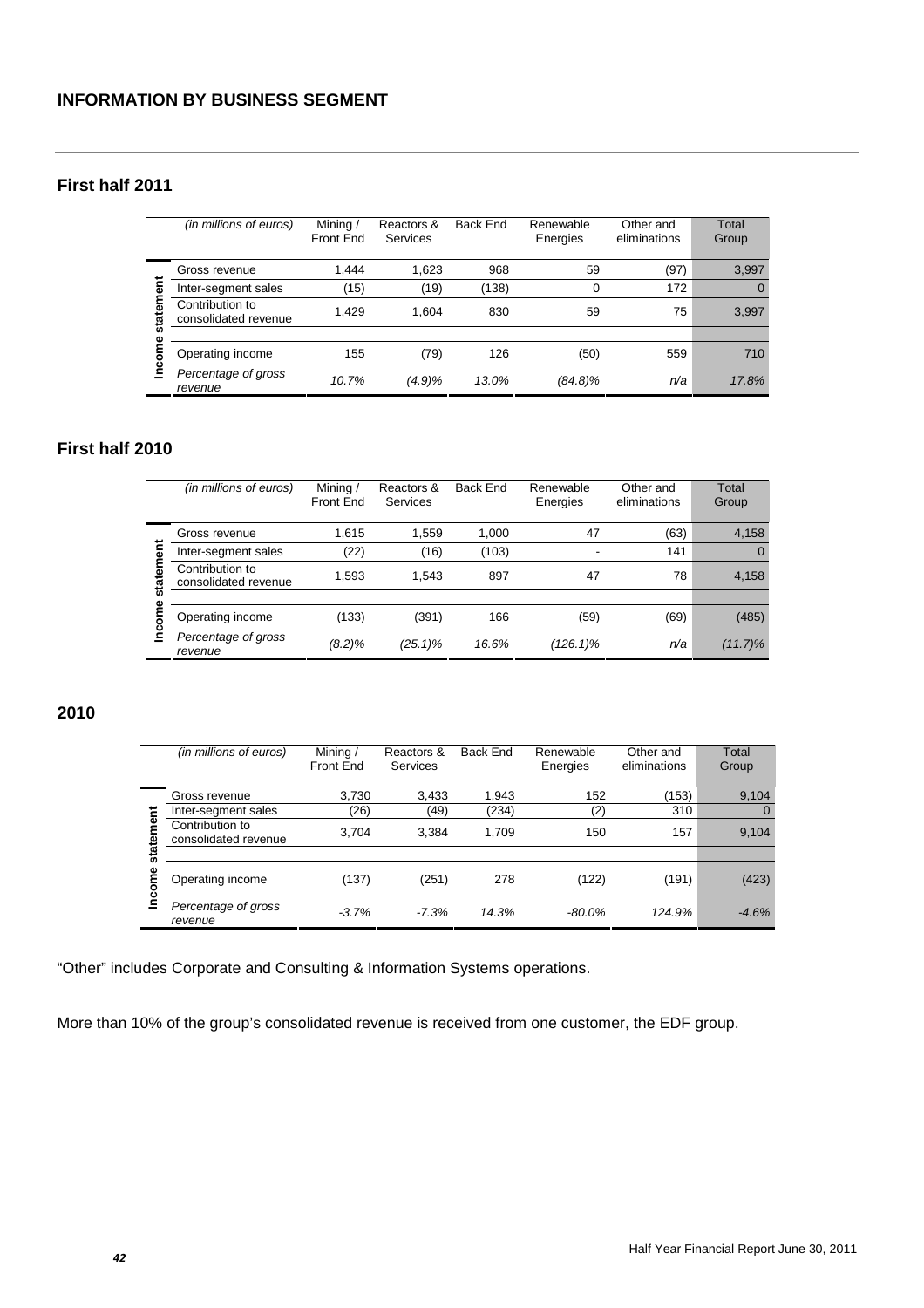# **CONTRIBUTION TO CONSOLIDATED REVENUE BY BUSINESS SEGMENT AND CUSTOMER LOCATION**

|                                 | 1 <sup>st</sup> half 2011   |                        |                 |                       |                |                       |  |
|---------------------------------|-----------------------------|------------------------|-----------------|-----------------------|----------------|-----------------------|--|
| (in millions of<br>euros)       | Mining/<br><b>Front End</b> | Reactors &<br>Services | <b>Back End</b> | Renewable<br>Energies | Other          | <b>Total</b><br>group |  |
| France                          | 455                         | 546                    | 496             |                       | 70             | 1,568                 |  |
| Europe<br>(excluding<br>France) | 308                         | 422                    | 134             | 37                    | $\overline{2}$ | 903                   |  |
| North                           | 293                         | 313                    | 68              | 20                    | $\overline{4}$ | 697                   |  |
| Asia-Pacific                    | 335                         | 292                    | 130             | 1                     | 0              | 758                   |  |
| Africa / Middle<br>East         | 37                          | 31                     | $\overline{2}$  | $\Omega$              | 0              | 70                    |  |
| <b>Total</b>                    | 1,429                       | 1,604                  | 830             | 59                    | 75             | 3,997                 |  |

|                                 | 1 <sup>st</sup> half 2010   |                        |          |                       |                |                       |  |
|---------------------------------|-----------------------------|------------------------|----------|-----------------------|----------------|-----------------------|--|
| (in millions of<br>euros)       | Mining/<br><b>Front End</b> | Reactors &<br>Services | Back End | Renewable<br>Energies | Other          | <b>Total</b><br>group |  |
| France                          | 587                         | 510                    | 611      | $\mathbf 0$           | 73             | 1,782                 |  |
| Europe<br>(excluding<br>France) | 450                         | 360                    | 133      | 27                    | $\overline{2}$ | 972                   |  |
| North                           | 270                         | 395                    | 70       | 20                    | 3              | 757                   |  |
| Asia-Pacific                    | 240                         | 264                    | 81       | $\mathbf 0$           | 1              | 586                   |  |
| Africa / Middle<br>East         | 46                          | 14                     | 2        | $\Omega$              | 0              | 62                    |  |
| <b>Total</b>                    | 1,593                       | 1,543                  | 897      | 47                    | 78             | 4,158                 |  |

|                                 | 2010                        |                        |                 |                       |       |                       |
|---------------------------------|-----------------------------|------------------------|-----------------|-----------------------|-------|-----------------------|
| (in millions of<br>euros)       | Mining/<br><b>Front End</b> | Reactors &<br>Services | <b>Back End</b> | Renewable<br>Energies | Other | <b>Total</b><br>group |
|                                 |                             |                        |                 |                       |       |                       |
| France<br>Europe<br>(excluding  | 1,209                       | 1,129                  | 1,083           | $\overline{2}$        | 147   | 3,571                 |
| France)                         | 895                         | 920                    | 330             | 92                    | 3     | 2,240                 |
| North                           | 632                         | 718                    | 128             | 55                    | 6     | 1,539                 |
| Asia-Pacific<br>Africa / Middle | 809                         | 575                    | 162             | $\mathbf 0$           | 1     | 1,547                 |
| East                            | 159                         | 43                     | 5               | $\mathbf 0$           | 0     | 207                   |
| <b>Total</b>                    | 3,704                       | 3,384                  | 1,709           | 150                   | 157   | 9,104                 |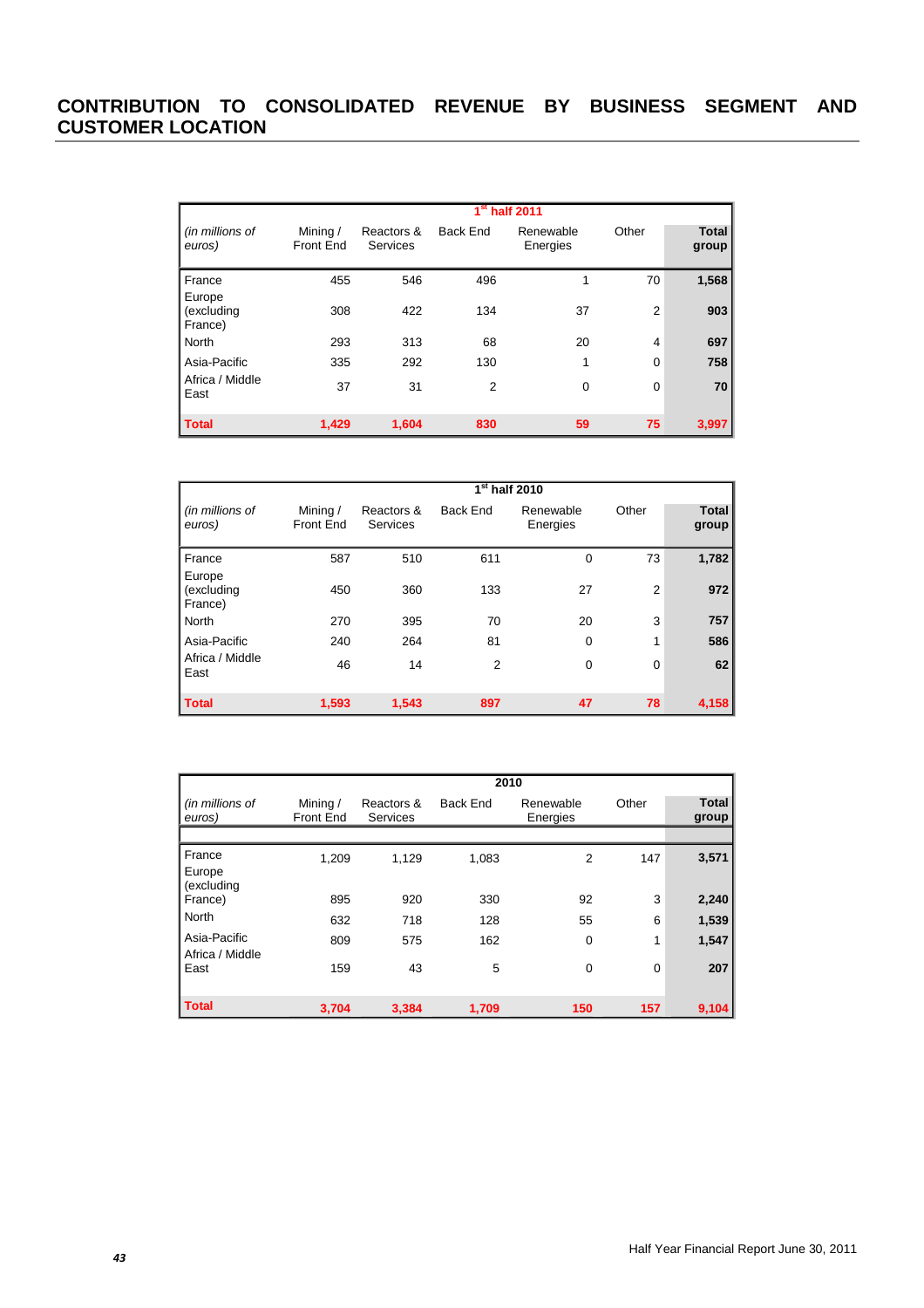# **NOTES TO THE CONSOLIDATED FINANCIAL STATEMENTS FOR THE PERIOD ENDED JUNE 30, 2011**

All amounts are presented in millions of euros unless otherwise indicated. Certain totals may include rounding differences.

# **NOTE 1 – ACCOUNTING PRINCIPLES**

### **.1 PREPARATION OF THE FINANCIAL STATEMENTS**

The consolidated financial statements for the period ended June 30, 2011 were prepared in accordance with the accounting standard IAS 34 on interim financial data. These summary financial statements do not contain all of the information to be provided for year-end financial statements prepared in accordance with International Financial Reporting Standards (IFRS). They must be read in conjunction with the consolidated financial statements at December 31, 2010.

Material events for the period are described in the half-year management report.

### **.2 ACCOUNTING PRINCIPLES**

Accounting principles used to prepare the summary financial statements at June 30, 2011 are identical to those described in note 1 to the consolidated financial statements for the year ended December 31, 2010.

The revised IAS 24 standard ("Related Parties") and amendments to several existing standards have become applicable for fiscal years beginning January 1, 2011. These new regulations did not have a significant impact on AREVA's condensed consolidated financial statements for the period ended June 30, 2011.

- Revised IAS 24 grants a partial exemption for providing information to entities related to a public agency.
- The purpose of the amendments to IAS 34 on interim financial information is to clarify the information to be provided in application of this standard by focusing on important events and transactions during the interim period and to update pertinent information presented in the most recent annual report.
- The purpose of the amendments to IFRS 7 is to provide clarification on the information to be provided concerning the type and extent of risk arising from financial instruments.

In addition, AREVA applies the methodology prescribed in IAS 34 to calculate expenses related to retirement obligations, other employee benefits and income taxes for the interim period.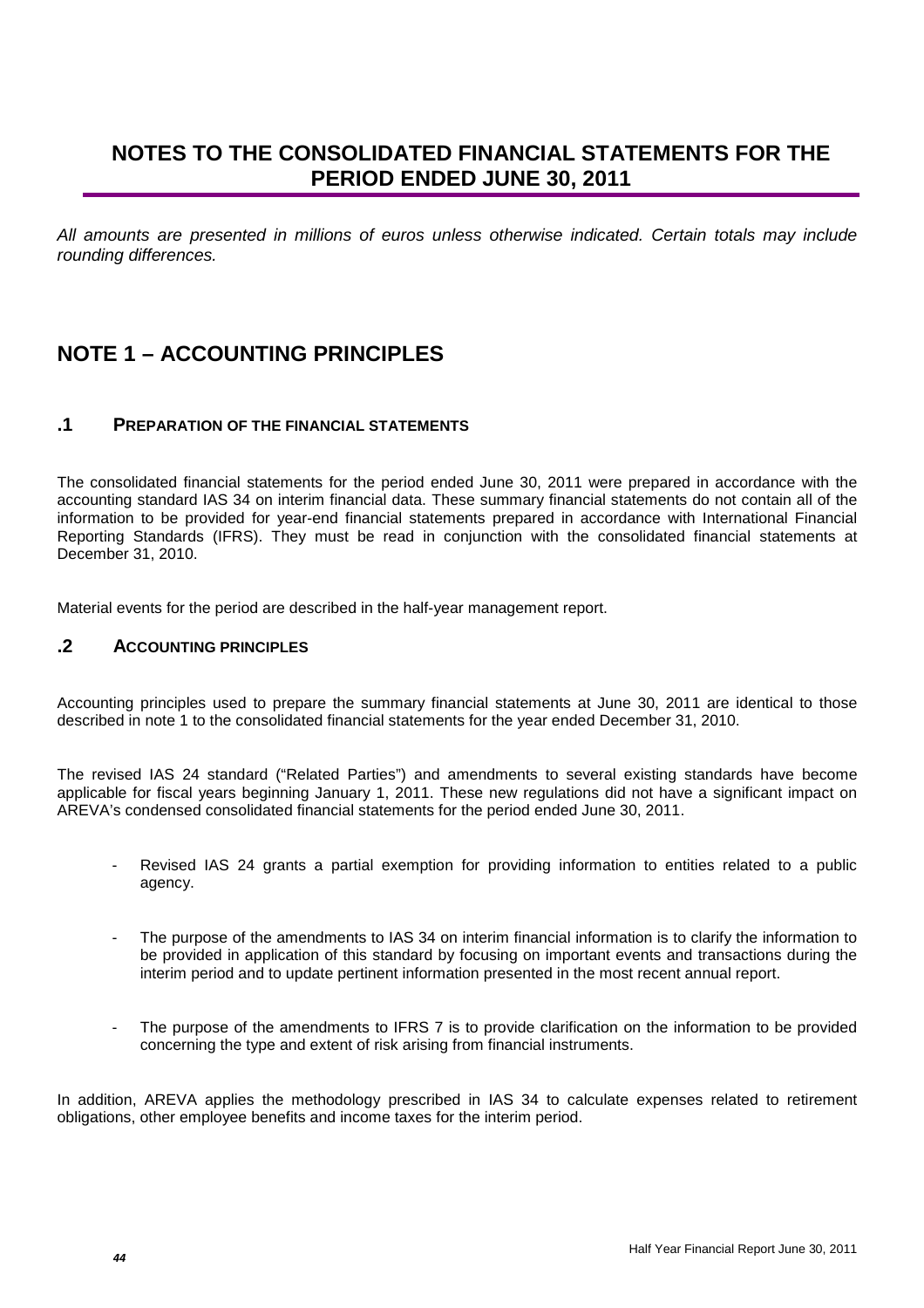- Interim period expenses regarding retirement obligations and other employee benefits are based on the discount rate used at the end of the previous year, adjusted to reflect material changes in market conditions since that date and reductions, liquidations and other non-recurring material events. Accordingly, AREVA calculated first-half 2011 expenses using the discount rate established at December 31, 2010. The use of a discount rate updated at June 30, 2011 would have no material impact on the amount of the provision for employee benefits or on net income for the period.
- The AREVA group calculated its income tax expense for the interim period by applying the estimated average tax rate for the year to before-tax income. However, a different tax rate was used for income items subject to a specific tax rate, such as gains on disposals of securities eligible for long-term capital gains tax treatment.

### **.3 HIGHLIGHTS OF THE PERIOD, ESTIMATES AND JUDGMENTS**

As mentioned in note 1.1 to the consolidated financial statements for the year ended December 31, 2010, AREVA must make estimates, assumptions and judgments affecting the net carrying amount of certain assets and liabilities, income and expense items, and information provided in some notes to the financial statements. AREVA updates its estimates and judgments on a regular basis to take into account past experience and other factors deemed relevant, based on business circumstances.

### **Estimates and judgments following the Fukushima nuclear accident**

The first half of 2011 was marked by the nuclear accident at Fukushima on March 11, 2011 and by the decision made in Germany to withdraw from nuclear power. Following the Fukushima accident, nuclear facilities in the majority of countries operating them are undergoing or will undergo stress tests; the outcome of those tests will determine the conditions required for their continued operation. At the same time, in the second quarter of 2011, many countries confirmed their intention of pursuing or launching nuclear power programs, including India, China, South Africa, the United Kingdom, Finland, the Czech Republic and Poland.

As of the date of the financial statements for the six-month period ended June 30, 2011, cancelled orders totaled 200 million euros. The Japanese and German orders in backlog at June 30, 2011 represented 17.5% out of a total backlog of 43.1 billion euros. Among those orders, 700 million euros presented a risk of cancellation or renegotiation. Concerning market conditions and price trends in comparison with their pre-Fukushima levels, key long-term prices remained relatively stable, while spot prices continued to be characterized by substantial volatility.

| UxC and TradeTech<br>average |               | <b>June 30,</b><br>2011 | <b>December</b><br>31, 2010 |
|------------------------------|---------------|-------------------------|-----------------------------|
| LT uranium                   | \$/lb.        | 68.00                   | 66.00                       |
| LT enrichment                | \$/SWU        | 155.50                  | 155                         |
| LT conversion                | $\frac{f}{g}$ | 16                      | 15                          |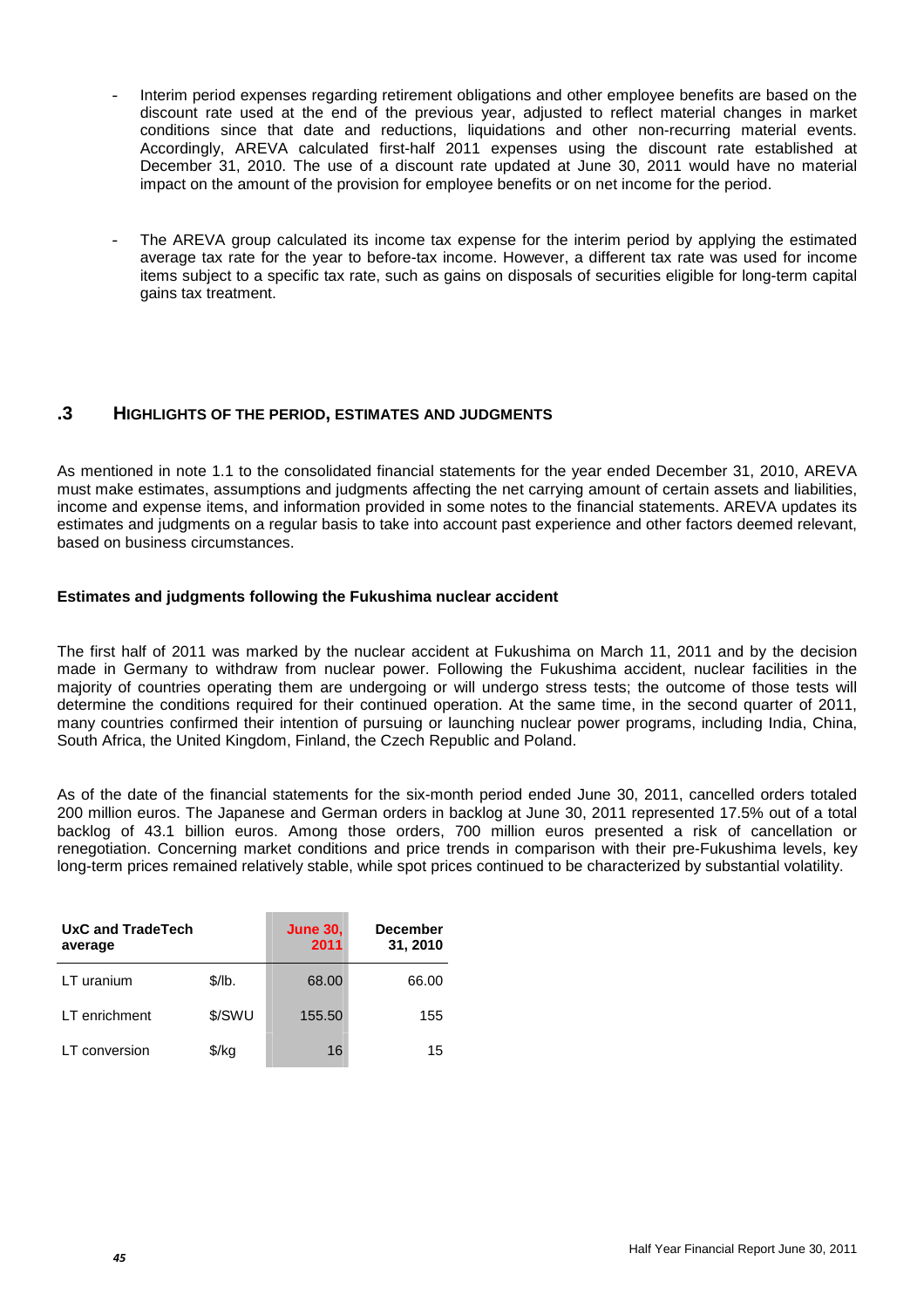Depending on the operations and time-frame considered, the impacts of the Fukushima accident for AREVA remain extremely difficult to assess at this time. It should be noted that the leading nuclear agencies (IAEA, WNF, OECD, etc.) had not published post-Fukushima forecasts at the time that the financial statements were finalized.

The group was still analyzing the consequences of these events for AREVA over the medium- and long-term as at the date of the half-year financial statements. The consequences concern all operations in the nuclear cycle as well as renewable energies, and their assessment by the group, once completed, will be included in the strategic plan to be established during the second half of the year. These consequences will be taken into account in:

- the establishment of business forecasts,

- the sizing of its industrial and commercial organization,

- the evaluation of the recoverable value of property, plant and equipment and intangible assets at December 31, 2011.

Within this context, the value of some of the group's assets appears to be particularly sensitive to the price and business assumptions selected, mainly:

- property, plant and equipment and intangible assets relating to mining facilities in production and mining projects under development or not yet launched (Namibia, Central African Republic and South Africa in particular); the net value of these combined assets reached 3.5 billion euros at June 30, 2011, of which 2.5 billion euros correspond to assets that have not yet entered production. Impairment tests of the "Uranium mining" cash generating unit (CGU) and, within it, of the abovementioned assets at June 30, 2011 were carried out, as indicated in note 6, "Goodwill and property, plant and equipment and intangible assets", which explains the sensitivity of the result of this test to certain assumptions;
- capitalized development expenses for the entire line of third generation nuclear reactors and for industrial facilities whose operations depend directly on the construction of new reactors; the net value of these assets reached nearly 750 million euros at June 30, 2011;
- to a lesser extent, industrial facilities whose principal activity is to supply goods and services to operating nuclear power plants.

Apart from the impairment tests of mining assets described in note 6, and pending the new strategic plan, the group assessed the net carrying amount of assets based on the strategic plan in effect at December 31, 2010, restated for the following items, valued based on current best estimates:

- postponements or decreases in reactor sales prospects;
- adjustment of sales to the installed base in the German and Japanese markets;
- consideration of specific market conditions.

On this basis, impairment in the amount of 62 million euros was recognized on certain specific industrial assets whose short-term level of activity is impacted.

All of these assets will be subject to impairment tests at December 31, 2011 based on multiyear forecast data contained in the new strategic plan.

The tests performed at June 30, 2011 continue to be based on management's best estimate at that date, in a market environment characterized by a high level of uncertainty and for which a detailed analysis is in progress. The completion of these analyses, expected at year-end 2011, will help to clarify the group's strategic scenarios and could lead to revisions to the tests performed at June 30, 2011.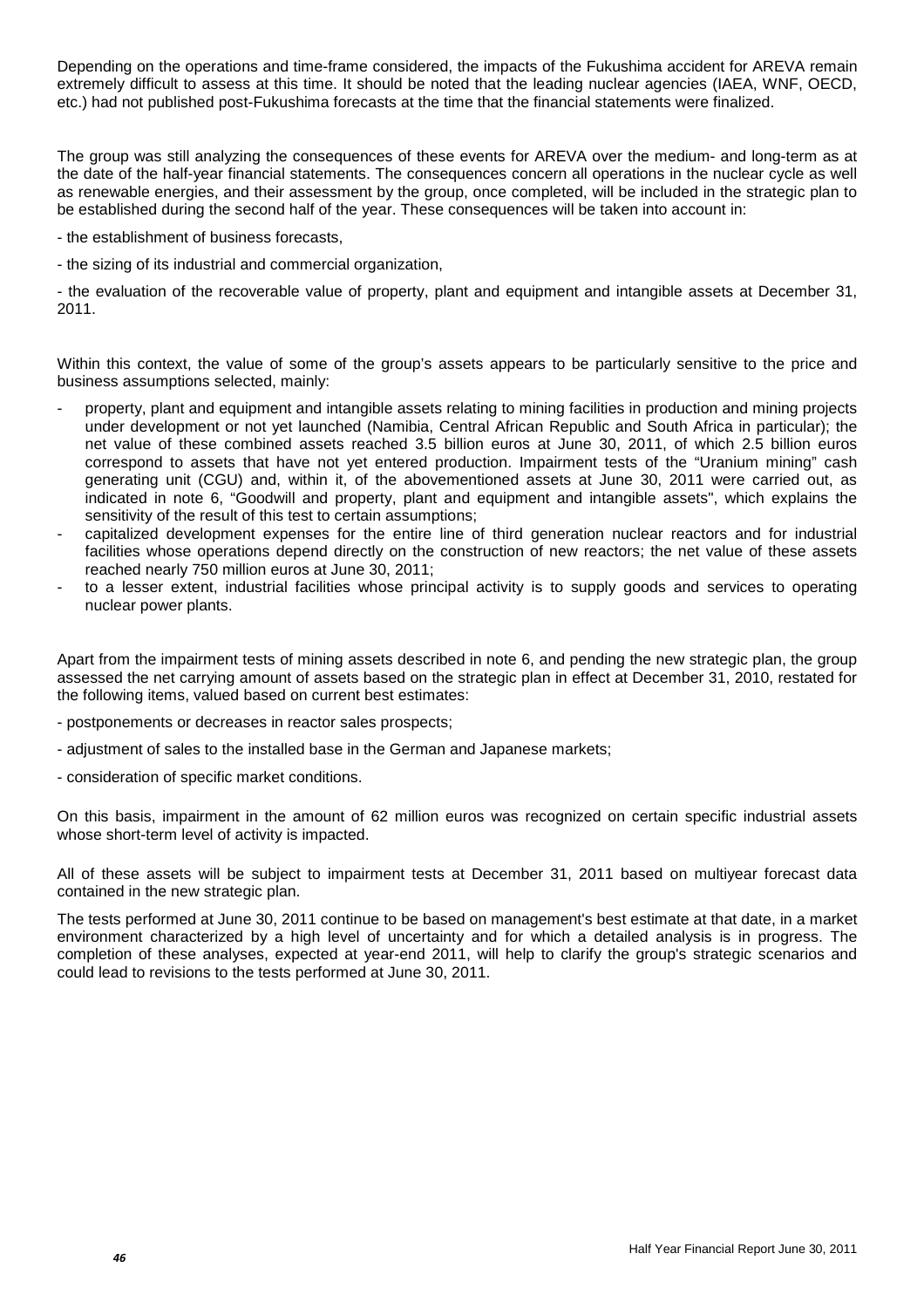# **NOTE 2 – CONSOLIDATION SCOPE AND OTHER KEY EVENTS**

### **AREVA NP**

On January 27, 2009, Siemens had announced to AREVA its decision to exercise its put option for its 34% equity interest in AREVA NP.

Following a procedure stipulated in the shareholders' agreement signed between AREVA and Siemens in 2001, the two companies called on an independent expert to determine the value of Siemens' minority interest as of the first quarter of 2009. In March 2011, the independent expert submitted his report, which values Siemens' 34% interest in AREVA NP at 1.620 billion euros. AREVA paid that sum to Siemens on March 18, 2011.

This valuation reduces the goodwill relative to AREVA NP by 429 million euros (see notes 6, 13 and 16).

In addition, Siemens paid a penalty to AREVA in the first half of 2011 in the amount of 648 million euros in connection with the dispute between AREVA and Siemens for breach of the shareholders' agreement pertaining to AREVA NP (see note 16).

The main changes in the scope of consolidation during the first half of 2011 are described hereunder.

### **AREVA SOLAR**

In March 2011, Agave SPV acquired a 6.54% interest in AREVA SOLAR. The capital increase subscribed by the partner was 12.3 million US dollars.

### **AREVA KOBLITZ**

In April 2011, AREVA exercised its call option on the interest held by the minority shareholder in AREVA Koblitz Brazil, representing 30% of the share capital.

The acquisition price of that interest was 32 million euros, including a contingent price provision.

### **STMICROELECTRONICS**

On December 15, 2010, the Supervisory Board examined the firm offer from the Fonds stratégique d'investissement (FSI, the strategic investment fund) to purchase AREVA's indirect interest in the share capital of STMicroelectronics, and authorized AREVA to grant exclusivity to FSI for the sale of that interest at 7 euros per share, or a total amount of 695 million euros. Acceptance of the FSI offer was subject to a process of information / consultation with AREVA employee representation bodies and approval by the competent competition authorities.

The sale closed on March 30, 2011. A provision in the amount of 101 million euros had been set up for that transaction for the capital loss on the disposal and consolidated at December 31, 2010.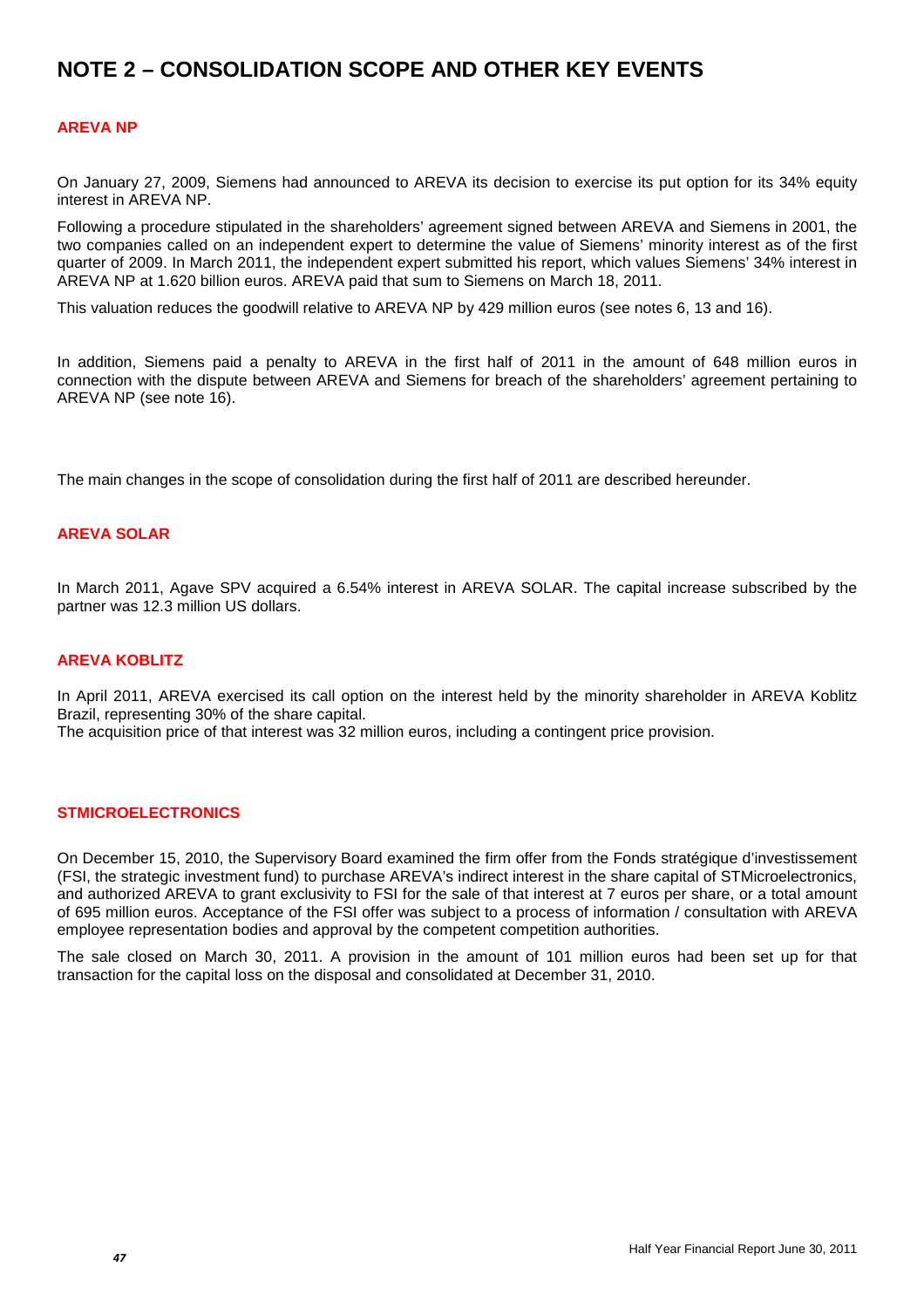# **NOTE 3 – OTHER OPERATING EXPENSES AND OTHER OPERATING INCOME**

### **Other operating expenses**

| (in millions of euros)                   | 1 <sup>st</sup> half<br>2011 | 1 <sup>st</sup> half<br>2010 | 2010  |
|------------------------------------------|------------------------------|------------------------------|-------|
| Restructuring and early retirement costs | (7)                          | (6)                          | (2)   |
| Goodwill impairment losses               |                              |                              |       |
| Impairment of other assets               | (68)                         | (300)                        | (548) |
| Other operating expenses                 | (81)                         | (49)                         | (164) |
| <b>Total other operating expenses</b>    | (156)                        | (355)                        | (714) |

### **Other operating income**

| (in millions of euros)                  | $1st$ half<br>2011 | $1st$ half<br>2010 | 2010 |
|-----------------------------------------|--------------------|--------------------|------|
| Income on sales of non-financial assets |                    |                    |      |
| Other operating income                  | 667                | 50                 |      |
| <b>Total other operating income</b>     | 667                |                    | 102  |

In the first half of 2011, "other operating income" primarily includes the 648-million-euro penalty received in connection with the dispute between AREVA and Siemens concerning the violation of the shareholders' agreement pertaining to AREVA NP (see note 16).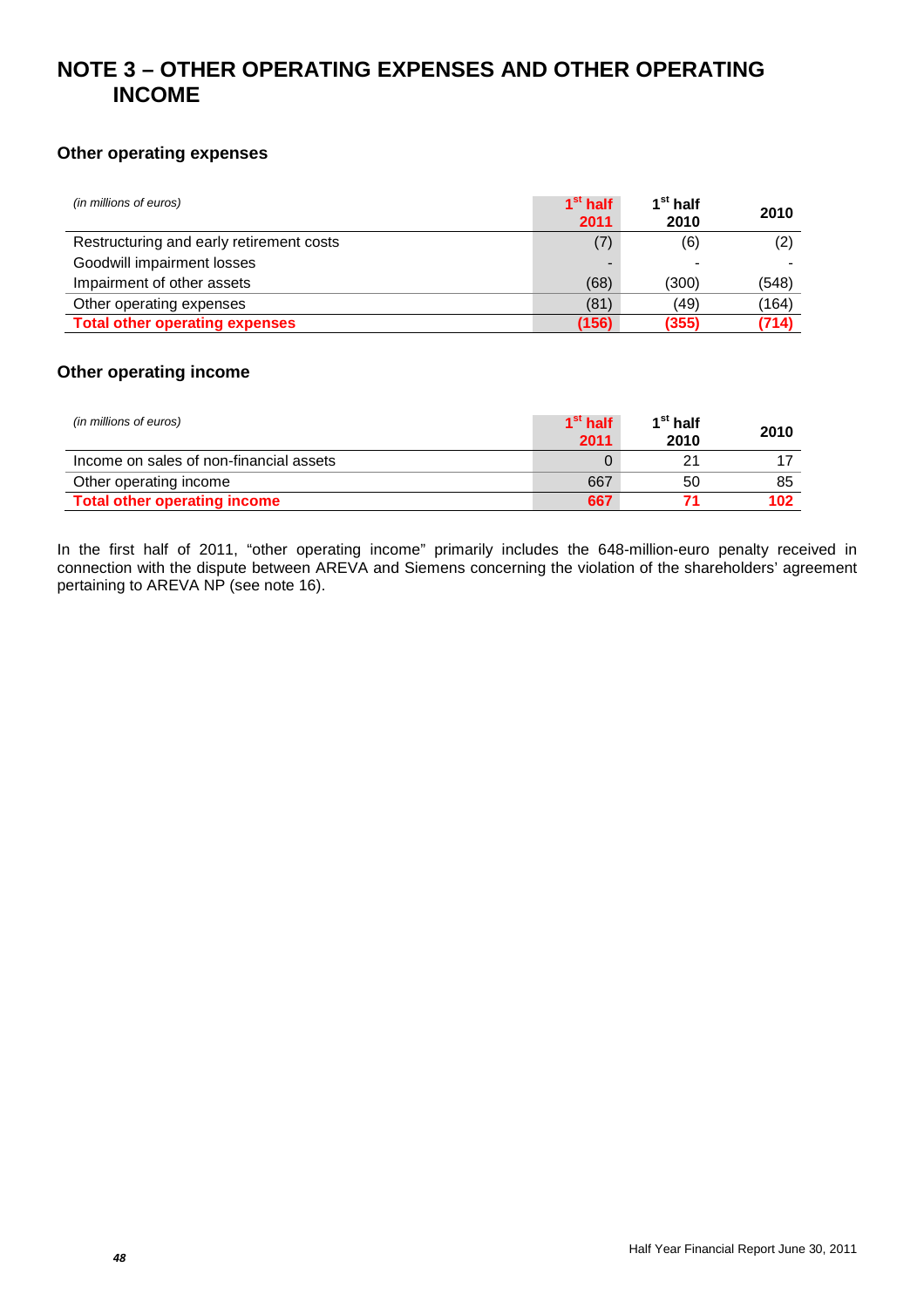## **NOTE 4 – NET FINANCIAL INCOME**

| (in millions of euros)                                                | 1 <sup>st</sup> half<br>2011 | 1 <sup>st</sup> half<br>2010 | 2010  |
|-----------------------------------------------------------------------|------------------------------|------------------------------|-------|
|                                                                       |                              |                              |       |
| <b>Net borrowing costs</b>                                            | (35)                         | (81)                         | (158) |
| Income from cash and cash equivalents                                 | 67                           | 17                           | 37    |
| Gross borrowing costs                                                 | (101)                        | (98)                         | (195) |
| Other financial income and expenses                                   | (143)                        | (90)                         | (156) |
| Share related to end-of-lifecycle operations                          | (10)                         | (11)                         | (98)  |
| Income from disposal of securities earmarked for end-of-lifecycle     | 58                           | 28                           | 29    |
| operations                                                            |                              |                              |       |
| Dividends received                                                    | 42                           | 33                           | 51    |
| Income from receivables and discount reversal on earmarked assets     | 36                           | 46                           | 81    |
| Impairment of securities                                              |                              |                              |       |
| Impact of revised schedules                                           |                              |                              | (5)   |
| Discounting reversal expenses on end-of-lifecycle operations          | (145)                        | (118)                        | (254) |
| Share not related to end-of-lifecycle operations                      | (133)                        | (80)                         | (58)  |
| Foreign exchange gain (loss)                                          | (16)                         | (2)                          | 36    |
| Income from disposals of securities and change in value of securities |                              | (1)                          | 214   |
| held for trading                                                      |                              |                              |       |
| Loss on STMicroelectronics interest                                   |                              |                              | (101) |
| Dividends received                                                    | 6                            | 18                           | 20    |
| Impairment of financial assets                                        | (2)                          | (6)                          | (10)  |
| Interest income on prepayments received (Back End contracts)          | (14)                         | (17)                         | (45)  |
| Other financial expenses                                              | (71)                         | (41)                         | (109) |
| Other financial income                                                | 6                            | 7                            | 11    |
| Financial income from pensions and other employee benefits            | (43)                         | (38)                         | (73)  |
| <b>Net financial income</b>                                           | (178)                        | (172)                        | (314) |

## **NOTE 5 – INCOME TAX**

Income tax expense was 188 million euros in the first half of 2011.

The tax expense for the first half of 2011 was calculated by applying the estimated effective tax rate for the year to earnings before tax for the period. The rate was 35.5%, including the CVAE business tax. Following the 2010 business tax reform in France, the group recognizes the CVAE on the corporate income tax line, with the impact on the group's effective annual tax rate estimated at 28 million euros for fiscal year 2011. Excluding the CVAE, the group's estimated effective tax rate for the year is 30.8%.

Changes in deferred taxes in the first half of 2010 in the amount of -41 million euros, resulting from changes in the fair value of financial instruments recognized in retained earnings, were recorded directly in equity.

Following development of the strategic plan in the second half of 2011, the group will re-estimate the recoverable share of deferred tax assets based on projected data that are consistent with the new plan.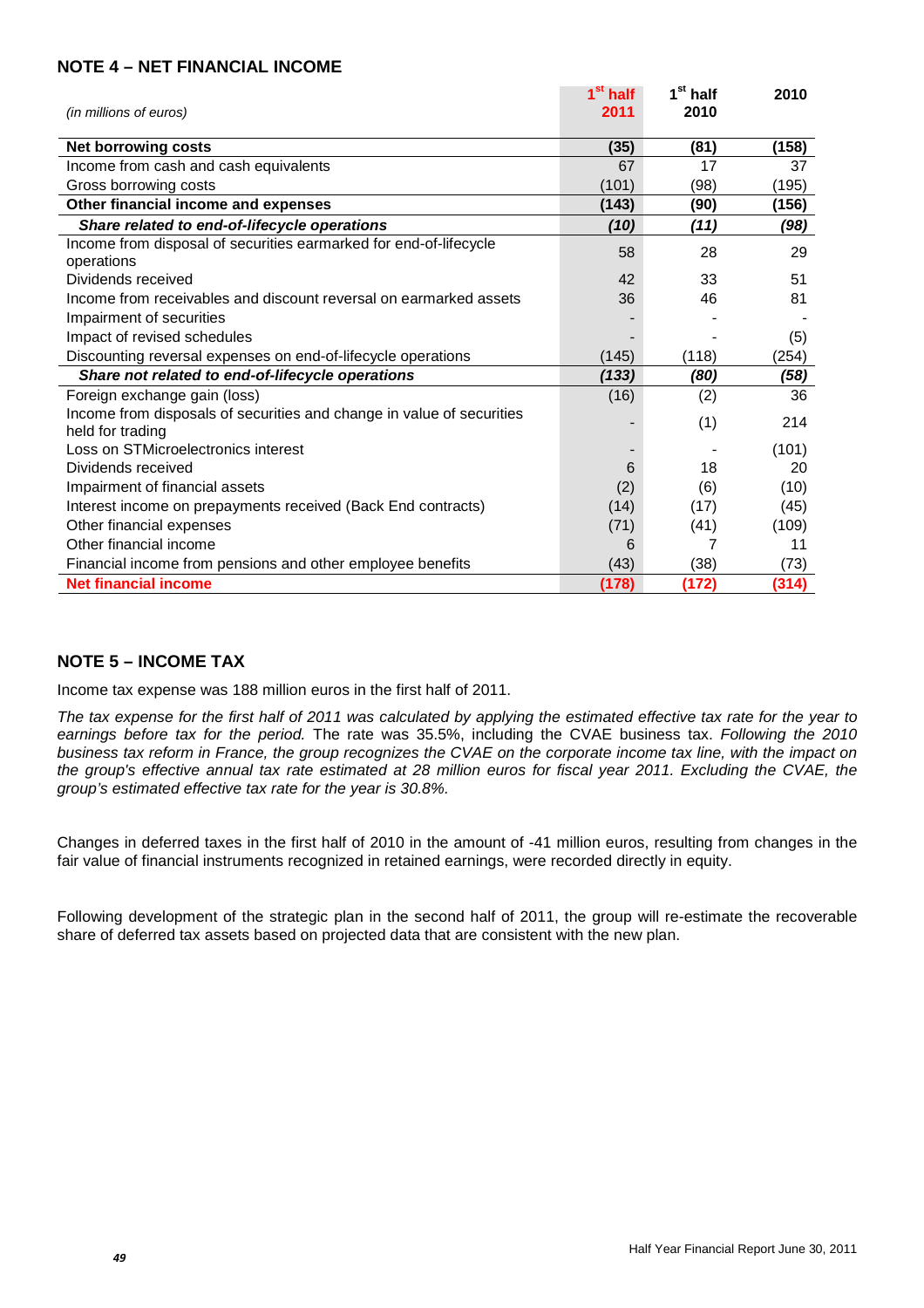## **GOODWILL**

### **Goodwill at June 30, 2011 was as follows:**

| (in millions of euros)           | <b>December</b><br>31, 2010 | Additions | Disposal<br>s | Minority<br>interest put<br>options | Currency<br>translation<br>adjustment<br>s and other | <b>June 30, 2011</b> |
|----------------------------------|-----------------------------|-----------|---------------|-------------------------------------|------------------------------------------------------|----------------------|
| Nuclear operations               | 4,348                       |           |               | (421)                               | (82)                                                 | 3,846                |
| Renewable<br>Energies operations | 277                         |           |               | (3)                                 | 9                                                    | 283                  |
| <b>TOTAL</b>                     | 4,625                       |           |               | (424)                               | (73)                                                 | 4,128                |

The "minority interest put options" column primarily includes the impacts of AREVA NP securities transactions in the amount of 421 million euros.

## **INTANGIBLE ASSETS**

|                        | <b>NCA at</b>               |           |                                               | Currency                       |                  | <b>NCA at</b>      |
|------------------------|-----------------------------|-----------|-----------------------------------------------|--------------------------------|------------------|--------------------|
| (in millions of euros) | <b>December</b><br>31, 2010 | Additions | Net increase<br>in depreciation<br>Impairment | translation<br>adjustment<br>s | Other<br>changes | 30<br>Jun.<br>2011 |
| Pre-mining expenses    | 1,108                       | 83        | (28)                                          | (50)                           | (13)             | 1,100              |
| R&D expenses           | 591                         | 54        | (19)                                          | (22)                           | (88)             | 515                |
| Mineral rights         | 988                         | 0         | 0                                             | (70)                           | 0                | 918                |
| Other                  | 965                         | 120       | (28)                                          | (16)                           | 79               | 1,121              |
| <b>TOTAL</b>           | 3,652                       | 257       | (75)                                          | (158)                          | (23)             | 3,653              |

### **PROPERTY, PLANT AND EQUIPMENT**

|                              | <b>NCA at</b>               |           |                                                 | Currency                       |                  | <b>NCA at</b>      |
|------------------------------|-----------------------------|-----------|-------------------------------------------------|--------------------------------|------------------|--------------------|
| (in millions of euros)       | <b>December</b><br>31, 2010 | Additions | Net increase in<br>depreciation /<br>Impairment | translation<br>adjustment<br>s | Other<br>changes | 30<br>Jun.<br>2011 |
| Land                         | 99                          | 0         | (1)                                             | (2)                            | 3                | 100                |
| <b>Buildings</b>             | 910                         | 14        | (28)                                            | (17)                           | 25               | 904                |
| Plant, equipment and tooling | 2,501                       | 23        | (169)                                           | (19)                           | 158              | 2,494              |
| Decommissioning assets       | 143                         | 0         | (6)                                             | (1)                            | 4                | 140                |
| Other                        | 642                         | 59        | (38)                                            | (32)                           | 0                | 631                |
| In process                   | 1,953                       | 558       | (4)                                             | (14)                           | (211)            | 2,282              |
| <b>TOTAL</b>                 | 6,249                       | 654       | (246)                                           | (84)                           | (21)             | 6,551              |

**Contract Contract** 

**Contract Contract**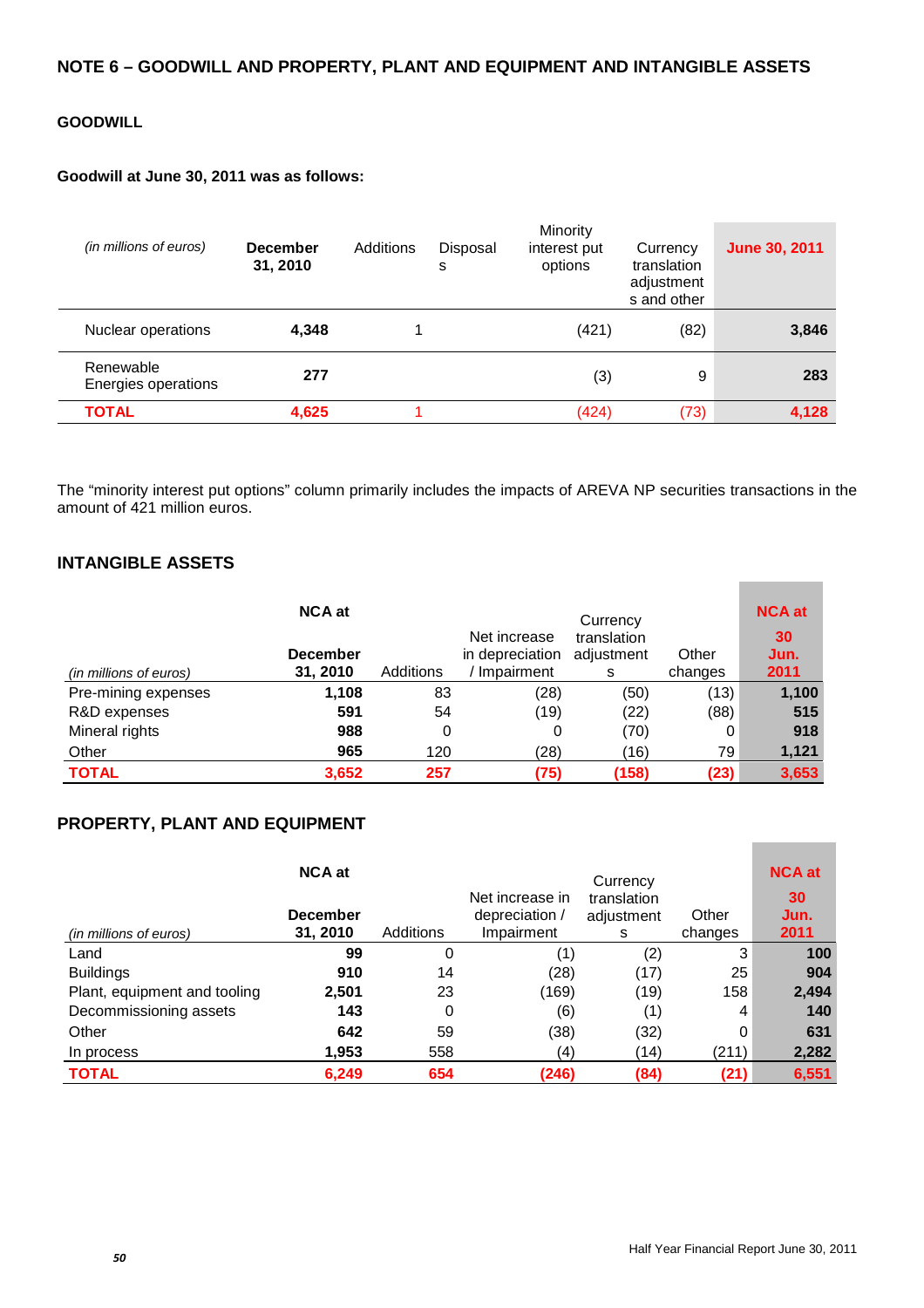### **IMPAIRMENT TESTS**

Impairment tests were performed on the Uranium CGU, both as a whole and on each mine site, keeping most of the same fundamental assumptions as at December 31, 2010 (volumes, schedule for startup of new mines).

Concerning post-Fukushima market conditions, the group is in the process of analyzing demand trends and the status of its offering in terms of competitor positions and decisions. Once these analyses have been finalized as part of the new strategic plan, at the end of 2011, the group could be led to certain trade-offs in the management of its mining portfolio, which could translate into the postponed startup of some projects. No decision had been made in this regard at June 30, 2011.

Consequently, the market forecast data was adjusted for the purposes of the tests in relation to December 31, 2010 based solely on the most recently available external forecasts, dating to May and June 2011.

Concerning industrial and technical risk, as AREVA indicated in its 2010 Reference Document, the results of exploration campaigns to assess the potential of deposits in South Africa (Ryst Kuil) and Namibia (Trekkopje), in particular, along with economic trends are likely to have an impact on the estimated volume and quality of resources, and consequently on the production level to be used in connection with impairment tests.

In particular, for the Trekkopje deposit, preliminary results for correlations between radiometric measurements and chemical measurements point to a risk of lower actual ore grades, more specifically in low-grade ore, and thus a risk of a lower level of resources. At June 30, 2011, all of the measurements had been performed. Their interpretation is in progress and not yet finalized at this stage. Technical work on the resources had not yielded new assessment data at June 30. Once the interpretation has been completed, the resources and reserves book will be updated and the mining plan related to the project will be implemented. The new mining plan could take into account a deterioration in target production parameters (quantity produced, production costs), due to these interpretations and to market conditions.

On that basis, the tests performed did not indicate impairment of goodwill or additional impairment of the assets tested, and the impairment recognized at December 31, 2010 was maintained.

Concerning property, plant and equipment and intangible assets related to mining projects that have not yet entered production, for which the total net carrying amount was 2.5 billion euros at June 30, 2011 after impairment of 400 million euros recognized in 2010, a delay of one year in the start of production would lead to recognition of additional impairment of approximately 150 million euros (and approximately 300 million euros per additional year).

For these same assets, a variation of one percentage point in the discount rate used for the test would lead to an impact of approximately 300 million euros.

All of these assets will be subject to impairment tests at December 31, 2011 based on multiyear forecast data contained in the new strategic plan. The tests performed at June 30, 2011 continue to be based on management's best estimate at that date, in a technical and industrial market environment characterized by a high level of uncertainty for which a detailed analysis is in progress. The completion of these analyses, expected at year-end 2011, will help to clarify the group's strategic scenarios and could lead to revisions to the tests performed at June 30, 2011.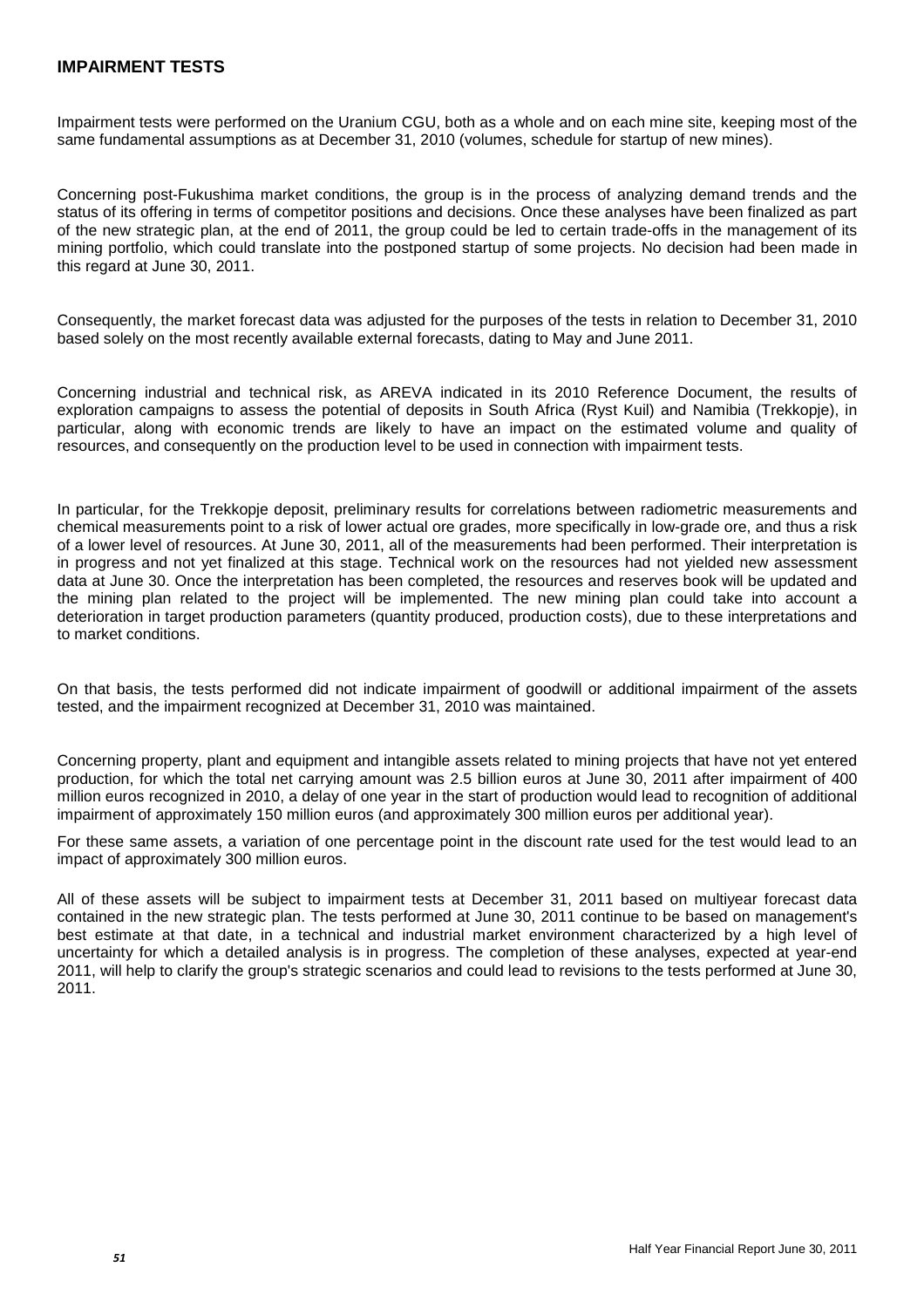### **NOTE 7 – END-OF-LIFECYCLE OPERATIONS**

The table below summarizes the AREVA balance sheet accounts affected by the treatment of end-of-lifecycle operations and their financing.

| <b>ASSETS</b><br>(in millions of euros)          | June<br>30,<br>2011 | <b>December</b><br>31, 2010 | <b>LIABILITIES</b>            | June<br>30,<br>2011 | <b>Decembe</b><br>r 31, 2010 |
|--------------------------------------------------|---------------------|-----------------------------|-------------------------------|---------------------|------------------------------|
| End-of-lifecycle assets $-$ AREVA share $(1)$    | 140                 | 143                         |                               |                     |                              |
|                                                  |                     |                             | Provisions for                |                     |                              |
| Assets earmarked for end-of-lifecycle            |                     |                             | decommissioning               |                     |                              |
| operations                                       | 5.906               | 5.842                       | operations                    | 5,854               | 5,815                        |
| - End-of-lifecycle asset – third party share (2) | 248                 | 252                         | - funded by third parties (2) | 248                 | 252                          |
| - Assets earmarked for end-of-life cycle         |                     |                             |                               |                     |                              |
| operations (3)                                   | 5.658               | 5.590                       | - funded by AREVA             | 5,606               | 5,563                        |

 $1$  : Amount of total provision to be funded by AREVA still subject to amortization

 $2^2$ : Amount of the provision to be funded by third parties

 $3$  : Portfolio of financial assets and receivables earmarked to fund AREVA's share of the total provision

### ASSETS EARMARKED FOR END-OF-LIFECYCLE OPERATIONS

This heading consists of the following:

| (in millions of euros)                                | June 30, 2011 | December 31,<br>2010 |
|-------------------------------------------------------|---------------|----------------------|
| Receivables related to end-of-lifecycle<br>operations | 635           | 1.262                |
| Earmarked assets                                      | 5,022         | 4,320                |
| <b>Total</b>                                          | 5,658         | 5,582                |

Receivables related to end-of-lifecycle operations correspond to receivables resulting from the signature of a contract in December 2004 under which the CEA agreed to fund a share of facility dismantling costs at the La Hague and Cadarache plants and a share of waste retrieval and packaging costs at the UP2-400 plant.

The schedule for payment of the amount due by EDF had been defined in an agreement signed in July 2009. Under the terms of this agreement, EDF made the final payment to AREVA in June 2011.

The portfolio of assets earmarked to fund end-of-lifecycle expenses includes the following:

| (in millions of euros)             | <b>June 30, 2011</b> | December 31,<br>2010 |
|------------------------------------|----------------------|----------------------|
| At market value                    |                      |                      |
| Publicly traded shares             | 1,124                | 1,010                |
| Equity mutual funds                | 902                  | 766                  |
| Bond and money market mutual funds | 2,746                | 2,419                |
| Sub-total                          | 4,772                | 4,195                |
| In amortized cost                  |                      |                      |
| Bond funds held until maturity     | 250                  | 125                  |
| <b>Total</b>                       | 5,022                | 4.320                |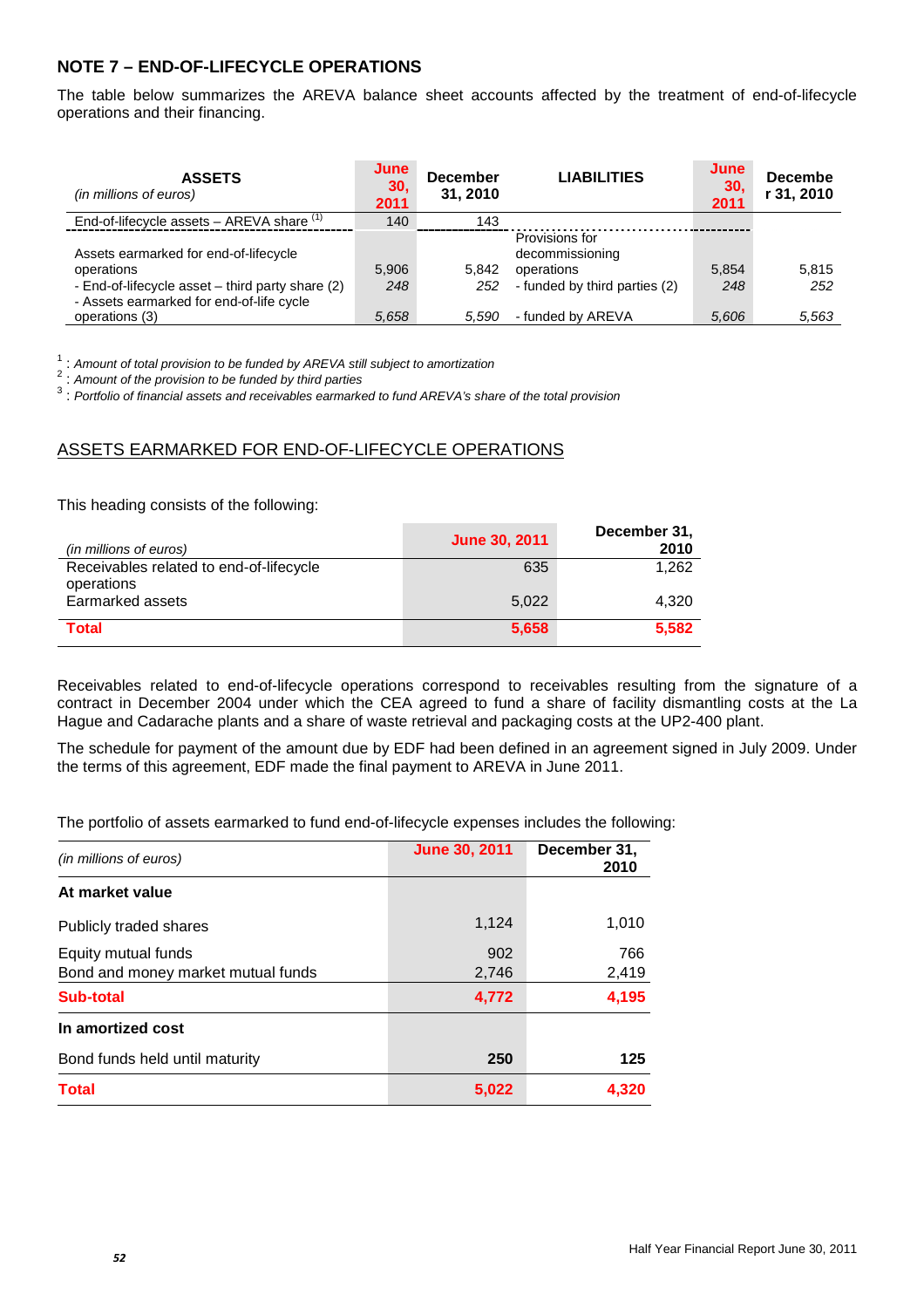## PROVISIONS FOR END-OF-LIFECYCLE OPERATIONS

| (in millions of euros)                                             | <b>June 30.</b><br>2011 | December 31,<br>2010 |
|--------------------------------------------------------------------|-------------------------|----------------------|
| Dismantling of nuclear facilities<br>Waste retrieval and packaging | 4,327<br>1.527          | 4,212<br>1,603       |
| Provisions for decommissioning operations                          | 5,854                   | 5,815                |

There were no significant revisions of estimates during the first half. Concerning the GB I facility, the best closing assumption continues to be based on the balance between pre-dismantling expenses and the profit from recoverable uranium.

# **NOTE 8 – INVESTMENTS IN ASSOCIATES**

|                            |                   |                                                | <b>June 30, 2011</b>                               |          |                                                     | December 31,<br>2010                                   |
|----------------------------|-------------------|------------------------------------------------|----------------------------------------------------|----------|-----------------------------------------------------|--------------------------------------------------------|
| (in millions of<br>euros)  | $%$ of<br>control | Share in net<br>income of equity<br>associates | Investment in<br>associates,<br>excluding goodwill | Goodwill | Investment in<br>associates<br>(including goodwill) | Investment in<br>associates<br>(including<br>goodwill) |
| Eramet                     | 25.93%            | 47                                             | 787                                                | 35       | 822                                                 | 796                                                    |
| <b>MNF</b>                 | 30.00%            | (9)                                            | 39                                                 | 74       | 112                                                 | 131                                                    |
| Other equity<br>associates |                   | 3                                              | 54                                                 | 5        | 59                                                  | 61                                                     |
| <b>Total</b>               |                   | 41                                             | 880                                                | 114      | 994                                                 | 988                                                    |

The revised forecasts for MNF operations were not available at June 30, 2011 and will be assessed in the second half; they could lead to a new assessment of the going concern value of securities carried on the balance sheet.

## **NOTE 9 – OTHER NON-CURRENT FINANCIAL ASSETS**

|                                     | <b>June 30,</b> |                   |
|-------------------------------------|-----------------|-------------------|
| (in millions of euros)              | 2011            | December 31, 2010 |
| Available-for-sale securities       | 239             | 293               |
| Loans to equity associates          |                 | 3                 |
| Other non-current financial assets  | 72              | 81                |
| Derivatives on financing activities | 215             | 92                |
| <b>Total</b>                        | 530             | 469               |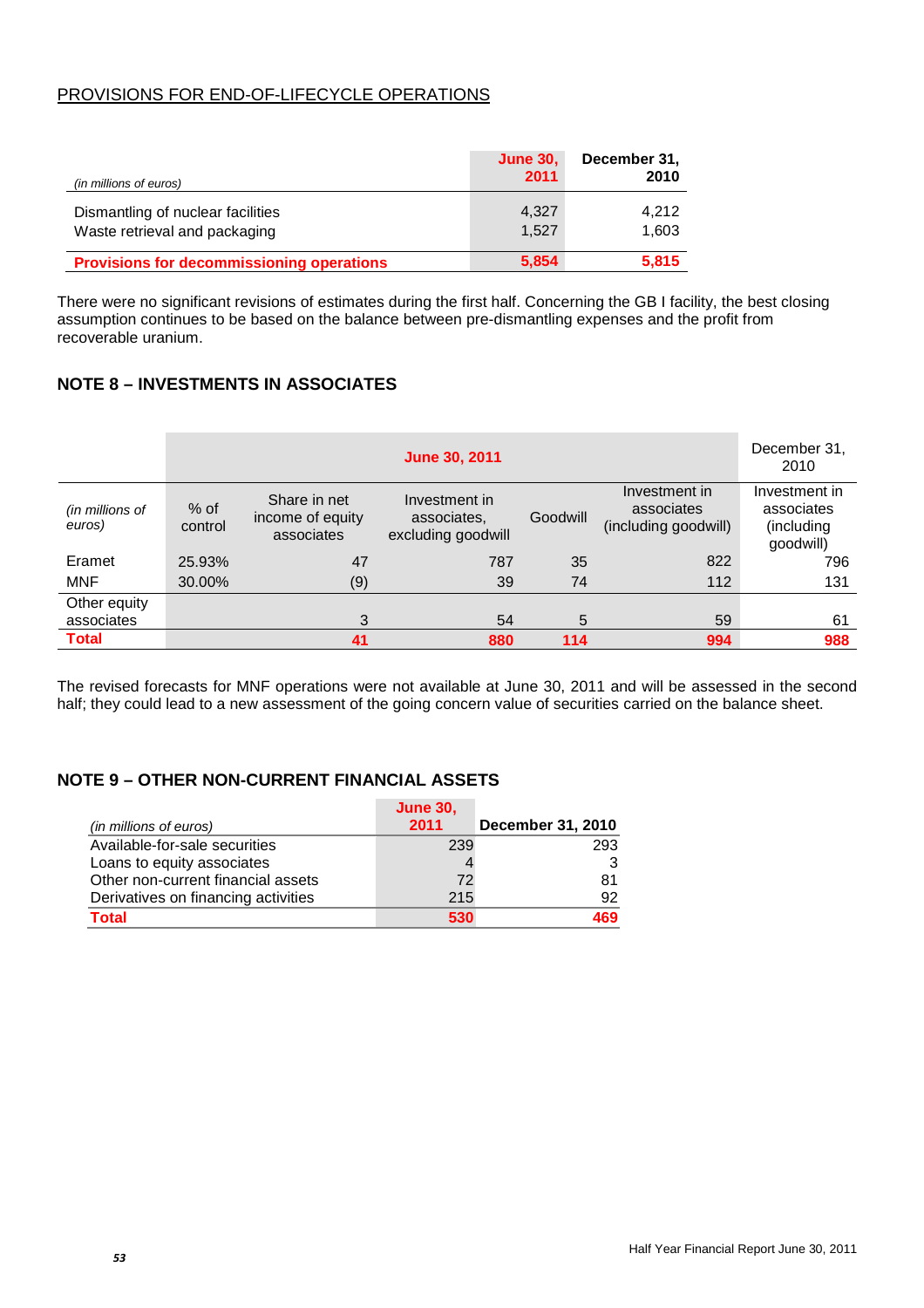### • **Available-for-sale securities**

Available-for-sale securities are as follows:

|                                    |      | June 30, December 31, |
|------------------------------------|------|-----------------------|
| (in millions of euros)             | 2011 | 2010                  |
| Publicly traded shares (at market  |      |                       |
| value)                             |      |                       |
| - Alcatel                          | 10   | 6                     |
| - Suez Environnement               | 100  | 107                   |
| - Summit                           | 26   | 61                    |
| - Japan Steel                      | 23   | 38                    |
| - Other publicly traded securities | 20   | 23                    |
| Investment in privately held       |      |                       |
| companies                          | 60   | 58                    |
| Total                              | 239  | 293                   |

The change between December 31, 2010 and June 30, 2011 is due mainly to changes in the market value of publicly traded shares.

## **NOTE 10 – CASH AND CASH EQUIVALENTS**

| (in millions of euros)    | <b>June 30.</b><br>2011 | <b>December</b><br>31.2010 |
|---------------------------|-------------------------|----------------------------|
| Cash equivalents          | 2,080                   | 3.029                      |
| Cash and current accounts | 231                     | 329                        |
| Net value                 | 2,311                   | 3,358                      |

Cash equivalents consist chiefly of short-term marketable securities and mutual funds.

### **NOTE 11 – NET INCOME, ASSETS AND LIABILITIES, AND CASH FLOW FROM DISCONTINUED OPERATIONS**

### **Net income from discontinued operations for the first half of 2011 corresponds to the following items:**

| (in millions of euros)                                                                   | <b>June 30, 2011</b> | <b>June 30, 2010</b> |
|------------------------------------------------------------------------------------------|----------------------|----------------------|
| Net income from discontinued operations (T&D) for the January 1 - June 7, 2010<br>period |                      | (30)                 |
| Net income from discontinued operations (excluding T&D)                                  | (6)                  |                      |
| After tax capital gain*                                                                  |                      | 1,270                |
| Net income from discontinued operations                                                  | (6)                  | 1,240                |

\* : Including release to income of currency translation reserves and deferred unrealized gains and losses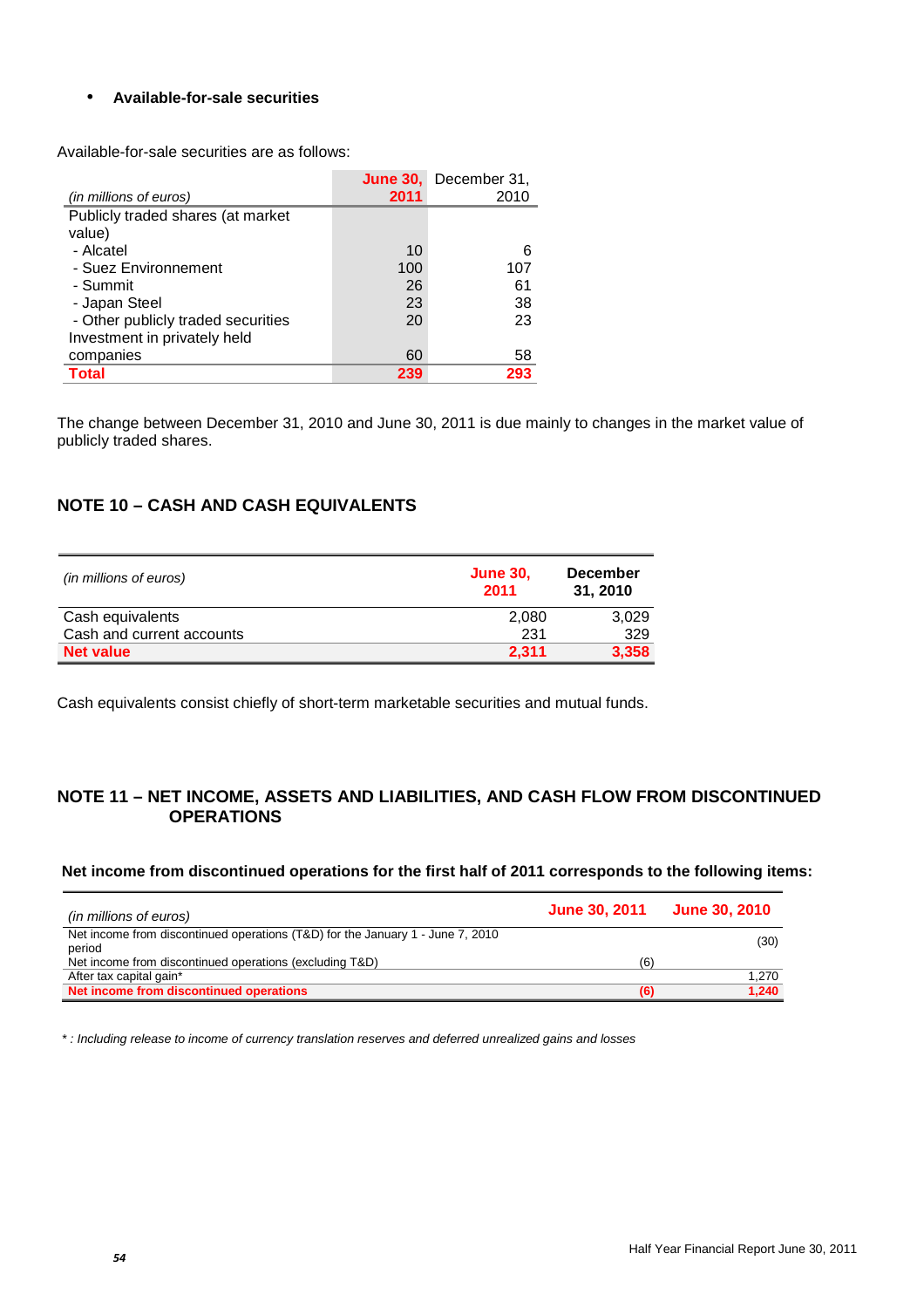At June 30, 2011 and June 30, 2010, this item includes:

| (in millions of euros)                                                                 | <b>June 30, 2011</b> | <b>June 30, 2010</b> |
|----------------------------------------------------------------------------------------|----------------------|----------------------|
| Sales price for T&D securities, net of disposal expenses                               |                      | 2.254                |
| Cash flows from discontinued operations (excluding T&D)                                | (3)                  |                      |
| T&D contrib. to cash position at 1/1/10, transferred upon disposal of the T&D business |                      | (2)                  |
| Net value                                                                              | (3)                  | 2,252                |

In addition to the purchase price of T&D shares at June 8, 2010, AREVA collected on liabilities and financial debt owed to it by T&D. These items are included for the most part under "loan repayments and disposals of non-current financial assets" in the cash flow statement.

## **NOTE 12 – OTHER PROVISIONS**

| (in millions of euros)                               | <b>June 30,</b><br>2011 | <b>December</b><br>31, 2010 |
|------------------------------------------------------|-------------------------|-----------------------------|
| Restoration of mining sites and mill decommissioning | 111                     | 115                         |
| Other                                                |                         |                             |
| Other non-current provisions                         | 112                     | 116                         |
| Restructuring and layoff plans                       | 17                      | 20                          |
| Provisions for ongoing cleanup                       | 99                      | 99                          |
| Provisions for customer warranties                   | 90                      | 103                         |
| Provisions for losses to completion                  | 474                     | 636                         |
| Accrued costs                                        | 628                     | 638                         |
| Other                                                | 314                     | 281                         |
| <b>Current provisions</b>                            | 1,622                   | 1,777                       |
| <b>Total other provisions</b>                        | 1,734                   | 1,894                       |

## Contract to build the Olkiluoto 3 EPR™ reactor

In the first half of 2011, heavy construction was completed for the project and all electro-mechanical installation and testing activities began ramping up.

Piping activities are still on the critical path of the project. Testing of instrument and control systems and their applications will be added to it in the second half of 2011. In the near term, the installation of instrumentation and control system cabinets is a major challenge in terms of schedule and the overall sequencing of the program to keep the electro-mechanical test schedule on track.

Construction activities are 62% complete, in accordance with the general project schedule. Piping installation is 53% complete, despite significant difficulties in implementing the hydraulic tests to be carried out throughout 2011 and into the beginning of 2012.

The diesel generators were installed but auxiliary components are still held up in the plant due to new quality requirements imposed by the safety authorities on the subcontracting chain. However, the documentation is being revised and should allow the complete installation to be finalized before testing starts in early 2012.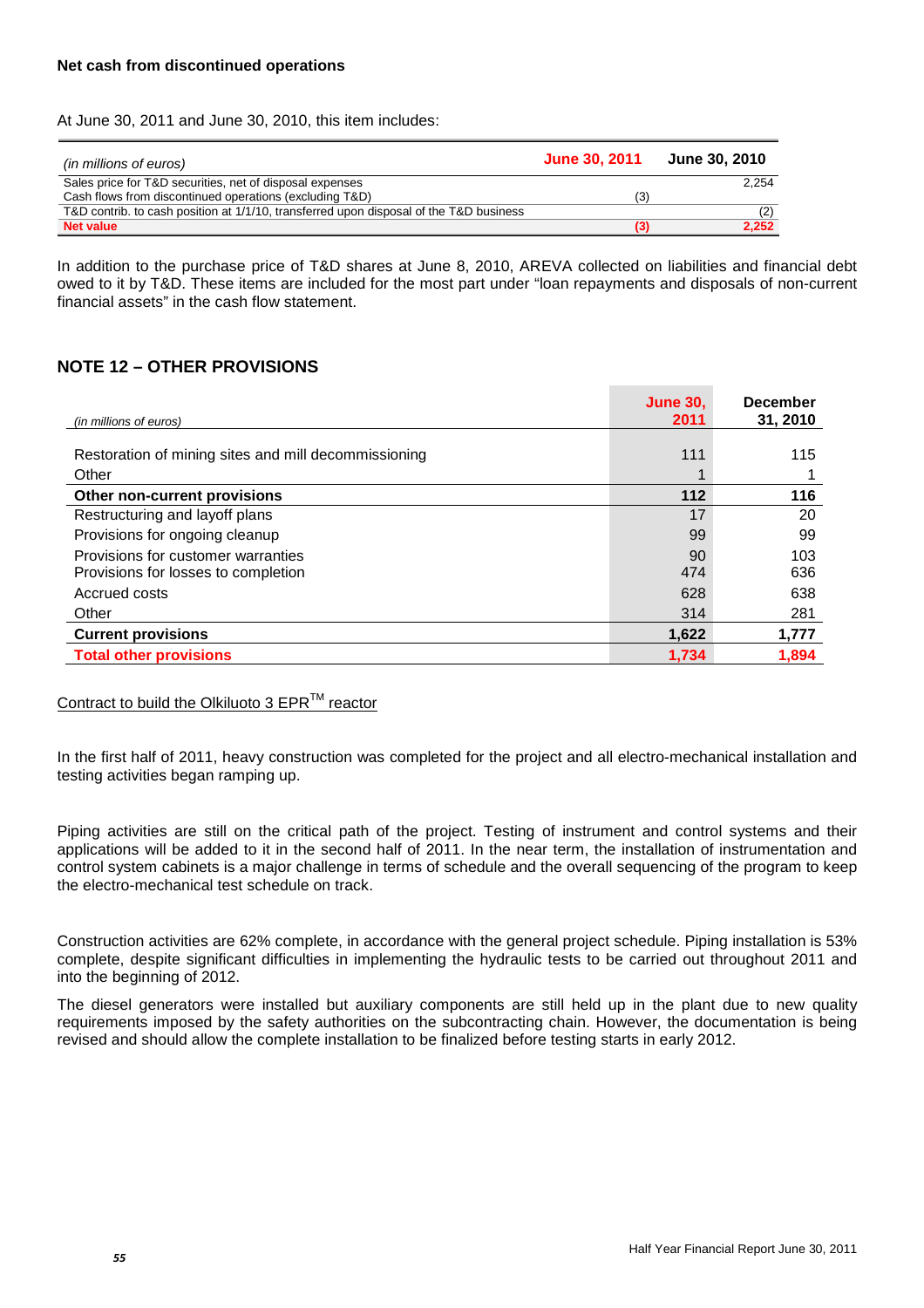Concerning instrumentation and control systems, a large amount of documentation was produced during this sixmonth period to supplement the various qualification programs carried out for the platforms, systems and equipment.

The additional items needed for the operating license application are included in this documentation and will allow it to be finalized before the end of October, which is the deadline set by TVO and the safety authorities.

As of June 30, the December 2012 date for fuel loading is on track.

The risks of delay are connected with the difficulties of carrying out the hydraulic testing and the deliveries of the instrumentation and control system cabinets and diesel generator auxiliary components.

Discussions concerning the commissioning of the post-fuel-loading phases are in progress with the operating teams of TVO. As a reminder, TVO will assume responsibility for nuclear operations as from that date.

Concerning the arbitration proceedings launched in December 2008, the consortium maintained its claim by filing an application in May 2011 for compensation in the amount of 1.9 billion euros for a 22-month extension of the schedule during the contract period running until the end of 2007.

AREVA has not recognized any income in respect of this claim.

As a matter of record, TVO filed a counterclaim against the consortium in April 2009 in the amount of 1.4 billion euros; no provision was made for this counterclaim, as the consortium and its counsel consider the allegations made in the counterclaim to be unfounded and without merit under Finnish law.

At June 30, 2011, in light of the progress of the project, AREVA did not recognize any additional provision.

The total of the provisions recognized remain at the level of 2.6 billion euros, of which 400 million euros remained at June 30, 2011.

The remaining uncertainties linked to the estimate of the loss at completion still concern the contract risks and the necessary operating conditions in these final phases of construction and ramp-up to full-scale unit and integration testing.

Currently, the principle risks linked to the schedule and in particular to the date of fuel loading relate to customer decisions concerning the diesel generator auxiliaries and the instrumentation and control system cabinets.

As of this writing, TVO had not requested that any impact related to the Fukushima accident be taken into account.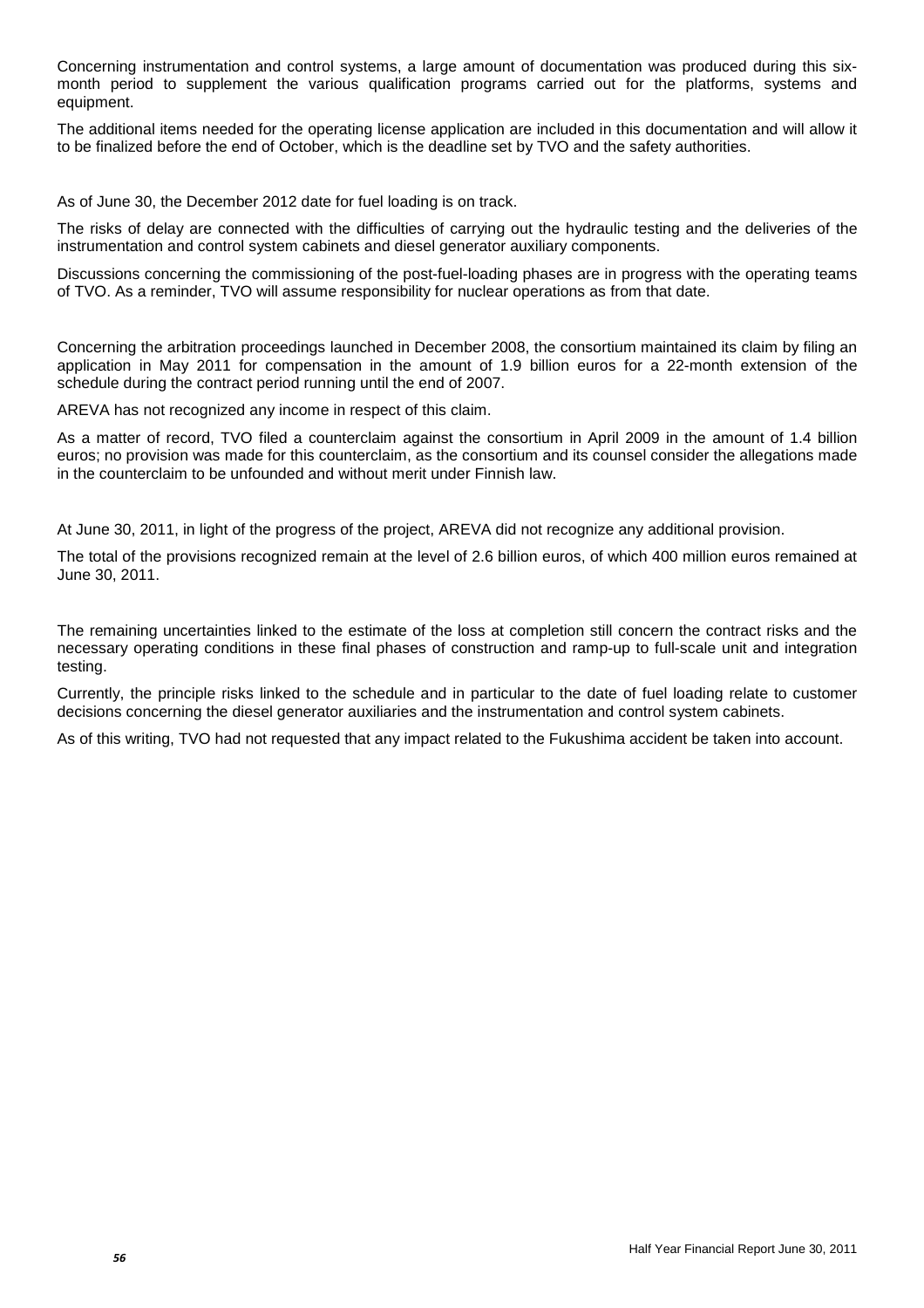### **NOTE 13 – BORROWINGS**

|                                                                                | Long-term<br>borrowings | Short-term<br>borrowing | <b>June 30.</b><br>2011 | December 31,<br>2010 |
|--------------------------------------------------------------------------------|-------------------------|-------------------------|-------------------------|----------------------|
| (in millions of euros)                                                         |                         | s                       |                         |                      |
| Put options of minority shareholders                                           | 22                      |                         | 22                      | 60                   |
| Debt to Siemens for exercise of put option                                     |                         |                         |                         | 2,117                |
| Interest-bearing advances                                                      | 84                      |                         | 84                      | 83                   |
| Loans from financial institutions                                              | 473                     | 692                     | 1,165                   | 753                  |
| Bond issues                                                                    | 3,750                   | 103                     | 3,853                   | 3,803                |
| Short-term bank facilities and non-trade<br>current accounts (credit balances) |                         | 58                      | 58                      | 194                  |
| Derivative instruments                                                         |                         | 72                      | 72                      | 139                  |
| Miscellaneous debt                                                             | 16                      | 11                      | 27                      | 91                   |
| <b>Total Borrowings</b>                                                        | 4,346                   | 936                     | 5,282                   | 7,240                |

### • **Debt to Siemens for exercise of put option**

On January 27, 2009, Siemens decided to exercise the put option for its equity share in AREVA NP.

Given the uncertainty concerning the exercise price resulting from this proceeding, AREVA had decided to maintain the same amount on its balance sheet at June 30, 2010 as at December 31, 2007, December 31, 2008 and December 31, 2009, i.e. 2.049 billion euros, excluding interest.

The independent expert commissioned to determine the value of that equity interest rendered his opinion on March 14, 2011, setting the value at 1.620 billion euros as of the first quarter of 2009, excluding interest. The difference was recognized in goodwill (see note 6).

### **NOTE 14 – RELATED PARTY TRANSACTIONS**

Transactions between the parent company and its consolidated subsidiaries, which are related parties, were eliminated on consolidation and are not presented in this note.

Transactions between the group and other important related parties are presented below.

| (in millions of euros)                    | <b>CEA</b>           |                   |
|-------------------------------------------|----------------------|-------------------|
|                                           | <b>June 30, 2011</b> | December 31, 2010 |
| Sales                                     | 292                  | 630               |
| Purchasing                                | 46                   | 116               |
| Loans to/receivables from related parties | 835                  | 900               |
| Borrowings from related parties           | 170                  | 106               |

### **Relations with government-owned companies**

The group has business relationships with French government-owned companies, mainly EDF. Transactions with EDF include sales of uranium, enrichment services and nuclear fuel, maintenance and sales of equipment for nuclear reactors, and used fuel transportation, storage, treatment and recycling services.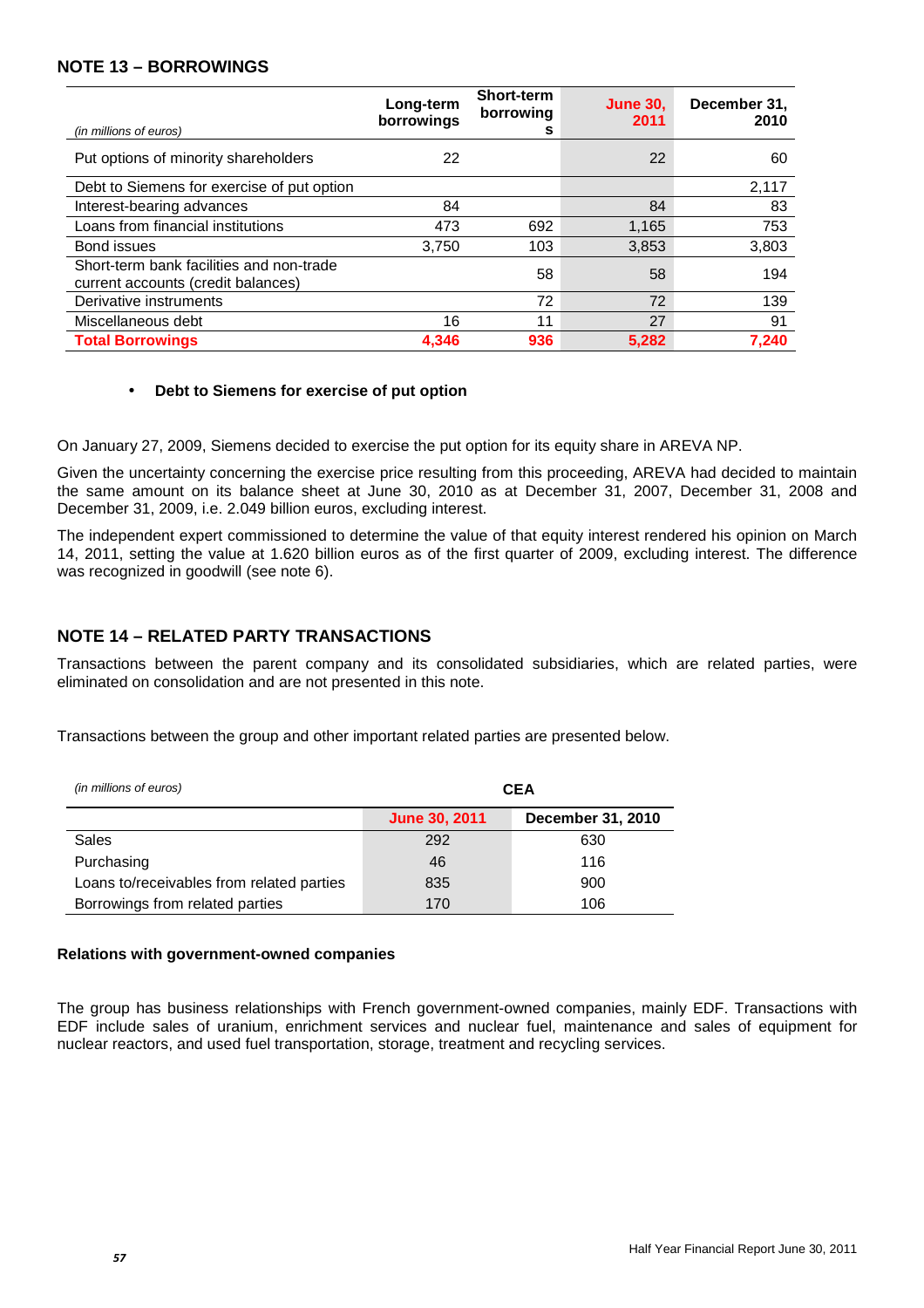### **NOTE 15 – COMMITMENTS GIVEN OR RECEIVED**

| <b>Off-balance sheet</b><br>commitments<br>(in millions of euros) | <b>June 30, 2011</b> | December 31,<br>2010 |
|-------------------------------------------------------------------|----------------------|----------------------|
| <b>COMMITMENTS GIVEN</b>                                          | 2,118                | 2,663                |
| Contract guarantees given                                         | 1,309                | 1,869                |
| Other operating guarantees                                        | 296                  | 360                  |
| Financing commitments given                                       | 91                   | 17                   |
| Other commitments given                                           | 422                  | 417                  |
| <b>COMMITMENTS RECEIVED</b>                                       | 876                  | 690                  |
| Operating commitments received                                    | 833                  | 648                  |
| Commitments received on collateral                                |                      |                      |
| Other commitments received                                        | 42                   | 41                   |
| <b>RECIPROCAL COMMITMENTS</b>                                     | 5.919                | 4.430                |

The amounts above only include commitments that the group considers valid as of the date of closing. Accordingly, these commitments do not include construction contracts currently under negotiation.

### **Commitments given**

Operating commitments represent almost 76% of all commitments given. The majority of these commitments relate to performance warranties.

In addition, the group gave a parent company guarantee to TVO for the full value of the contract for the construction of an EPR reactor in Finland. The group received a counter-guarantee from Siemens corresponding to that supplier's share of the TVO contract. The net commitment given by the group is in the range of 1.5 billion to 2 billion euros. This amount is not included in the summary table.

AREVA gave a specific guarantee in respect of ownership of FCI shares sold to Bain Capital. This amount, which is capped at the sale price of 582 million euros, is not included in the summary table.

### **Reciprocal commitments**

In February 2007, the group established a 2-billion-euro revolving line of credit available in euros and dollars maturing in February 2014. This line had not been used at June 30, 2011.

Confirmed bilateral banking lines of credit were established in January 2011 in the amount of 1.5 billion euros. These lines of credit, which mature in January 2013, had not been used at June 30, 2011.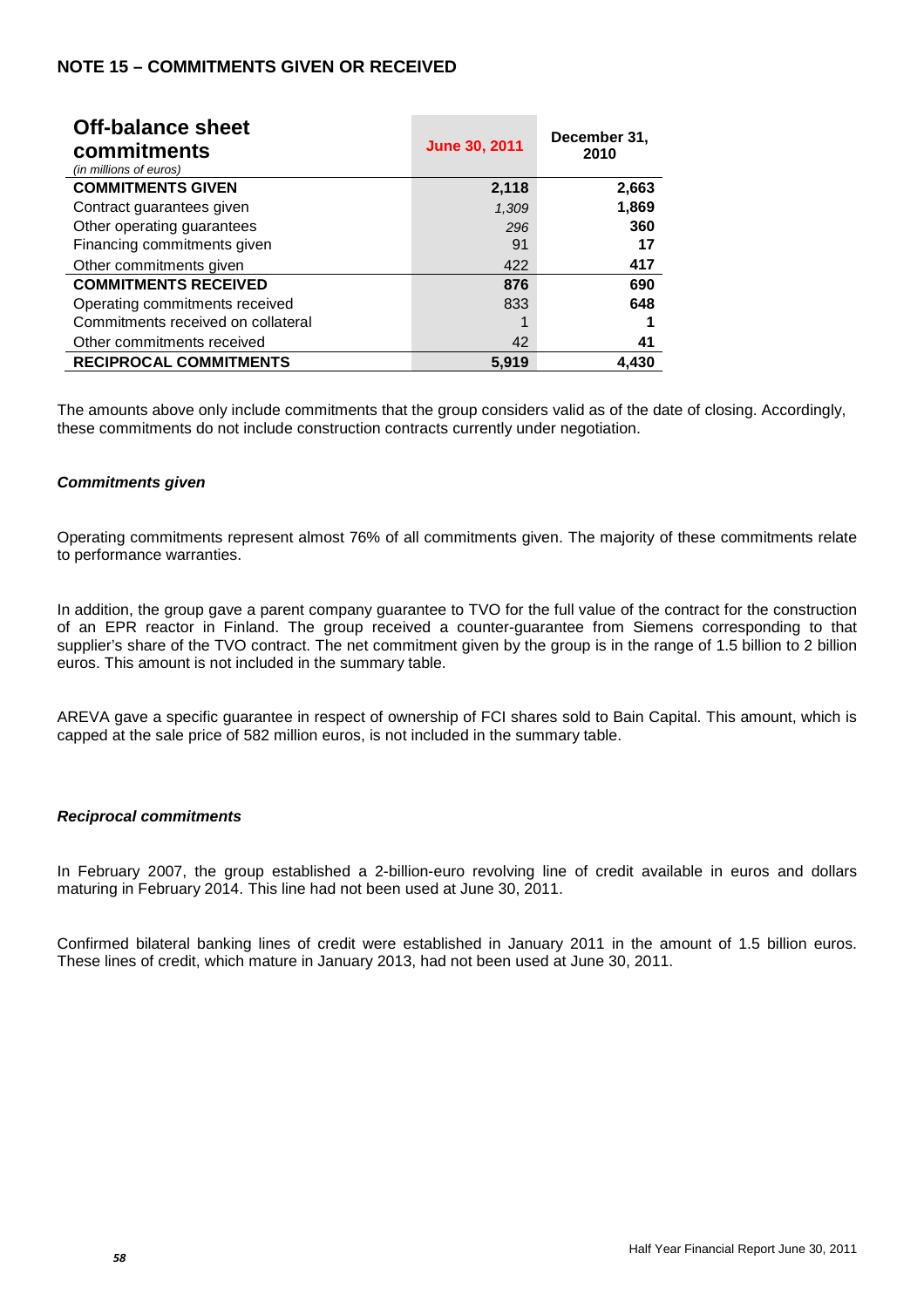# **LISTING OF SHARES**

Effective May 30, 2011, the AREVA share is listed for trading on compartment A of the regulated NYSE Euronext Paris market under the ISIN code FR0011027143.

AREVA common shares replaced the investment certificates pursuant to the public exchange offer initiated by the CEA in April 2011.

At June 30, 2011, AREVA's share capital was held as follows:

|                                                     | <b>June 30,</b> |
|-----------------------------------------------------|-----------------|
|                                                     | 2011            |
| <b>CEA</b>                                          | 73.0%           |
| French State                                        | 10.2%           |
| Kuwait Investment<br>Authority                      | 4.8%            |
| Caisse des dépôts<br>et consignations               | 3.3%            |
| Total                                               | 1.0%            |
| Crédit Agricole<br>CIB and employee<br>shareholders | 1.2%            |
| EDF                                                 | 2.2%            |
| Repurchased<br>shares                               | 0.3%            |
| Public                                              | 4.0%            |
| Total                                               | 100.0%          |

## **POTENTIAL LITIGATION AND LIABILITIES**

### • **Siemens' withdrawal as AREVA NP shareholder**

On January 27, 2009, Siemens announced to AREVA its decision to exercise its put option for its 34% interest in the share capital of AREVA NP.

Following a procedure stipulated in the shareholders' agreement signed between AREVA and Siemens in 2001, the two companies called on an independent expert to determine the value of Siemens' minority interest as of the first quarter of 2009. In March 2011, the independent expert submitted his report, setting the value of Siemens' 34% interest in AREVA NP at 1.620 billion euros. AREVA paid that sum to Siemens on March 18, 2011.

In March 2009, AREVA exercised its put option for breach of said interest held by Siemens in AREVA NP, based on several breaches by Siemens of its contractual obligations, as stipulated in the shareholders' agreement between the two shareholders of AREVA NP.

AREVA subsequently supplemented its service of notice by initiating arbitration proceedings against Siemens on April 14, 2009 before the International Chamber of Commerce (ICC) to claim penalties for breach of the shareholders' agreement.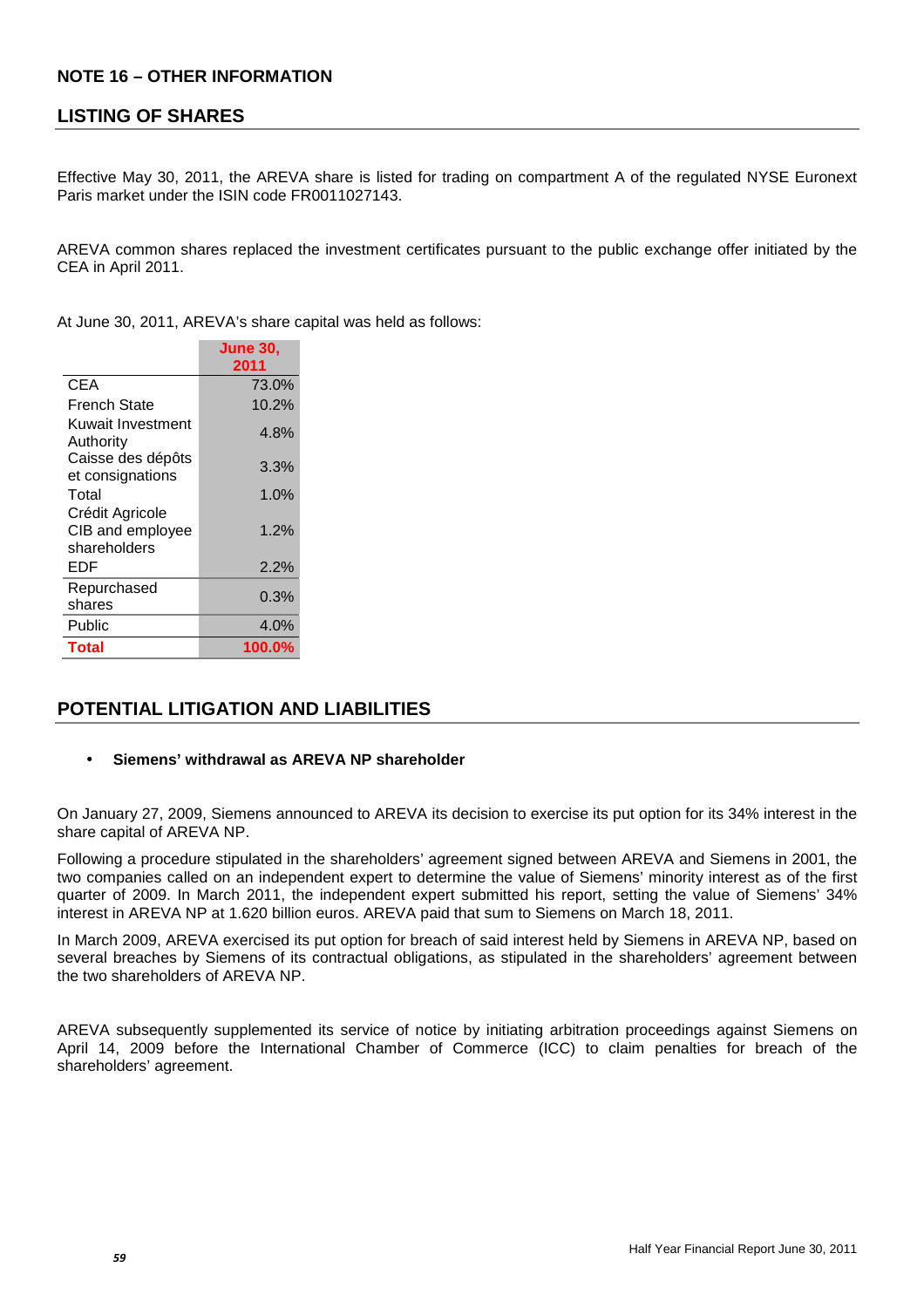In connection with this dispute, the court of arbitration confirmed that Siemens' was in breach of contract in a judgment rendered on May 19, 2011 to the parties. As a result, Siemens paid 648 million euros in penalties in principal and interest to AREVA.

In parallel, in May 2010, the European Commission announced the start of official proceedings against AREVA and Siemens concerning the existence of various contractual restrictions between the parties in the commercial nuclear field, including a non-competition clause. The Commission's investigation is still ongoing.

## **NOTE 17 – EVENTS SUBSEQUENT TO THE END OF THE PERIOD**

There was no event subsequent to the end of the period that might have a major impact on the group's financial statements.